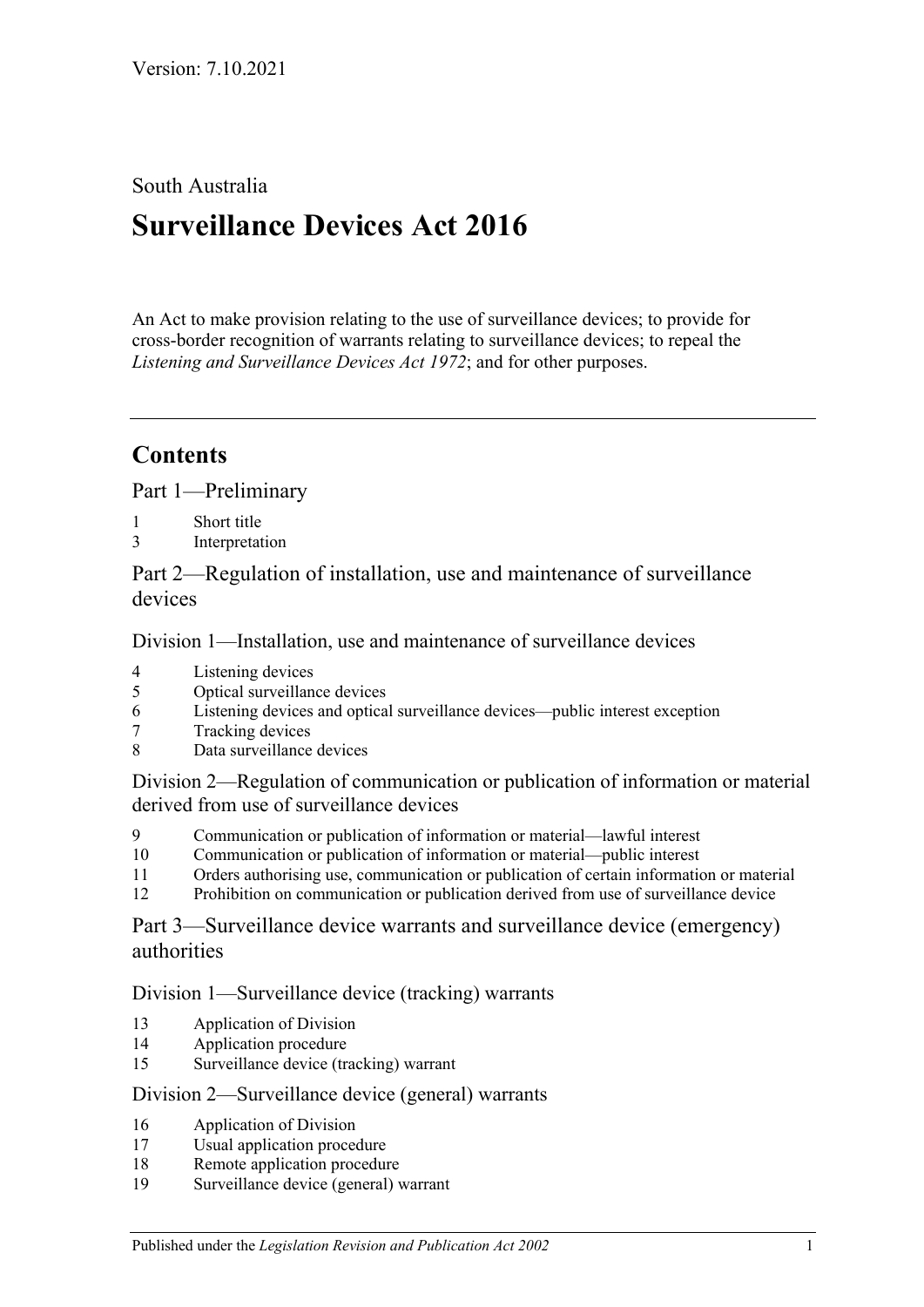#### Division [3—Surveillance device \(emergency\) authorities](#page-23-0)

- [Application procedure](#page-23-1)
- [Surveillance device \(emergency\) authority](#page-24-0)
- [Application for confirmation of surveillance device \(emergency\) authority etc](#page-26-0)
- [Confirmation of surveillance device](#page-27-0) (emergency) authority etc

#### Division [4—Recognition of corresponding warrants and authorities](#page-27-1)

- [Corresponding warrants](#page-27-2)
- [Corresponding emergency authorities](#page-27-3)

#### Division [5—Miscellaneous](#page-28-0)

- [Management of records relating to surveillance device warrants etc](#page-28-1)
- [Limitations on use of information or material derived under this Part](#page-28-2)

#### Part [4—Register, reports and records](#page-29-0)

- [Interpretation](#page-29-1)
- [Register](#page-29-2)
- [Reports and records](#page-31-0)
- [Control by investigating agencies of certain records, information and material](#page-34-0)
- [Inspection of records](#page-34-1)
- [Powers of review agency](#page-35-0)

#### Part [5—Miscellaneous](#page-36-0)

- [Offence to wrongfully disclose information](#page-36-1)
- [Delegation](#page-36-2)
- [Possession etc of declared surveillance device](#page-37-0)
- [Power to seize surveillance devices etc](#page-38-0)
- [Imputing conduct to bodies corporate](#page-38-1)
- [Evidence](#page-39-0)
- [Forfeiture of surveillance devices](#page-39-1)
- [Regulations](#page-39-2)

#### Schedule [1—Repeal and transitional provisions](#page-39-3)

#### Part 4—Repeal and transitional provisions

[Repeal and transitional provisions](#page-39-4)

#### [Legislative history](#page-41-0)

## <span id="page-1-0"></span>**The Parliament of South Australia enacts as follows:**

## 49B**Part 1—Preliminary**

#### <span id="page-1-1"></span>1-Short title

This Act may be cited as the *Surveillance Devices Act 2016*.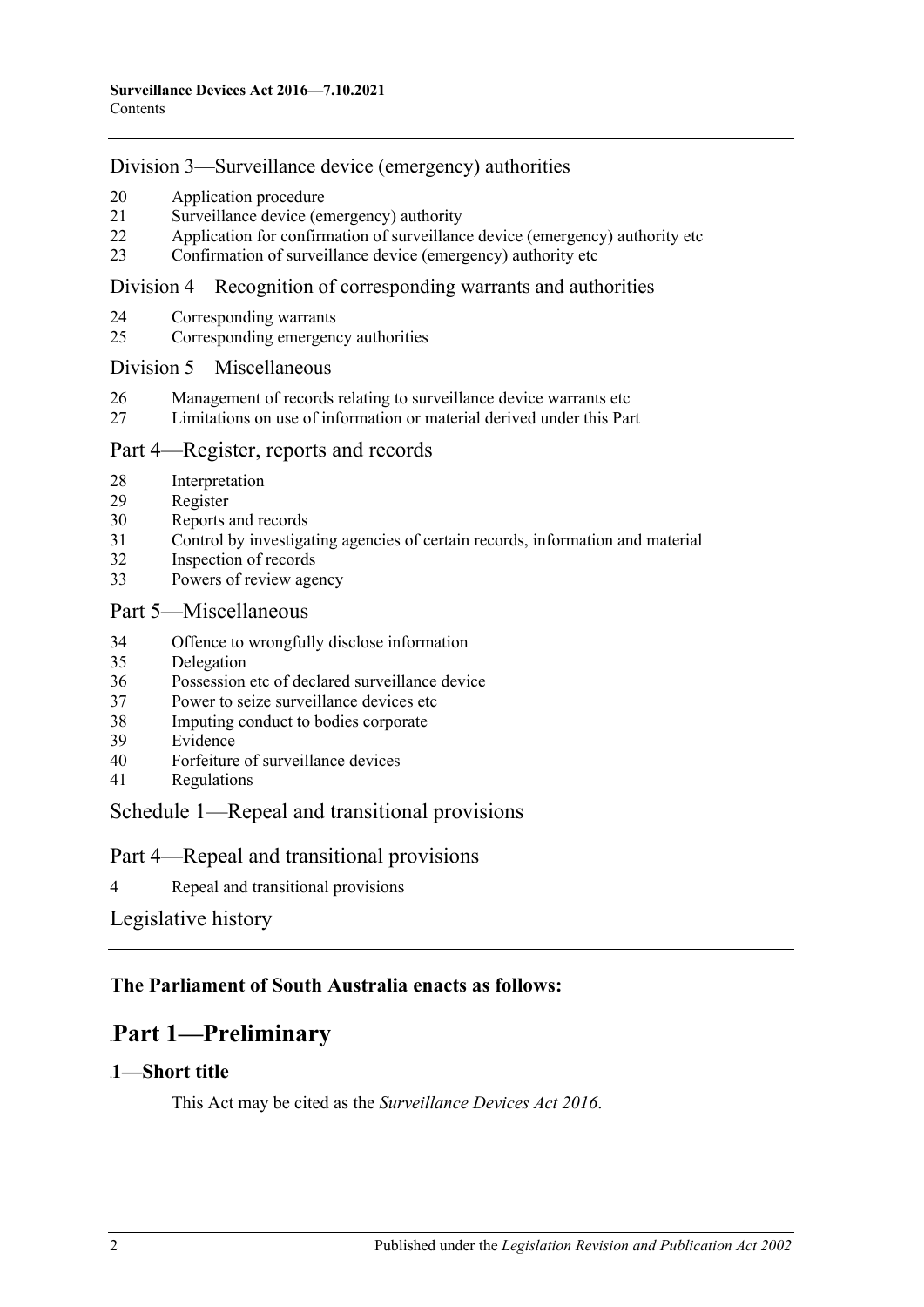### <span id="page-2-0"></span>1B**3—Interpretation**

(1) In this Act, unless the contrary intention appears—

*ACC* means the Australian Crime Commission;

*associated equipment*, in relation to a surveillance device, means equipment or things used for, or in connection with, the operation of the device;

*business day* means any day other than a Saturday, Sunday or public holiday;

*chief officer* of an investigating agency means—

- (a) in the case of SA Police—the Commissioner of Police; or
- (b) in the case of the Independent Commission Against Corruption—the Independent Commissioner Against Corruption; or
- (c) in the case of the ACC—the Chief Executive Officer of the ACC; or
- (d) in the case of any other investigating agency—the person responsible under the legislation establishing the agency for the control and management of the agency;

*code name*—see [subsection](#page-7-0) (2) and [sections](#page-22-0) 19(3) and [21\(3\);](#page-25-0)

*corresponding emergency authority* means an authority in the nature of a surveillance device (emergency) authority under this Act issued under a corresponding law of a participating jurisdiction in relation to an offence against the law of that jurisdiction corresponding to a serious offence;

*corresponding law* means a law of another jurisdiction declared by the regulations to correspond to this Act;

*corresponding warrant* means a warrant in the nature of a surveillance device warrant under this Act issued under a corresponding law of a participating jurisdiction in relation to an offence against the law of that jurisdiction corresponding to a serious offence;

#### *data surveillance device* means—

- (a) a program or device capable of being used to access, track, monitor or record the input of information into, or the output of information from, a computer; and
- (b) associated equipment (if any),

but does not include a device, or device of a class or kind, excluded from the ambit of this definition by the regulations;

*declared surveillance device* means a surveillance device or a surveillance device of a class or kind to which for the time being [section](#page-37-0) 36 applies;

*duplicate surveillance device (general) warrant*—see section [18\(2\)\(e\);](#page-20-0)

*Independent Commission Against Corruption* means the Independent Commission Against Corruption under the *[Independent Commission Against Corruption Act](http://www.legislation.sa.gov.au/index.aspx?action=legref&type=act&legtitle=Independent%20Commission%20Against%20Corruption%20Act%202012) 2012*;

*Independent Commissioner Against Corruption* means the person holding or acting in the office of the Independent Commissioner Against Corruption under the *[Independent Commission Against Corruption Act](http://www.legislation.sa.gov.au/index.aspx?action=legref&type=act&legtitle=Independent%20Commission%20Against%20Corruption%20Act%202012) 2012*;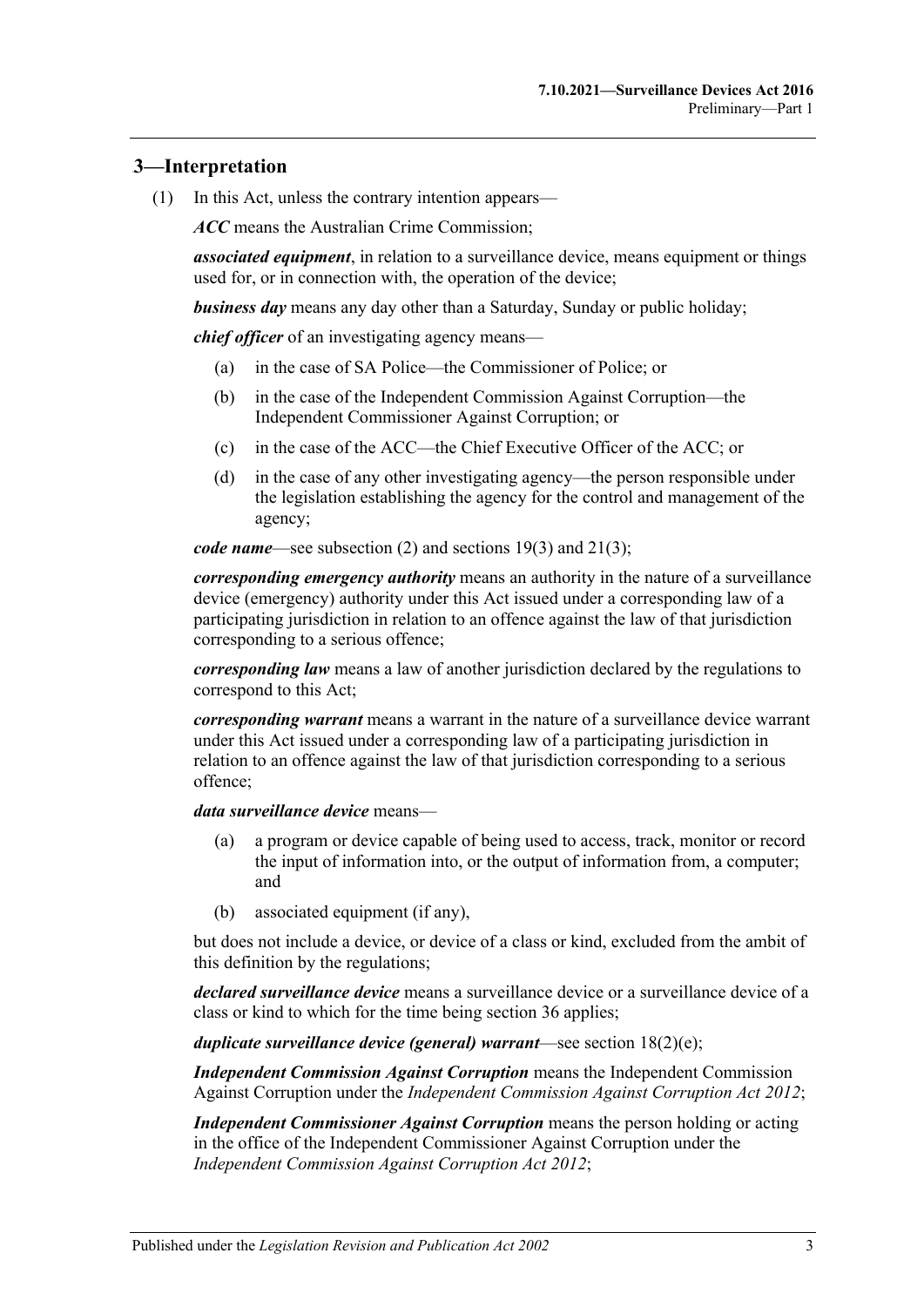*investigating agency* means—

- (a) SA Police; or
- (b) the Independent Commission Against Corruption; or
- (c) the ACC; or
- (d) an enforcement agency within the meaning of the *Telecommunications (Interception and Access) Act 1979* of the Commonwealth (an *enforcement agency*); or
- (e) a police force of a participating jurisdiction;

*judge* means a judge of the Supreme Court of South Australia;

*jurisdiction* means the Commonwealth or a State or Territory of the Commonwealth;

#### *listening device* means—

- (a) a device capable of being used to listen to or record a private conversation or words spoken to or by any person in private conversation (whether or not the device is also capable of operating as some other kind of surveillance device); and
- (b) associated equipment (if any),

but does not include—

- (c) a device being used to assist a person with impaired hearing to hear sounds ordinarily audible to the human ear; or
- (d) a device, or device of a class or kind, excluded from the ambit of this definition by the regulations;

*maintain*, in relation to a surveillance device, includes—

- (a) adjust, relocate, repair or service the device; and
- (b) replace a faulty device;

*media organisation* means an organisation whose activities consist of or include the collection, preparation for dissemination or dissemination of the following material for the purpose of making it available to the public:

- (a) material having the character of news, current affairs, information or a documentary;
- (b) material consisting of commentary or opinion on, or analysis of, news, current affairs, information or a documentary;

*member of the staff of the ACC* has the same meaning as in the *Australian Crime Commission Act 2002* of the Commonwealth;

*officer of an investigating agency* or *officer* means—

- (a) in the case of SA Police—a police officer or a police officer (however described) of another jurisdiction seconded to SA Police; or
- (b) in the case of the Independent Commissioner Against Corruption—an investigator under the *[Independent Commission Against Corruption Act](http://www.legislation.sa.gov.au/index.aspx?action=legref&type=act&legtitle=Independent%20Commission%20Against%20Corruption%20Act%202012) 2012*; or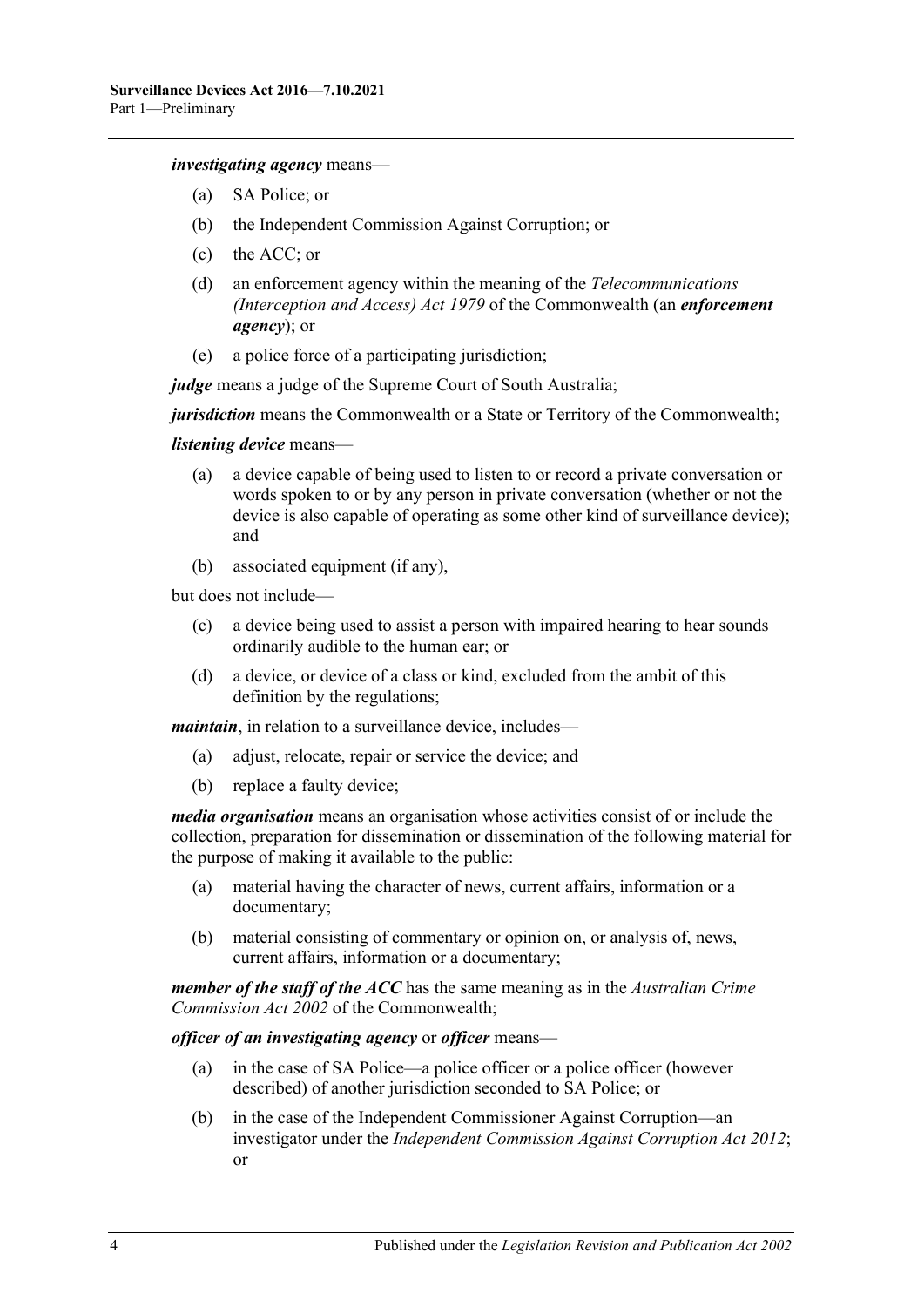- (c) in the case of the ACC—a member of the Board of the ACC or a member of the staff of the ACC who is a member of the Australian Federal Police or the police force of a State or Territory of the Commonwealth; or
- (d) in the case of a police force of a participating jurisdiction—a police officer (however described) who is a member of that police force or a police officer (however described) of another jurisdiction seconded to that police force; or
- (e) in the case of an enforcement agency—a person authorised under the *Telecommunications (Interception and Access) Act 1979* of the Commonwealth to apply for a warrant under that Act;

#### *optical surveillance device* means—

- (a) a device capable of being used to observe or record visually (whether for still or moving pictures) a person, place or activity; and
- (b) associated equipment (if any),

but does not include—

- (c) spectacles, contact lenses or a similar device used by a person with impaired vision to lessen or overcome that impairment; or
- (d) telescopes, binoculars or similar devices; or
- (e) a device, or device of a class or kind, excluded from the ambit of this definition by the regulations;

*participating jurisdiction* means a jurisdiction in which a corresponding law is in force;

*premises* includes—

- (a) land; and
- (b) a building; and
- (c) a part of a building; and
- (d) any place, whether built on or not,

whether in or outside this State;

*principal party*, in relation to a private conversation, means a person by or to whom words are spoken in the course of the conversation;

#### *private activity* means—

- (a) an activity carried on by only 1 person in circumstances that may reasonably be taken to indicate that the person does not desire it to be observed by any other person, but does not include—
	- (i) an activity carried on in a public place; or
	- (ii) an activity carried on or in premises or a vehicle if the activity can be readily observed from a public place; or
	- (iii) an activity carried on in any other circumstances in which the person ought reasonably to expect that it may be observed by some other person; or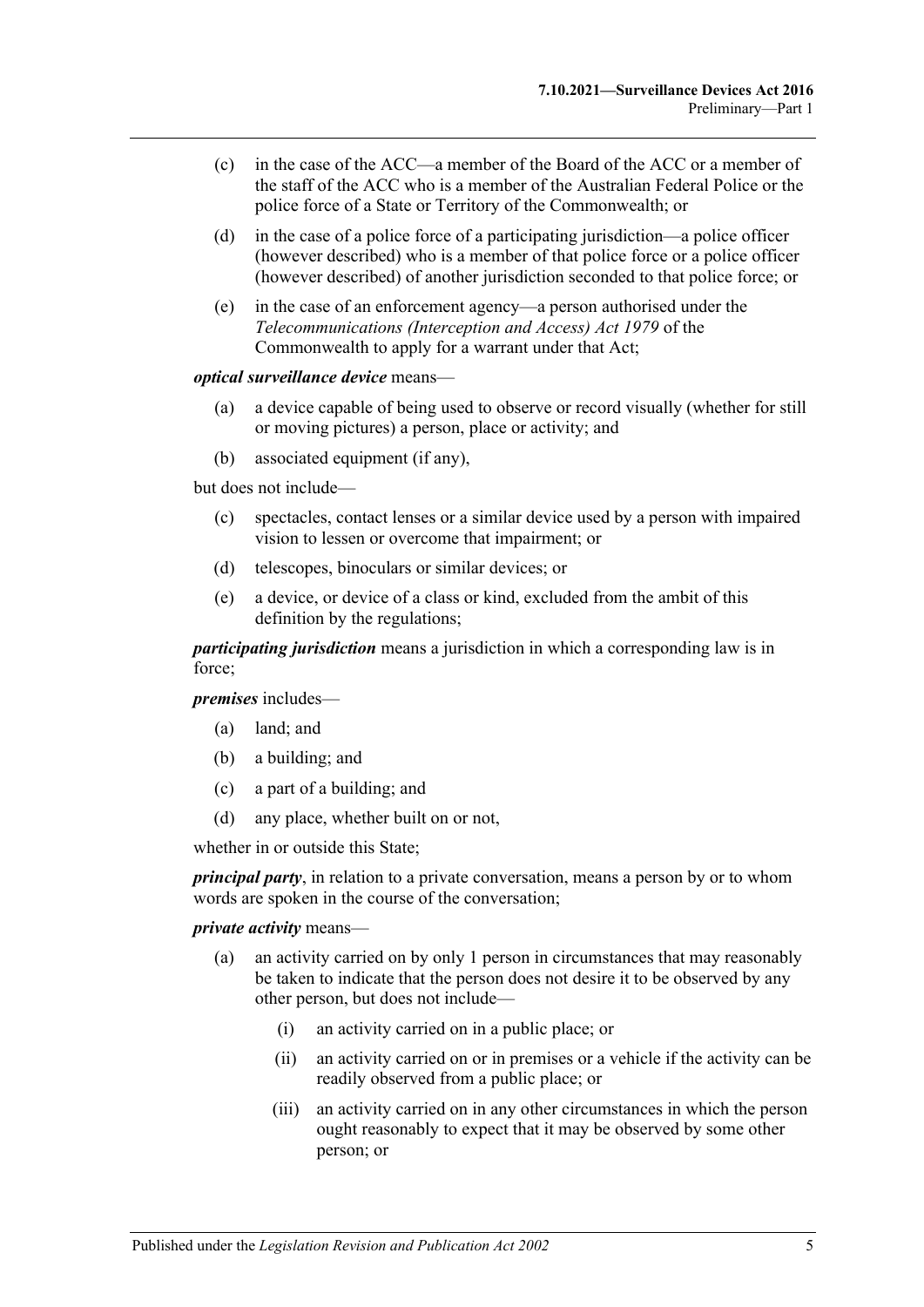- (b) an activity carried on by more than 1 person in circumstances that may reasonably be taken to indicate that at least 1 party to the activity desires it to be observed only by the other parties to the activity, but does not include—
	- (i) an activity carried on in a public place; or
	- (ii) an activity carried on or in premises or a vehicle if the activity can be readily observed from a public place; or
	- (iii) an activity carried on in any other circumstances in which a party to the activity ought reasonably to expect that it may be observed by a person who is not a party to the activity;

*private conversation* means a conversation carried on in circumstances that may reasonably be taken to indicate that at least 1 party to the conversation desires it to be heard only by the other parties to the conversation (but does not include a conversation made in circumstances in which all parties to the conversation ought reasonably to expect that it may be heard by a person who is not a party to the conversation);

#### *public place* includes—

- (a) a place to which free access is permitted to the public, with the express or tacit consent of the owner or occupier of that place; and
- (b) a place to which the public are admitted on payment of money, the test of admittance being the payment of money only; and
- (c) a road, street, footway, court, alley or thoroughfare which the public are allowed to use, even though that road, street, footway, court, alley or thoroughfare is on private property;

*relevant investigation* means any of the following investigations:

- (a) an investigation of an offence (whether under the law of this State or another jurisdiction);
- (b) an investigation for the purposes of the *[Serious and Organised Crime](http://www.legislation.sa.gov.au/index.aspx?action=legref&type=act&legtitle=Serious%20and%20Organised%20Crime%20(Control)%20Act%202008)  [\(Control\) Act](http://www.legislation.sa.gov.au/index.aspx?action=legref&type=act&legtitle=Serious%20and%20Organised%20Crime%20(Control)%20Act%202008) 2008*;
- (c) an investigation for the purposes of the *[Serious and Organised Crime](http://www.legislation.sa.gov.au/index.aspx?action=legref&type=act&legtitle=Serious%20and%20Organised%20Crime%20(Unexplained%20Wealth)%20Act%202009)  [\(Unexplained Wealth\) Act](http://www.legislation.sa.gov.au/index.aspx?action=legref&type=act&legtitle=Serious%20and%20Organised%20Crime%20(Unexplained%20Wealth)%20Act%202009) 2009*;
- (d) an investigation for the purposes of a proceeding for the confiscation or forfeiture of property or for the imposition of a pecuniary penalty;
- (e) an investigation of alleged misbehaviour or improper conduct of a member of a police force or an officer or employee of the State or another jurisdiction;

*relevant action or proceeding* means any of the following actions or proceedings (whether under the law of this State or another jurisdiction):

- (a) a prosecution of an offence;
- (b) an application for bail;
- (c) an application for a warrant or authority under this Act or any other Act or law;
- (d) the making, variation or revocation of a public safety order under the *[Serious](http://www.legislation.sa.gov.au/index.aspx?action=legref&type=act&legtitle=Serious%20and%20Organised%20Crime%20(Control)%20Act%202008)  [and Organised Crime \(Control\) Act](http://www.legislation.sa.gov.au/index.aspx?action=legref&type=act&legtitle=Serious%20and%20Organised%20Crime%20(Control)%20Act%202008) 2008*;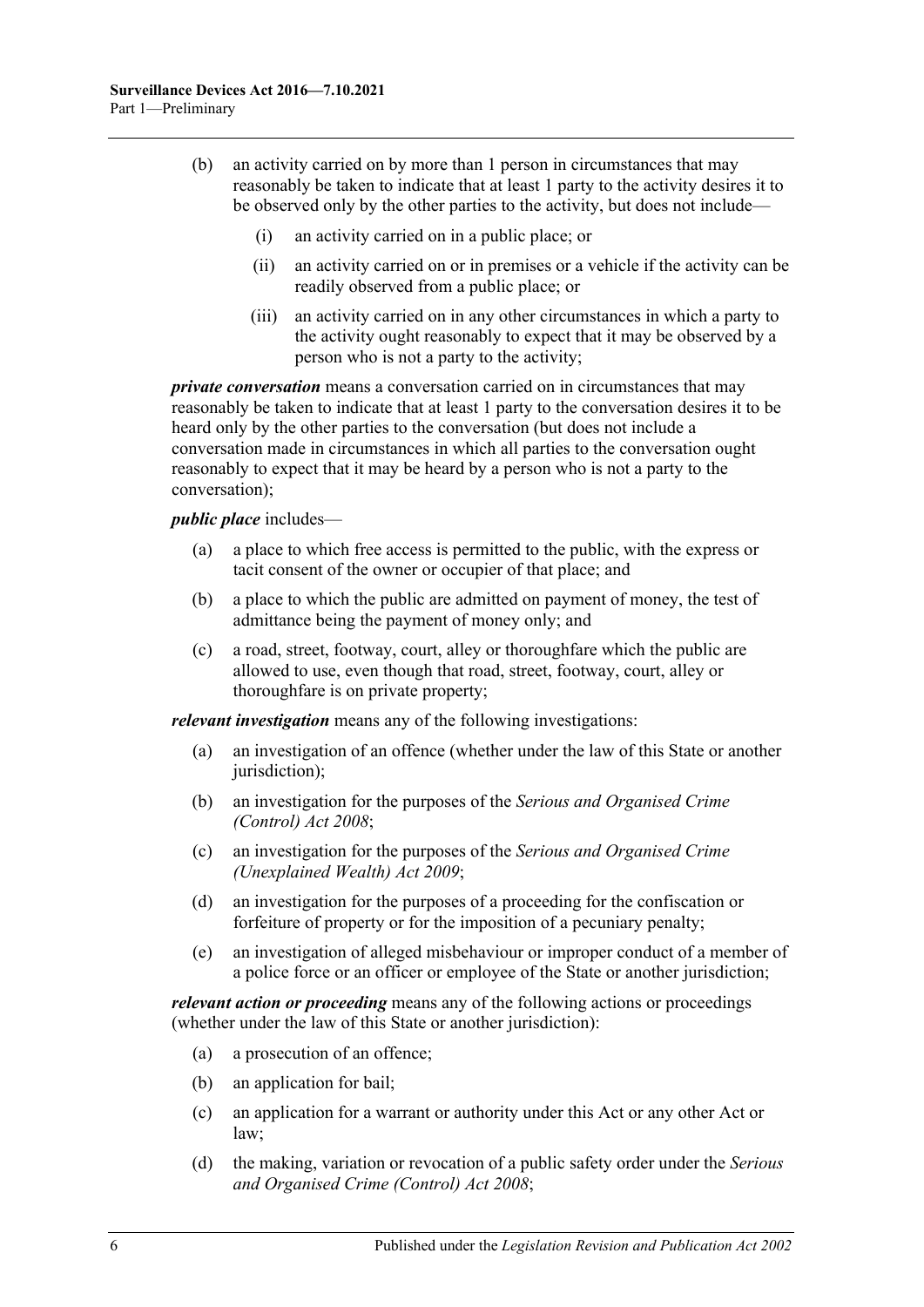- (e) an application for a declaration or order under the *[Serious and Organised](http://www.legislation.sa.gov.au/index.aspx?action=legref&type=act&legtitle=Serious%20and%20Organised%20Crime%20(Control)%20Act%202008)  [Crime \(Control\) Act](http://www.legislation.sa.gov.au/index.aspx?action=legref&type=act&legtitle=Serious%20and%20Organised%20Crime%20(Control)%20Act%202008) 2008* (or an Act of another jurisdiction prescribed for the purposes of this paragraph);
- (f) the giving of an authorisation by the DPP under the *[Serious and Organised](http://www.legislation.sa.gov.au/index.aspx?action=legref&type=act&legtitle=Serious%20and%20Organised%20Crime%20(Unexplained%20Wealth)%20Act%202009)  [Crime \(Unexplained Wealth\) Act](http://www.legislation.sa.gov.au/index.aspx?action=legref&type=act&legtitle=Serious%20and%20Organised%20Crime%20(Unexplained%20Wealth)%20Act%202009) 2009*;
- (g) an application under the *[Serious and Organised Crime \(Unexplained Wealth\)](http://www.legislation.sa.gov.au/index.aspx?action=legref&type=act&legtitle=Serious%20and%20Organised%20Crime%20(Unexplained%20Wealth)%20Act%202009)  Act [2009](http://www.legislation.sa.gov.au/index.aspx?action=legref&type=act&legtitle=Serious%20and%20Organised%20Crime%20(Unexplained%20Wealth)%20Act%202009)*;
- (h) the confiscation or forfeiture of property or the imposition of a pecuniary penalty;
- (i) the taking of evidence on commission for use in criminal proceedings originating in Australia;
- (j) the extradition or transfer of a person to or from Australia or a State or Territory of the Commonwealth;
- (k) a police disciplinary proceeding;
- (l) a proceeding relating to alleged misbehaviour, or alleged improper conduct, of a police officer (however described), or an officer or employee, of the State or another jurisdiction;

#### *responsible officer*—

- (a) in relation to a surveillance device warrant—means the officer primarily responsible for executing the warrant; and
- (b) in relation to a surveillance device (emergency) authority—means the officer primarily responsible for exercising the powers under the authority;

*review agency* for an investigating agency means—

- (a) for SA Police—the reviewer under Schedule 4 of the *[Independent](http://www.legislation.sa.gov.au/index.aspx?action=legref&type=act&legtitle=Independent%20Commission%20Against%20Corruption%20Act%202012)  [Commission Against Corruption Act](http://www.legislation.sa.gov.au/index.aspx?action=legref&type=act&legtitle=Independent%20Commission%20Against%20Corruption%20Act%202012) 2012*; or
- (b) for the Independent Commissioner Against Corruption—the reviewer under Schedule 4 of the *[Independent Commission Against Corruption Act](http://www.legislation.sa.gov.au/index.aspx?action=legref&type=act&legtitle=Independent%20Commission%20Against%20Corruption%20Act%202012) 2012*;

*SA Police* means South Australia Police;

*serious drug offence* means—

- (a) an offence against Part 5 Division 2 or 3 of the *[Controlled Substances](http://www.legislation.sa.gov.au/index.aspx?action=legref&type=act&legtitle=Controlled%20Substances%20Act%201984)  Act [1984](http://www.legislation.sa.gov.au/index.aspx?action=legref&type=act&legtitle=Controlled%20Substances%20Act%201984)* or a substantially similar offence against a corresponding previous enactment; or
- (b) an offence against a law of the Commonwealth dealing with the unlawful importation of drugs into Australia; or
- (c) a conspiracy to commit, or an attempt to commit, such an offence;

*serious offence* means—

- (a) a serious drug offence; or
- (b) any of the following offences:
	- (i) an offence for which a maximum penalty prescribed is, or includes, imprisonment for at least 3 years;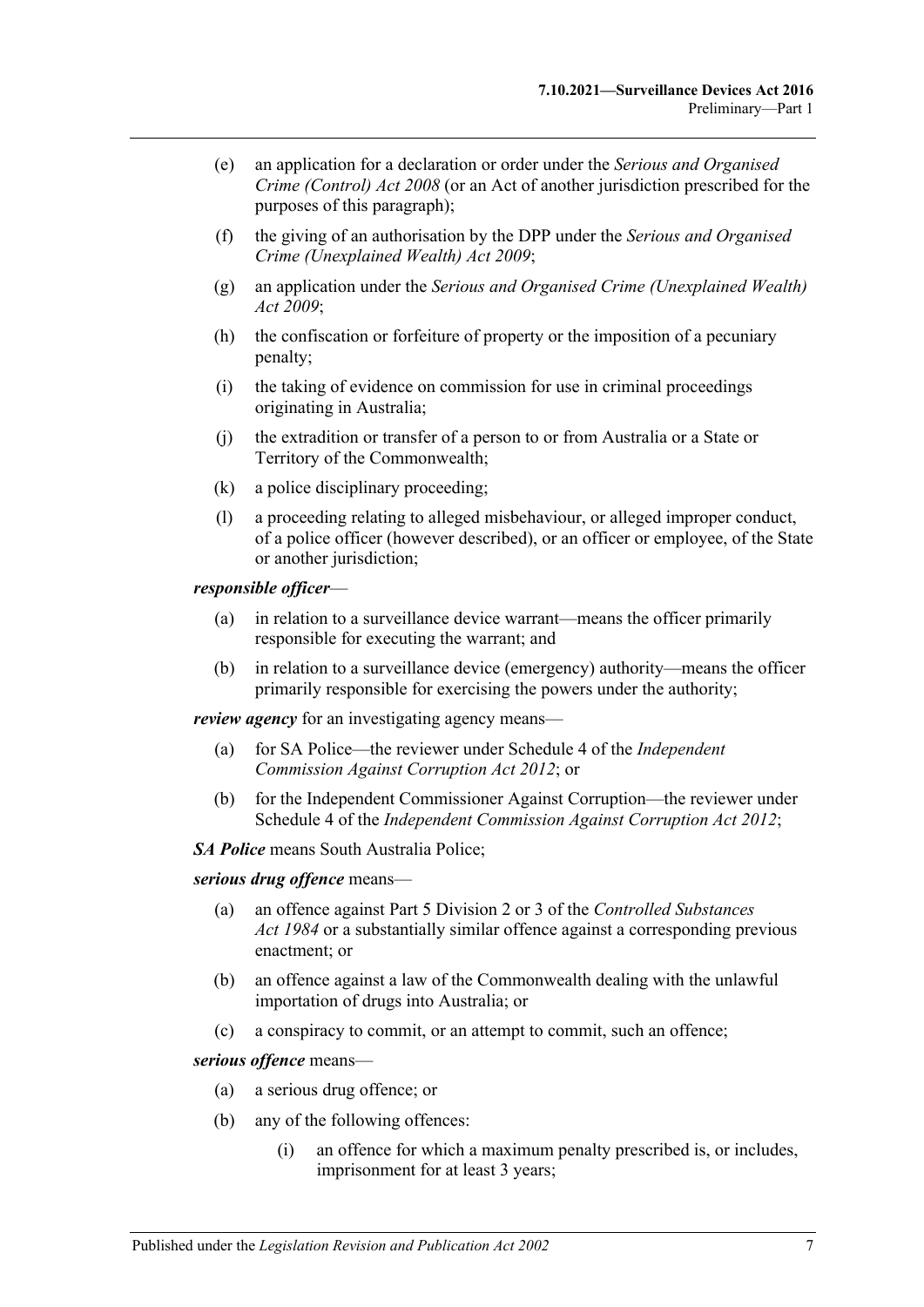- (ii) a conspiracy to commit, or an attempt to commit, such an offence; or
- (iii) an offence—
	- (A) of aiding or abetting, counselling or procuring any such offence; or
	- (B) of being an accessory after the fact to any such offence; or
- (c) an offence against the law of another jurisdiction corresponding to an offence referred to in a preceding paragraph;

#### *surveillance device* means—

- (a) a listening device; or
- (b) an optical surveillance device; or
- (c) a tracking device; or
- (d) a data surveillance device; or
- (e) a device that is a combination of any of the devices referred to in a preceding paragraph; or
- (f) a device of a class or kind prescribed by the regulations;

*surveillance device (emergency) authority* means a surveillance device (emergency) authority granted under Part [3 Division](#page-23-0) 3;

*surveillance device warrant* means—

- (a) a surveillance device (tracking) warrant; or
- (b) a surveillance device (general) warrant;

*surveillance device (general) warrant* means a warrant issued under [Part](#page-18-0) 3 [Division](#page-18-0) 2;

*surveillance device (tracking) warrant* means a warrant issued under [Part](#page-15-2) 3 [Division](#page-15-2) 1;

*telephone* includes any telecommunication device;

#### *tracking device* means—

- (a) a device capable of being used to determine the geographical location of a person, vehicle or thing; and
- (b) associated equipment (if any),

but does not include a device, or device of a class or kind, excluded from the ambit of this definition by the regulations;

*vehicle* includes any vessel or aircraft.

<span id="page-7-0"></span>(2) For the purposes of this Act, a *code name* for an officer in respect of a surveillance device warrant or surveillance device (emergency) authority means a unique identifier specified in the warrant or authority (as the case may be) instead of the officer's name.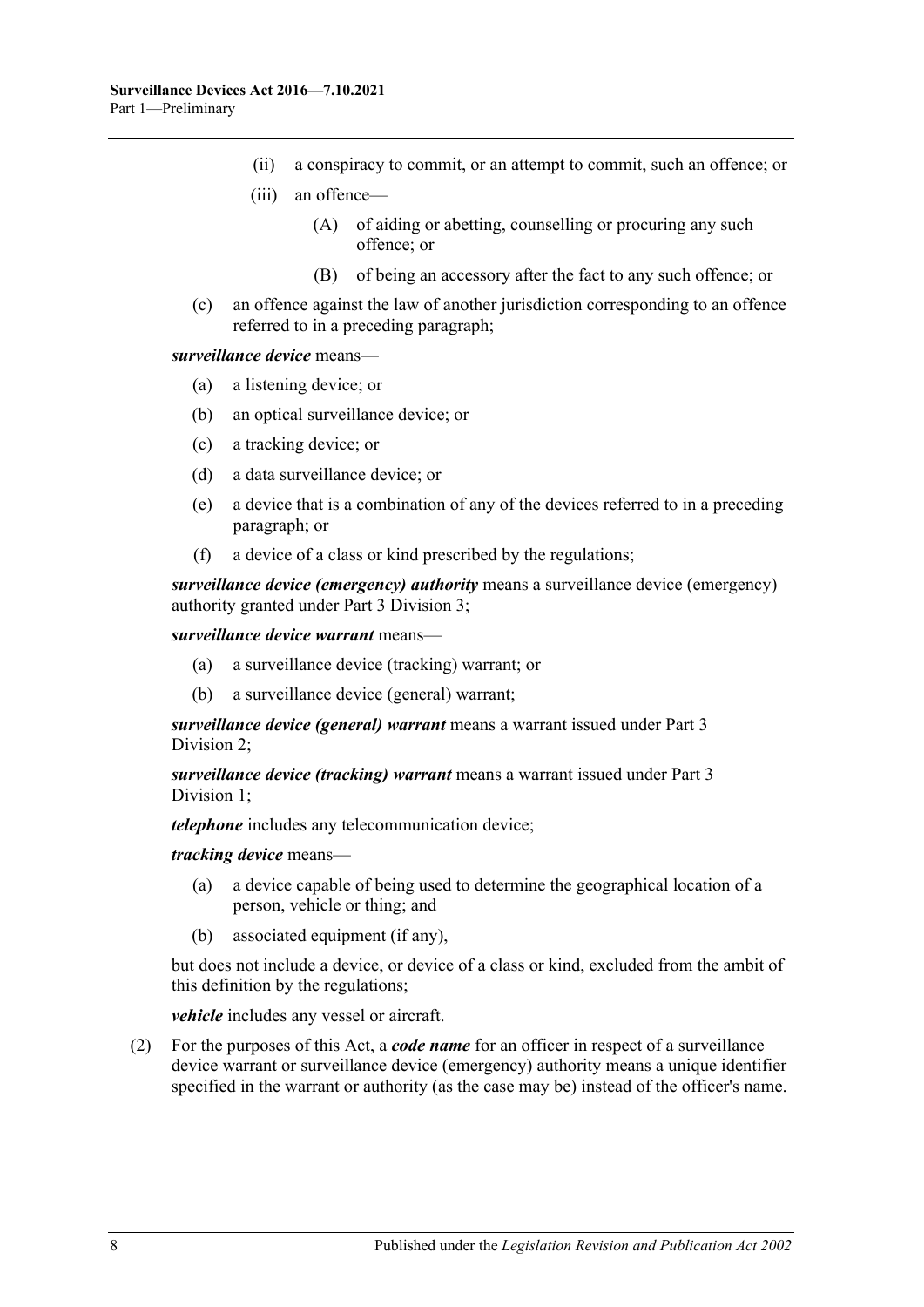## <span id="page-8-0"></span>50B**Part 2—Regulation of installation, use and maintenance of surveillance devices**

## <span id="page-8-1"></span>41B**Division 1—Installation, use and maintenance of surveillance devices**

### <span id="page-8-3"></span><span id="page-8-2"></span>16B**4—Listening devices**

- (1) Subject to this section and [section](#page-11-0) 6, a person must not knowingly install, use or cause to be used, or maintain, a listening device—
	- (a) to overhear, record, monitor or listen to a private conversation to which the person is not a party; or
	- (b) to record a private conversation to which the person is a party.

Maximum penalty:

- (a) in the case of a body corporate—\$75 000;
- (b) in the case of a natural person—\$15 000 or imprisonment for 3 years.
- <span id="page-8-6"></span><span id="page-8-5"></span><span id="page-8-4"></span>(2) [Subsection](#page-8-3) (1) does not apply—
	- (a) to the use of a listening device by a party to a private conversation to record the conversation if—
		- (i) all principal parties to the conversation consent, expressly or impliedly, to the device being so used; or
		- (ii) the use of the device is reasonably necessary for the protection of the lawful interests of that person; or
	- (b) to the installation, use or maintenance of a listening device if—
		- (i) the installation, use or maintenance is authorised under this Act or any other Act or a corresponding law; or
		- (ii) the installation, use or maintenance is authorised under the *Telecommunications (Interception and Access) Act 1979*, or another law, of the Commonwealth, or
		- (iii) the device is installed, used or maintained for the purposes of an approved undercover operation under Part 2 of the *[Criminal](http://www.legislation.sa.gov.au/index.aspx?action=legref&type=act&legtitle=Criminal%20Investigation%20(Covert%20Operations)%20Act%202009)  [Investigation \(Covert Operations\) Act](http://www.legislation.sa.gov.au/index.aspx?action=legref&type=act&legtitle=Criminal%20Investigation%20(Covert%20Operations)%20Act%202009) 2009* by, or on behalf of, a person who is an authorised participant in the approved undercover operation; or
		- (iv) the device is installed, used or maintained by a person who holds an investigation agent's licence under the *[Security and Investigation](http://www.legislation.sa.gov.au/index.aspx?action=legref&type=act&legtitle=Security%20and%20Investigation%20Industry%20Act%201995)  [Industry Act](http://www.legislation.sa.gov.au/index.aspx?action=legref&type=act&legtitle=Security%20and%20Investigation%20Industry%20Act%201995) 1995* that authorises the holder of the licence to perform the functions of inquiry work and—
			- (A) the device is used by the licensee in the course of his or her functions as an investigation agent; and
			- (B) the use is reasonably necessary for the protection of the lawful interests of a person; or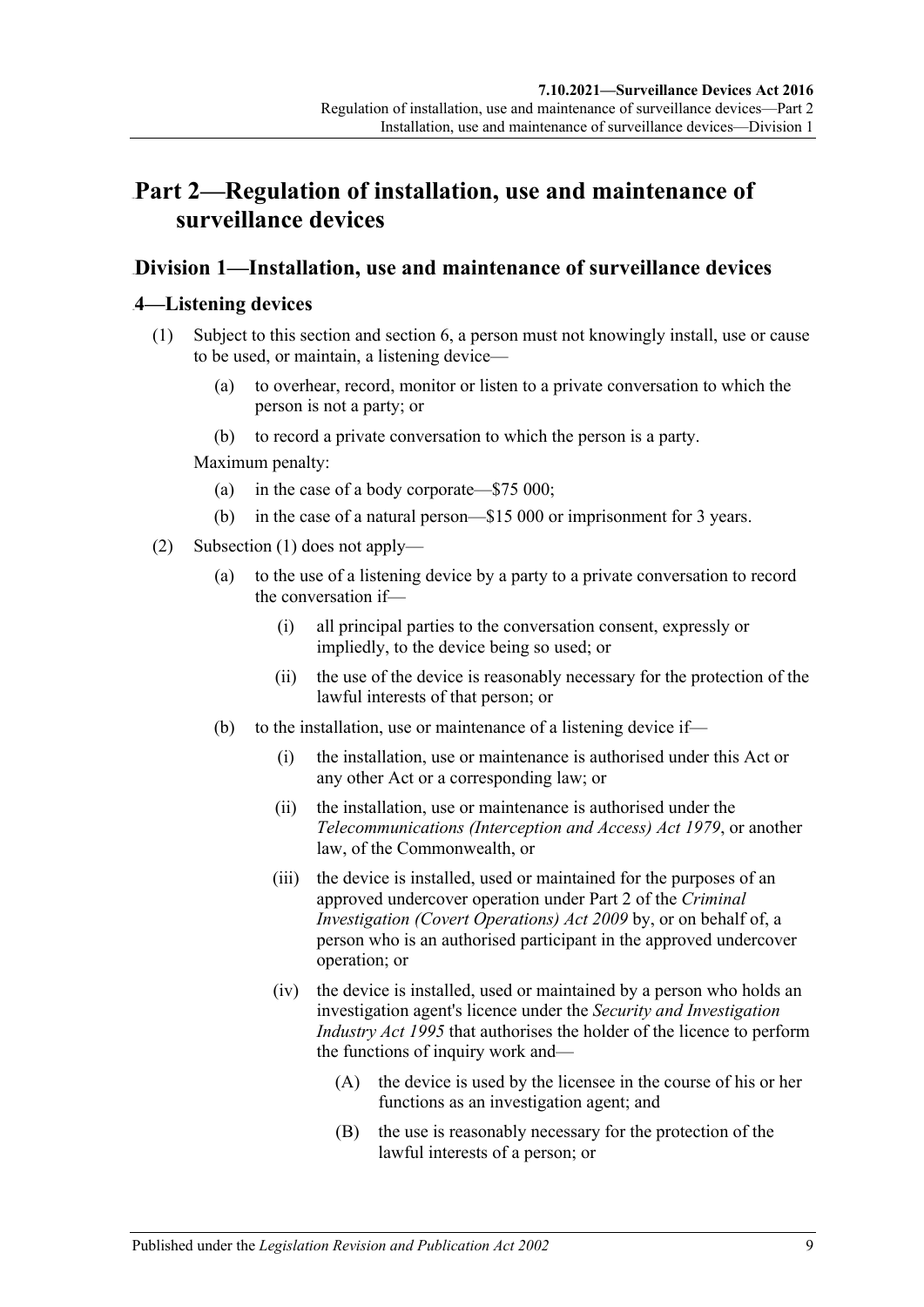#### **Surveillance Devices Act 2016—7.10.2021**

<span id="page-9-2"></span>Part 2—Regulation of installation, use and maintenance of surveillance devices Division 1—Installation, use and maintenance of surveillance devices

- (v) the device is installed, used or maintained by a loss adjuster to whom the *[Security and Investigation Industry Act](http://www.legislation.sa.gov.au/index.aspx?action=legref&type=act&legtitle=Security%20and%20Investigation%20Industry%20Act%201995) 1995* does not apply and—
	- (A) the device is used by the loss adjuster in the course of his or her functions as a loss adjuster; and
	- (B) the use is reasonably necessary for the protection of the lawful interests of a person; or
- (c) to the installation, use or maintenance of a listening device on or within premises or a vehicle if—
	- (i) an owner or occupier of the premises or vehicle agrees to the installation, use or maintenance of the device; and
	- (ii) the installation, use or maintenance of the device is reasonably necessary for the protection of the lawful interests of the owner or occupier of the premises or vehicle, or some other person; or
- (d) to the use of a listening device to record any words spoken in connection with the execution of a surveillance device warrant or surveillance device (emergency) authority under this Act, or a warrant or other authority under any other Act or law; or
- (e) to the use of a listening device by an officer for the purpose of recording any words spoken by or to, or within the hearing of, the officer during activities carried out in the course of the officer's duties; or
- (f) to the unintentional hearing of a private conversation by means of a listening device; or
- (g) to the use of a listening device solely for the purposes of the location and retrieval of the device; or
- (h) to the installation, use or maintenance of a listening device in prescribed circumstances.
- (3) An exemption from [subsection](#page-8-3) (1) that applies under [subsection](#page-8-4) (2) or [section](#page-11-0) 6 to a person in relation to the installation, use or maintenance of a listening device for the purposes of the investigation of a matter by an investigating agency extends to any other person who, for the purposes of the investigation—
	- (a) installs, uses or maintains that device; or
	- (b) overhears, records, monitors or listens to the private conversation by means of that device.

#### <span id="page-9-1"></span><span id="page-9-0"></span>17B**5—Optical surveillance devices**

(1) Subject to this section and [section](#page-11-0) 6, a person must not knowingly install, use or maintain an optical surveillance device on or in premises, a vehicle or any other thing, (whether or not the person has lawful possession or lawful control of the premises, vehicle or thing) to record visually or observe the carrying on of a private activity without the express or implied consent of each party to the activity.

Maximum penalty:

(a) in the case of a body corporate—\$75 000;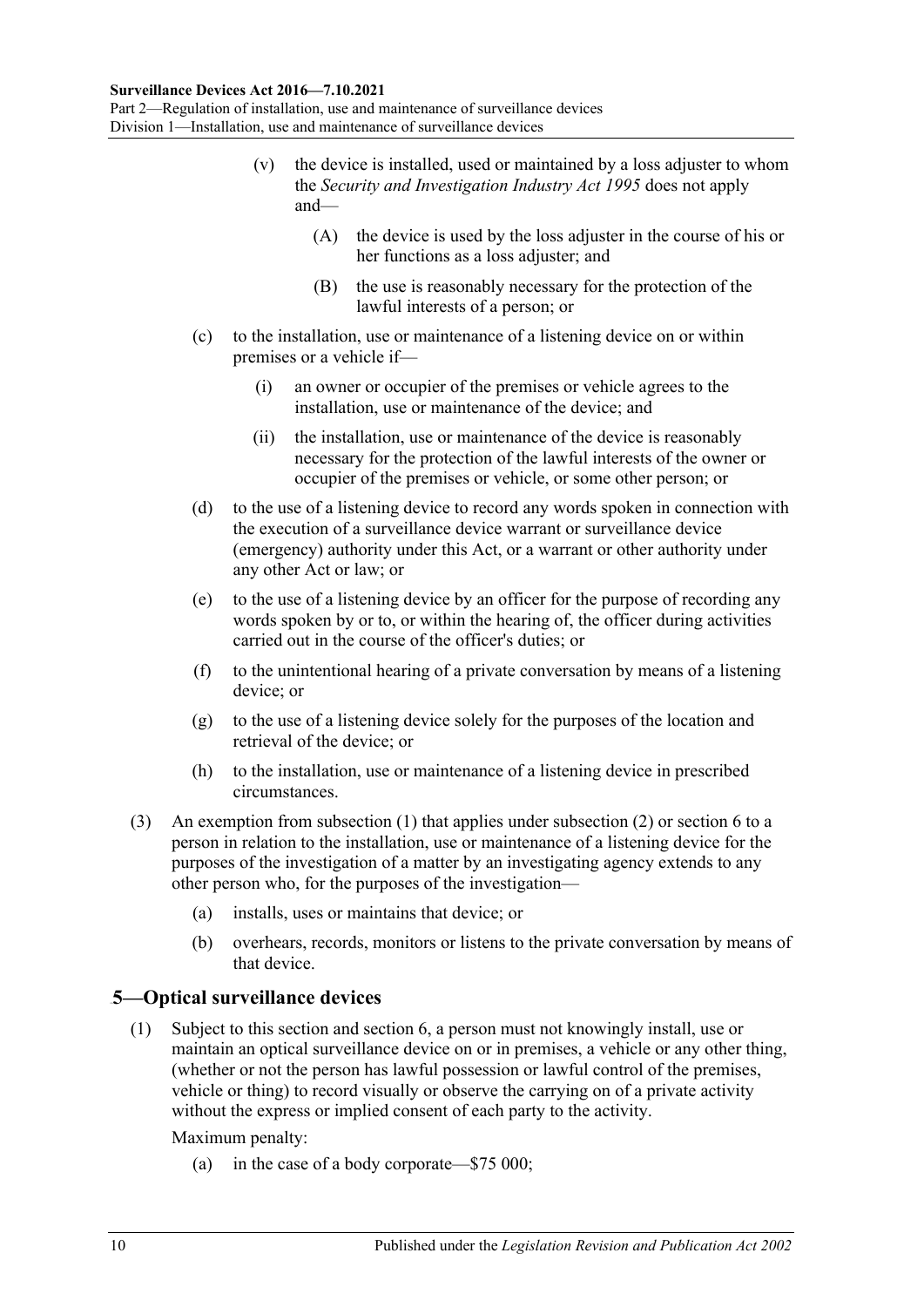- (b) in the case of a natural person—\$15 000 or imprisonment for 3 years.
- (2) Subject to this section and [section](#page-11-0) 6, a person must not knowingly install, use or maintain an optical surveillance device on or in premises, a vehicle or any other thing, to record visually or observe the carrying on of a private activity without the express or implied consent of each party to the activity and, if the installation, use or maintenance of the device involves entry onto or into the premises or vehicle, without the express or implied consent of the owner or occupier of the premises or vehicle.

Maximum penalty:

- (a) in the case of a body corporate—\$75 000;
- (b) in the case of a natural person—\$15 000 or imprisonment for 3 years.
- <span id="page-10-0"></span>(3) Subject to this section and [section](#page-11-0) 6, a person must not knowingly install, use or maintain an optical surveillance device on or in premises, a vehicle or any other thing, to record visually or observe the carrying on of a private activity without the express or implied consent of each party to the activity and, if the installation, use or maintenance of the device involves interference with the premises, vehicle or thing, without the express or implied consent of the person having lawful possession or lawful control of the premises, vehicle or thing.

Maximum penalty:

- (a) in the case of a body corporate—\$75 000;
- (b) in the case of a natural person—\$15 000 or imprisonment for 3 years.
- <span id="page-10-3"></span><span id="page-10-2"></span><span id="page-10-1"></span>(4) [Subsections \(1\)](#page-9-1) to [\(3\)](#page-10-0) (inclusive) do not apply—
	- (a) to the installation, use or maintenance of an optical surveillance device if—
		- (i) the installation, use or maintenance of the device is authorised under this Act or any other Act or a corresponding law; or
		- (ii) the installation, use or maintenance of the device is authorised under a law of the Commonwealth; or
		- (iii) the device is installed, used or maintained for the purposes of an approved undercover operation under Part 2 of the *[Criminal](http://www.legislation.sa.gov.au/index.aspx?action=legref&type=act&legtitle=Criminal%20Investigation%20(Covert%20Operations)%20Act%202009)  [Investigation \(Covert Operations\) Act](http://www.legislation.sa.gov.au/index.aspx?action=legref&type=act&legtitle=Criminal%20Investigation%20(Covert%20Operations)%20Act%202009) 2009* by, or on behalf of, a person who is an authorised participant in the approved undercover operation; or
		- (iv) the device is installed, used or maintained by a person who holds an investigation agent's licence under the *[Security and Investigation](http://www.legislation.sa.gov.au/index.aspx?action=legref&type=act&legtitle=Security%20and%20Investigation%20Industry%20Act%201995)  [Industry Act](http://www.legislation.sa.gov.au/index.aspx?action=legref&type=act&legtitle=Security%20and%20Investigation%20Industry%20Act%201995) 1995* that authorises the holder of the licence to perform the functions of inquiry work and—
			- (A) the device is used by the licensee in the course of his or her functions as an investigation agent; and
			- (B) the use is reasonably necessary for the protection of the lawful interests of a person; or
		- (v) the device is installed, used or maintained by a loss adjuster to whom the *[Security and Investigation Industry Act](http://www.legislation.sa.gov.au/index.aspx?action=legref&type=act&legtitle=Security%20and%20Investigation%20Industry%20Act%201995) 1995* does not apply and—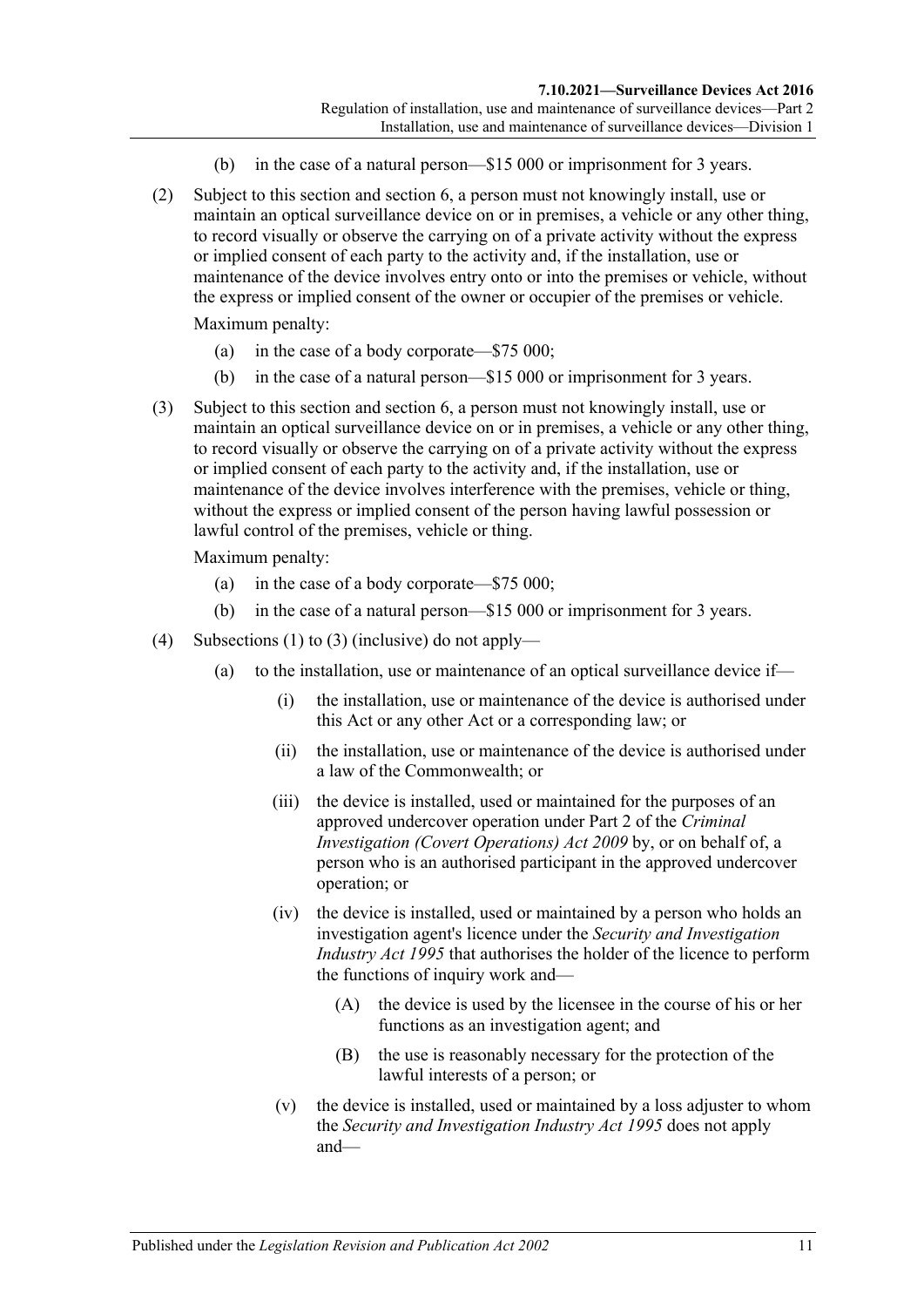Part 2—Regulation of installation, use and maintenance of surveillance devices Division 1—Installation, use and maintenance of surveillance devices

- (A) the device is used by the loss adjuster in the course of his or her functions as a loss adjuster; and
- (B) the use is reasonably necessary for the protection of the lawful interests of a person; or
- <span id="page-11-1"></span>(b) to the installation, use or maintenance of an optical surveillance device on premises by a person if the use of the device is reasonably necessary for the protection of the lawful interests of that person; or
- (c) to the use of an optical surveillance device to record any activity in connection with the execution of a surveillance device warrant or surveillance device (emergency) authority under this Act, or a warrant or other authority under any other Act or law; or
- (d) to the installation, use or maintenance of an optical surveillance device by an officer to record any activity carried out in a public place in the course of the officer's duties; or
- (e) to the use of an optical surveillance device solely for the purpose of the location and retrieval of the device; or
- (f) to the installation, use or maintenance of an optical surveillance device in prescribed circumstances.
- (5) An exemption from [subsection](#page-9-1) (1) that applies under [subsection](#page-10-1) (4) or [section](#page-11-0) 6 to a person in relation to the installation, use or maintenance of an optical surveillance device for the purposes of the investigation of a matter by an investigating agency extends to any other person who, for the purposes of the investigation—
	- (a) installs, uses or maintains that device; or
	- (b) records or monitors an activity by means of that device.

#### <span id="page-11-0"></span>18B**6—Listening devices and optical surveillance devices—public interest exception**

- (1) [Section 4](#page-8-2) does not apply—
	- (a) to the use of a listening device to overhear, record, monitor or listen to a private conversation if the use of the device is in the public interest; or
	- (b) to the installation, use or maintenance of a listening device under [subsection](#page-8-5)  $(2)(b)(iv)$  or  $(v)$  of that section if the use of the device is in the public interest.
- (2) [Section 5](#page-9-0) does not apply—
	- (a) to the use of an optical surveillance device to record visually or observe the carrying on of a private activity if the use of the device is in the public interest; or
	- (b) to the installation, use or maintenance of an optical surveillance device under [subsection](#page-10-2) (4)(a)(iv) or [\(v\),](#page-10-3) or [subsection](#page-11-1) (4)(b), of that section if the use of the device is in the public interest.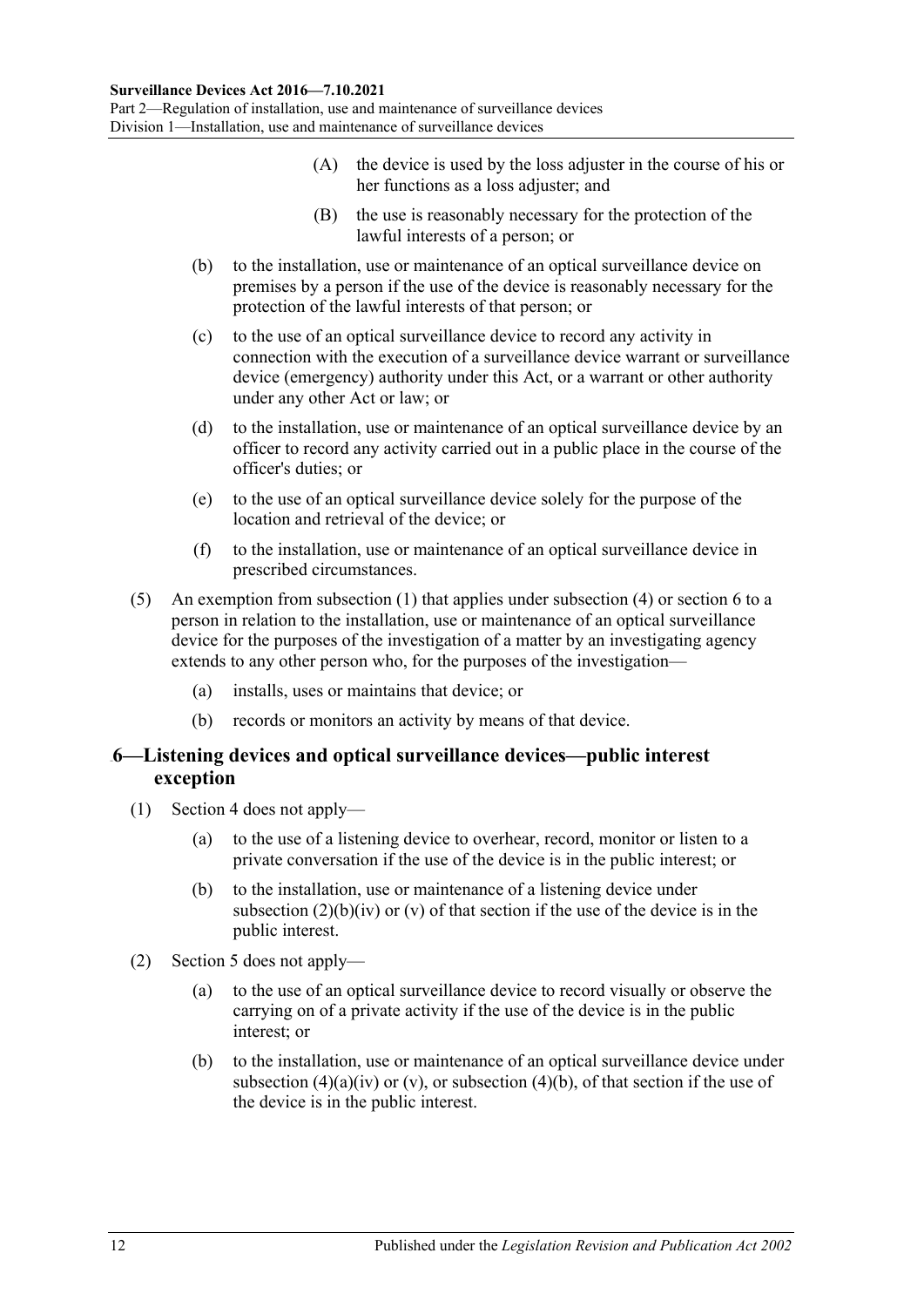### <span id="page-12-2"></span><span id="page-12-0"></span>19B**7—Tracking devices**

- (1) Subject to this section, a person must not knowingly install, use or maintain a tracking device to determine the geographical location of—
	- (a) a person without the express or implied consent of that person; or
	- (b) a vehicle or thing without the express or implied consent of the owner, or a person in lawful possession or lawful control, of that vehicle or thing.

Maximum penalty:

- (a) in the case of a body corporate—\$75 000;
- (b) in the case of a natural person—\$15 000 or imprisonment for 3 years.
- (2) [Subsection \(1\)](#page-12-2) does not apply—
	- (a) to the installation, use or maintenance of a tracking device if—
		- (i) the installation, use or maintenance of the device is authorised under this Act or any other Act or a corresponding law; or
		- (ii) the installation, use or maintenance of the device is authorised under a law of the Commonwealth; or
		- (iii) the device is installed, used or maintained for the purposes of an approved undercover operation under Part 2 of the *[Criminal](http://www.legislation.sa.gov.au/index.aspx?action=legref&type=act&legtitle=Criminal%20Investigation%20(Covert%20Operations)%20Act%202009)  [Investigation \(Covert Operations\) Act](http://www.legislation.sa.gov.au/index.aspx?action=legref&type=act&legtitle=Criminal%20Investigation%20(Covert%20Operations)%20Act%202009) 2009* by, or on behalf of, a person who is an authorised participant in the approved undercover operation; or
	- (b) to the use of a tracking device solely for the purpose of the location and retrieval of the device; or
	- (c) to the installation, use or maintenance of a tracking device in prescribed circumstances.

#### <span id="page-12-3"></span><span id="page-12-1"></span>20B**8—Data surveillance devices**

(1) Subject to this section, a person must not knowingly install, use or maintain a data surveillance device to access, track, monitor or record the input of information into, the output of information from, or information stored in, a computer without the express or implied consent of the owner, or person with lawful control or management, of the computer.

Maximum penalty:

- (a) in the case of a body corporate—\$75 000;
- (b) in the case of a natural person—\$15 000 or imprisonment for 3 years.
- (2) [Subsection \(1\)](#page-12-3) does not apply—
	- (a) to the installation, use or maintenance of a data surveillance device if the installation, use or maintenance of the device is authorised—
		- (i) under this Act or any other Act or a corresponding law; or
		- (ii) under a law of the Commonwealth; or
	- (b) to the installation, use or maintenance of a data surveillance device in prescribed circumstances.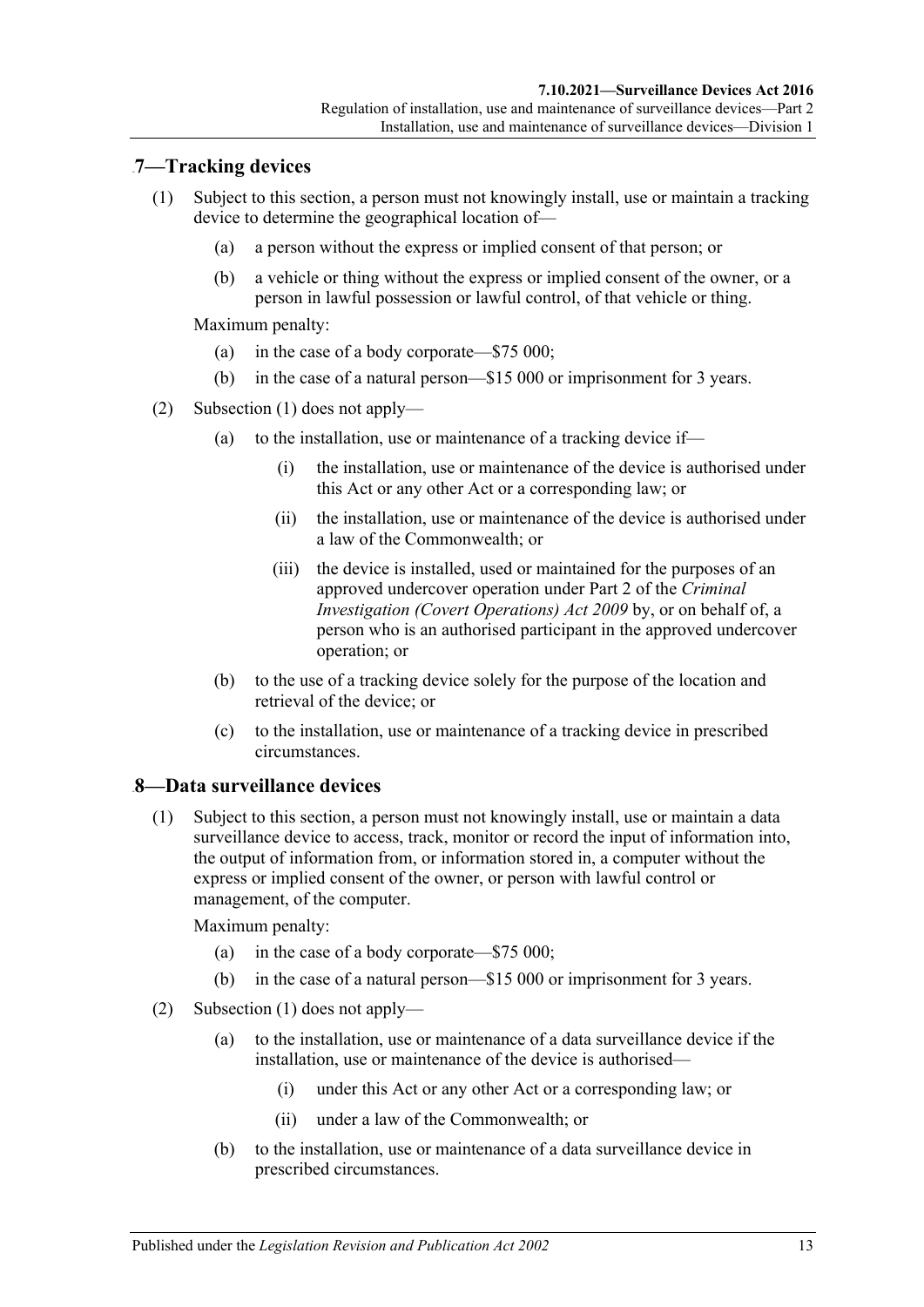#### **Surveillance Devices Act 2016—7.10.2021**

Part 2—Regulation of installation, use and maintenance of surveillance devices Division 2—Regulation of communication or publication of information or material derived from use of surveillance devices

## <span id="page-13-0"></span>42B**Division 2—Regulation of communication or publication of information or material derived from use of surveillance devices**

#### <span id="page-13-1"></span>21B**9—Communication or publication of information or material—lawful interest**

- (1) A person must not knowingly use, communicate or publish information or material derived from the use of a listening device or an optical surveillance device in circumstances where the device was used to protect the lawful interests of that person except—
	- (a) to a person who was a party to the conversation or activity to which the information or material relates; or
	- (b) with the consent of each party to the conversation or activity to which the information or material relates; or
	- (c) to an officer of an investigating agency for the purposes of a relevant investigation or relevant action or proceeding; or
	- (d) in the course, or for the purposes, of a relevant action or proceedings; or
	- (e) in relation to a situation where—
		- (i) a person is being subjected to violence; or
		- (ii) there is an imminent threat of violence to a person; or
	- (f) to a media organisation; or
	- (g) in accordance with an order of a judge under this Division; or
	- (h) otherwise in the course of duty or as required or authorised by law.

Maximum penalty:

- (a) in the case of a body corporate—\$50 000;
- (b) in the case of a natural person—\$10 000.
- (2) A person who is a licensed investigation agent under the *[Security and Investigation](http://www.legislation.sa.gov.au/index.aspx?action=legref&type=act&legtitle=Security%20and%20Investigation%20Industry%20Act%201995)  [Industry Act](http://www.legislation.sa.gov.au/index.aspx?action=legref&type=act&legtitle=Security%20and%20Investigation%20Industry%20Act%201995) 1995* must not knowingly use, communicate or publish information or material derived from the use of a listening device under section  $4(2)(b)(iv)$ , or an optical surveillance device under section [5\(4\)\(a\)\(iv\)](#page-10-2) except—
	- (a) to a prescribed person or class of persons; or
	- (b) in prescribed circumstances; or
	- (c) as authorised by or under this Act or any other Act or law.

Maximum penalty:

- (a) in the case of a body corporate—\$50 000;
- (b) in the case of a natural person—\$10 000.
- (3) A loss adjuster to whom the *[Security and Investigation Industry Act](http://www.legislation.sa.gov.au/index.aspx?action=legref&type=act&legtitle=Security%20and%20Investigation%20Industry%20Act%201995) 1995* does not apply must not knowingly use, communicate or publish information or material derived from the use of a listening device under section  $4(2)(b)(v)$ , or an optical surveillance device under section  $5(4)(a)(v)$  except—
	- (a) to a prescribed person or class of persons; or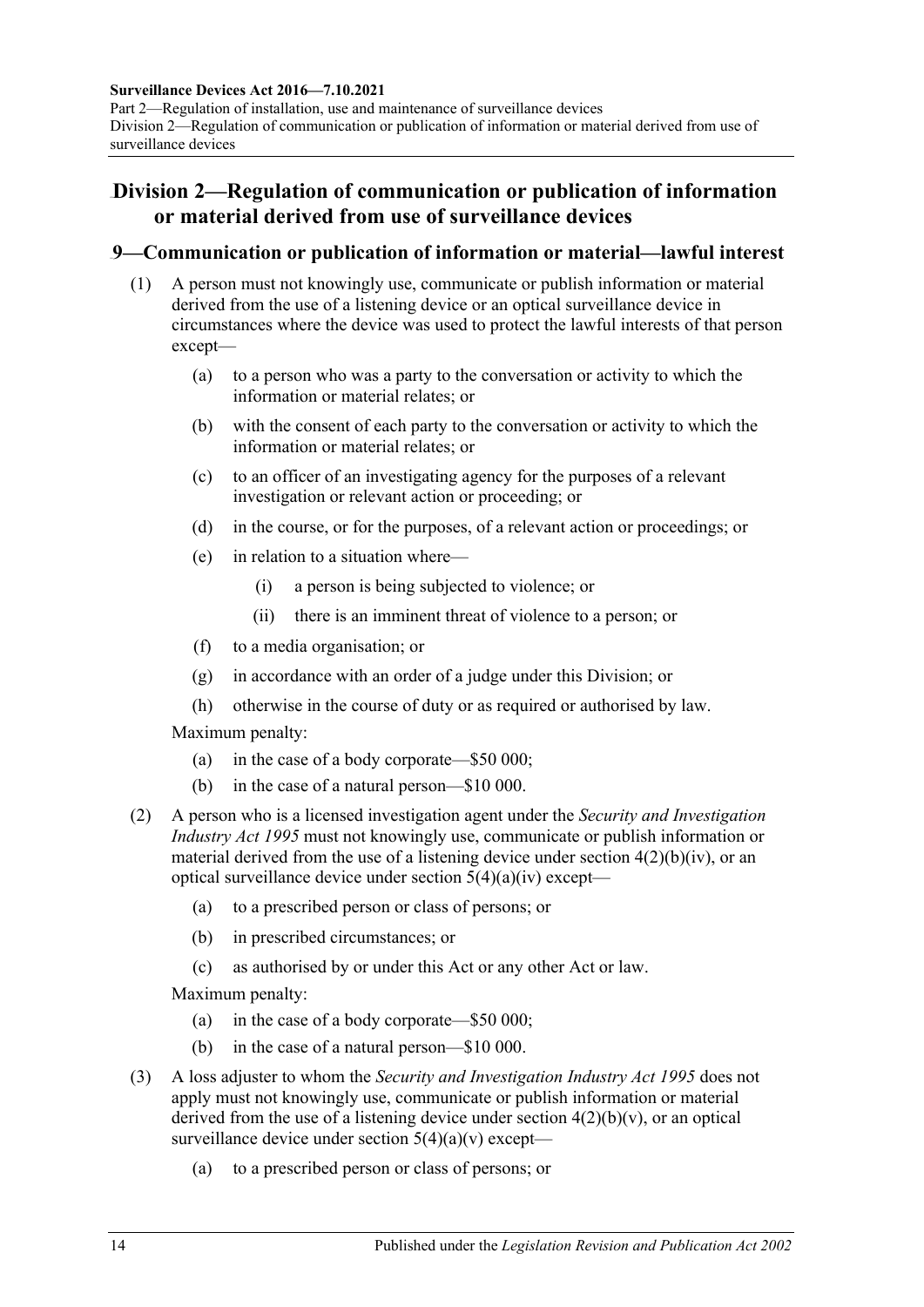#### **7.10.2021—Surveillance Devices Act 2016**

- (b) in prescribed circumstances; or
- (c) as authorised by or under this Act or any other Act or law.

Maximum penalty:

- (a) in the case of a body corporate—\$50 000;
- (b) in the case of a natural person—\$10 000.

#### <span id="page-14-0"></span>22B**10—Communication or publication of information or material—public interest**

<span id="page-14-2"></span>(1) A person must not knowingly use, communicate or publish information or material derived from the use of a listening device or an optical surveillance device in circumstances where the device was used in the public interest except in accordance with an order of a judge under this Division.

Maximum penalty:

- (a) in the case of a body corporate—\$50 000;
- (b) in the case of a natural person—\$10 000.
- (2) [Subsection \(1\)](#page-14-2) does not apply to the use, communication or publication of information or material derived from the use of a listening device or an optical surveillance device in circumstances where the device was used in the public interest if—
	- (a) the use, communication or publication of the information or material is made to a media organisation; or
	- (b) the use, communication or publication of the information or material is made by a media organisation and the information or material is in the public interest.

#### <span id="page-14-1"></span>23B**11—Orders authorising use, communication or publication of certain information or material**

- (1) For the purposes of [sections](#page-13-1) 9 and [10,](#page-14-0) a person may, in accordance with the rules of court, apply to a judge for an order authorising the use, communication or publication of information or material derived from the use of a listening device or an optical surveillance device.
- (2) An order under this section may—
	- (a) specify the information or material the subject of the order; and
	- (b) specify the manner in which, and to whom, the specified information or material may be used, communicated or published; and
	- (c) contain—
		- (i) conditions and limitations; and
		- (ii) any other matter as the judge thinks fit.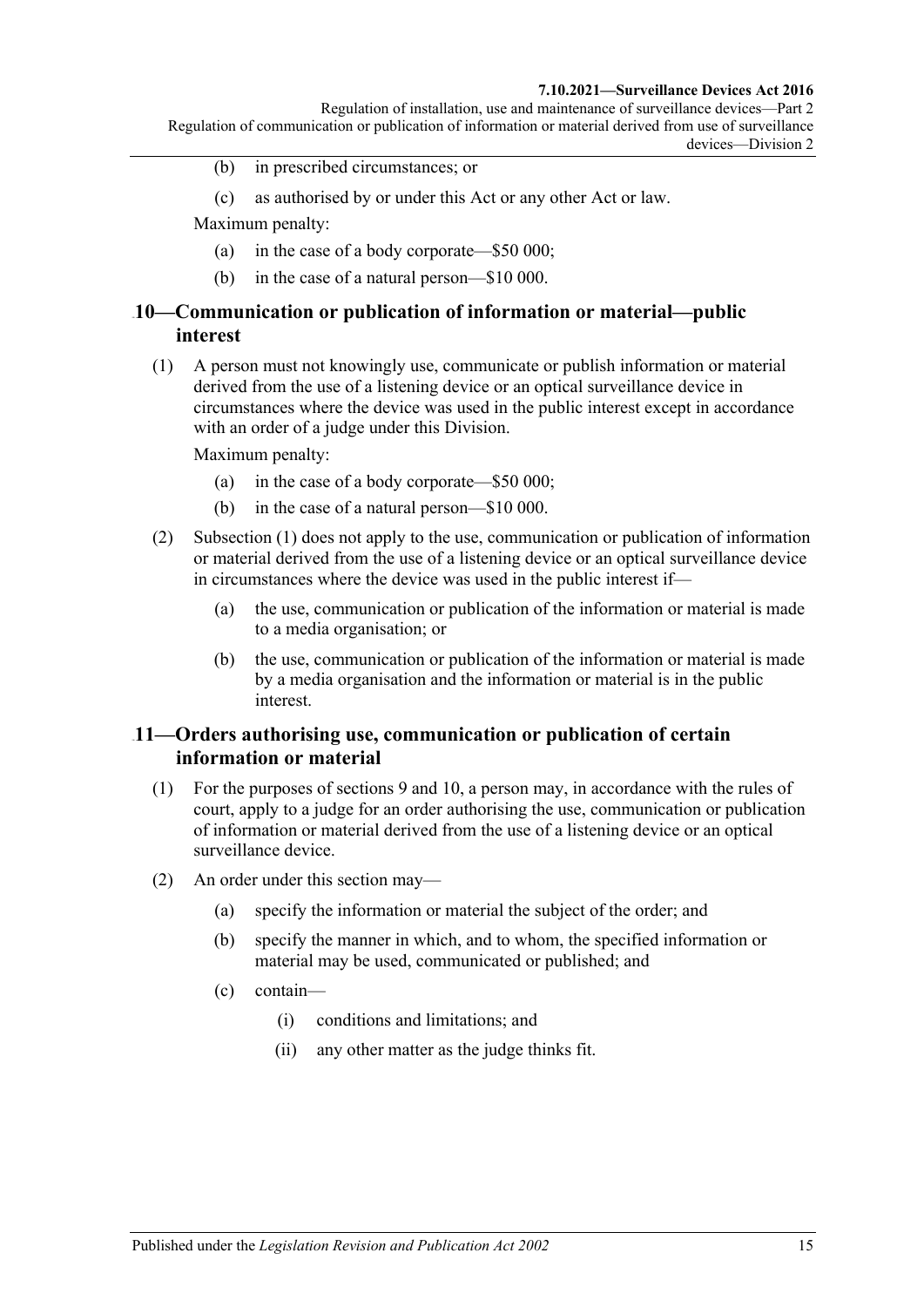#### **Surveillance Devices Act 2016—7.10.2021**

Part 2—Regulation of installation, use and maintenance of surveillance devices Division 2—Regulation of communication or publication of information or material derived from use of surveillance devices

#### <span id="page-15-0"></span>24B**12—Prohibition on communication or publication derived from use of surveillance device**

(1) A person must not knowingly use, communicate or publish information or material derived from the use (whether by that person or another person) of a surveillance device in contravention of this Part.

Maximum penalty:

- (a) in the case of a body corporate—\$75 000;
- (b) in the case of a natural person—\$15 000 or imprisonment for 3 years.
- (1a) A person must not knowingly communicate or publish information or material derived from the use (whether by that person or another person) of a listening device in contravention of section 4 of the *[Listening and Surveillance Devices Act](http://www.legislation.sa.gov.au/index.aspx?action=legref&type=act&legtitle=Listening%20and%20Surveillance%20Devices%20Act%201972) 1972* (as in force immediately prior to the commencement of this Act).

Maximum penalty: \$10 000 or imprisonment for 2 years.

- (2) This section does not prevent the use, communication or publication of information or material derived from the use of a surveillance device in contravention of this Part—
	- (a) to a person who was a party to the conversation or activity to which the information or material relates; or
	- (b) with the consent of each party to the conversation or activity to which the information or material relates; or
	- (c) for the purposes of a relevant investigation or relevant action or proceeding relating to that contravention of this Part or a contravention of this section involving the communication or publication of that information or material; or
	- (d) in the course of proceedings for an offence against this Act; or
	- (e) otherwise in the course of duty or as required by law.
- (3) A person who obtains knowledge of information or material in a manner that does not involve a contravention of this Part is not prevented from communicating or publishing the knowledge so obtained even if the same knowledge was also obtained in a manner that contravened this Part.

## <span id="page-15-1"></span>51B**Part 3—Surveillance device warrants and surveillance device (emergency) authorities**

#### <span id="page-15-2"></span>43B**Division 1—Surveillance device (tracking) warrants**

#### <span id="page-15-3"></span>25B**13—Application of Division**

This Division applies if, for the purposes of the investigation of a matter by an investigating agency, the agency requires the authority—

- (a) to install on a vehicle or thing situated in a public place, or in the lawful custody of the agency, 1 or more tracking devices; and
- (b) to use those devices.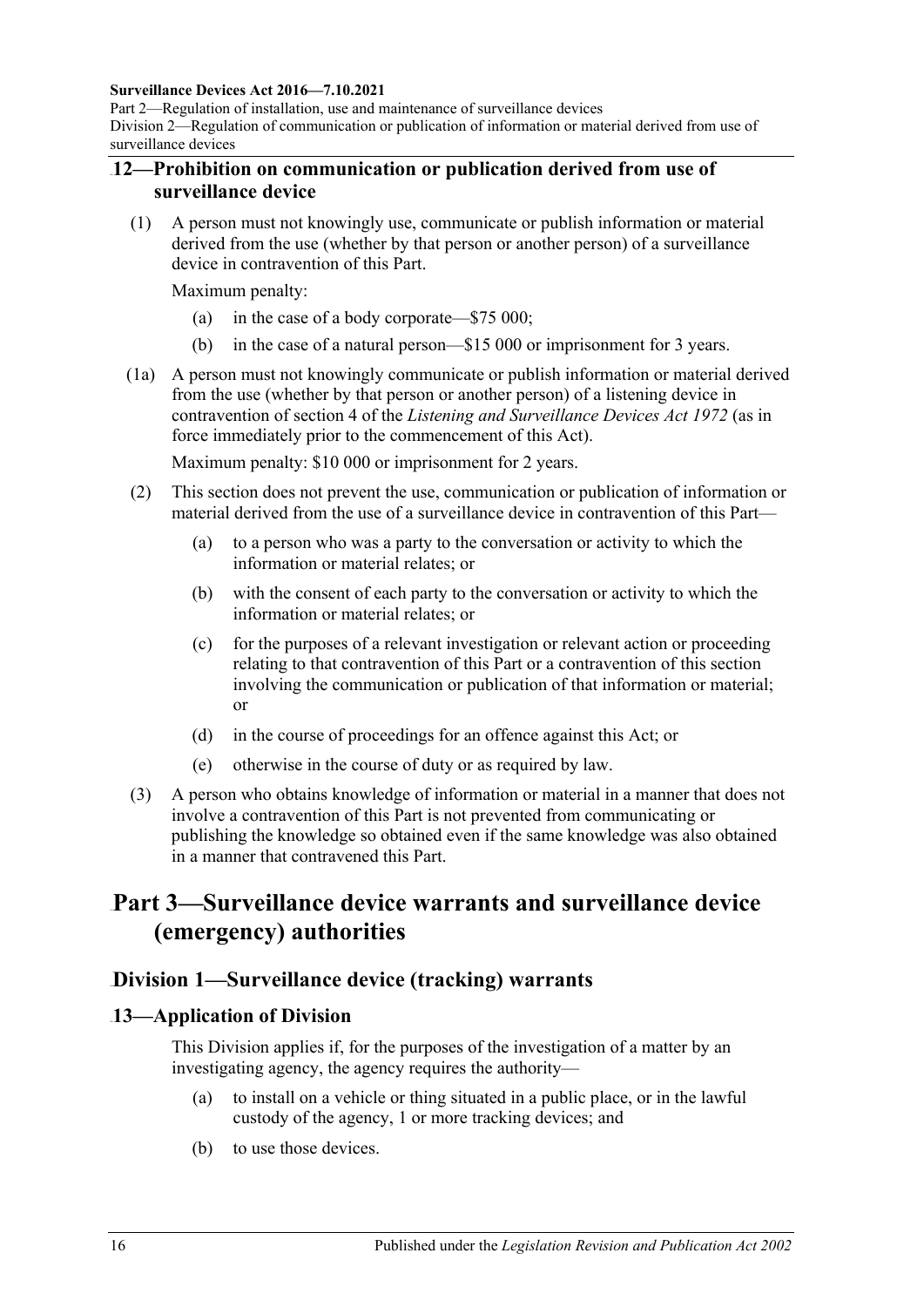**Note—**

See also [Division](#page-18-0) 2 and [Division](#page-23-0) 3 in relation to the procedures to be followed if an investigating agency requires the authority of a surveillance device (general) warrant or a surveillance device (emergency) authority in order to install, use, maintain or retrieve surveillance devices, including tracking devices.

### <span id="page-16-0"></span>26B**14—Application procedure**

- (1) An officer of an investigating agency may, for the purposes of an investigation by the agency, apply to the chief officer of the agency for a surveillance device (tracking) warrant authorising—
	- (a) the use (in a public place or elsewhere) of 1 or more tracking devices; and
	- (b) such interference as is reasonably required with any vehicle or thing situated in a public place, or in the lawful custody of the agency, to install, maintain or retrieve 1 or more tracking devices.
- (2) An officer of an investigating agency may, for the purposes of an investigation by the agency, apply to the chief officer of the agency for the variation or renewal of a surveillance device (tracking) warrant.
- (3) An application for a surveillance device (tracking) warrant, or the variation or renewal of a surveillance device (tracking) warrant, may be made in person, in writing, or by fax, email, telephone or any other means of communication.
- (4) If an application is made by means other than by written application—
	- (a) the applicant must inform the chief officer of the relevant investigating agency of—
		- (i) his or her name; and
		- (ii) his or her rank or position in the investigating agency; and
		- (iii) if he or she is not to be the officer primarily responsible for executing the warrant—the name of the responsible officer; and
		- (iv) the nature and duration of the warrant sought, including the kind of tracking device to which the warrant relates; and
		- (v) the grounds on which the warrant is sought; and
	- (b) the chief officer must make a contemporaneous written record of the details of the application; and
	- (c) the applicant must, within 24 hours of making the application, give to the chief officer written confirmation of the application.
- (5) If a written application is made, the application must specify—
	- (a) the name of the applicant; and
	- (b) the applicant's rank or position in the investigating agency; and
	- (c) if the applicant is not to be the officer primarily responsible for executing the warrant—the name of the responsible officer; and
	- (d) the nature and duration of the warrant sought, including the kind of tracking device to which the warrant relates; and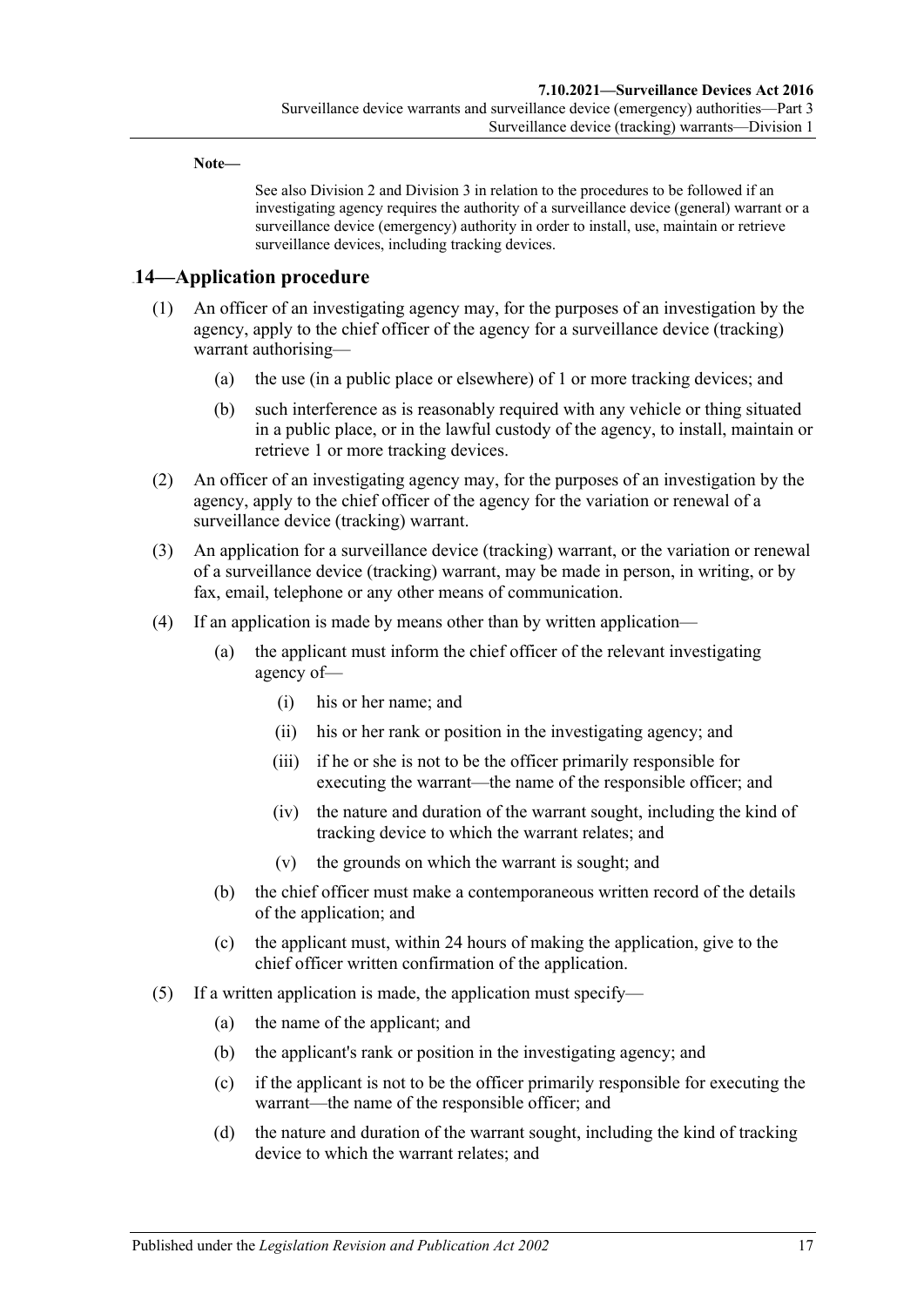Part 3—Surveillance device warrants and surveillance device (emergency) authorities Division 1—Surveillance device (tracking) warrants

- (e) the grounds on which the warrant, or variation or renewal of the warrant, is sought.
- (6) The chief officer of the investigating agency to whom an application is made may require further information to be given in relation to the application.

#### <span id="page-17-0"></span>27B**15—Surveillance device (tracking) warrant**

- (1) The chief officer of an investigating agency to whom an application is made may issue a surveillance device (tracking) warrant if satisfied that there are, in the circumstances of the case, reasonable grounds for issuing the warrant, taking into account—
	- (a) the nature and gravity of the criminal conduct to which the investigation relates; and
	- (b) the availability of alternative means of obtaining the information; and
	- (c) any other surveillance device warrant under this Act applied for or issued in relation to the same matter; and
	- (d) any other matter the chief officer considers relevant.
- (2) A surveillance device (tracking) warrant—
	- (a) must specify—
		- (i) the name of the applicant; and
		- (ii) if the applicant is not to be the officer primarily responsible for executing the warrant—the name of the responsible officer; and
		- (iii) the name of the issuing officer; and
		- (iv) the kind of tracking device authorised to be used under the warrant; and
		- (v) if the warrant authorises the use of a tracking device in respect of the geographical location of a person—
			- (A) the name of the person (if known); or
			- (B) if the name of the person is unknown—that fact and a general description of the person; and
		- (vi) the period for which the warrant will be in force (being a period not longer than 90 days); and
	- (b) may contain—
		- (i) conditions and limitations; and
		- (ii) any other matter,

as the issuing officer thinks fit.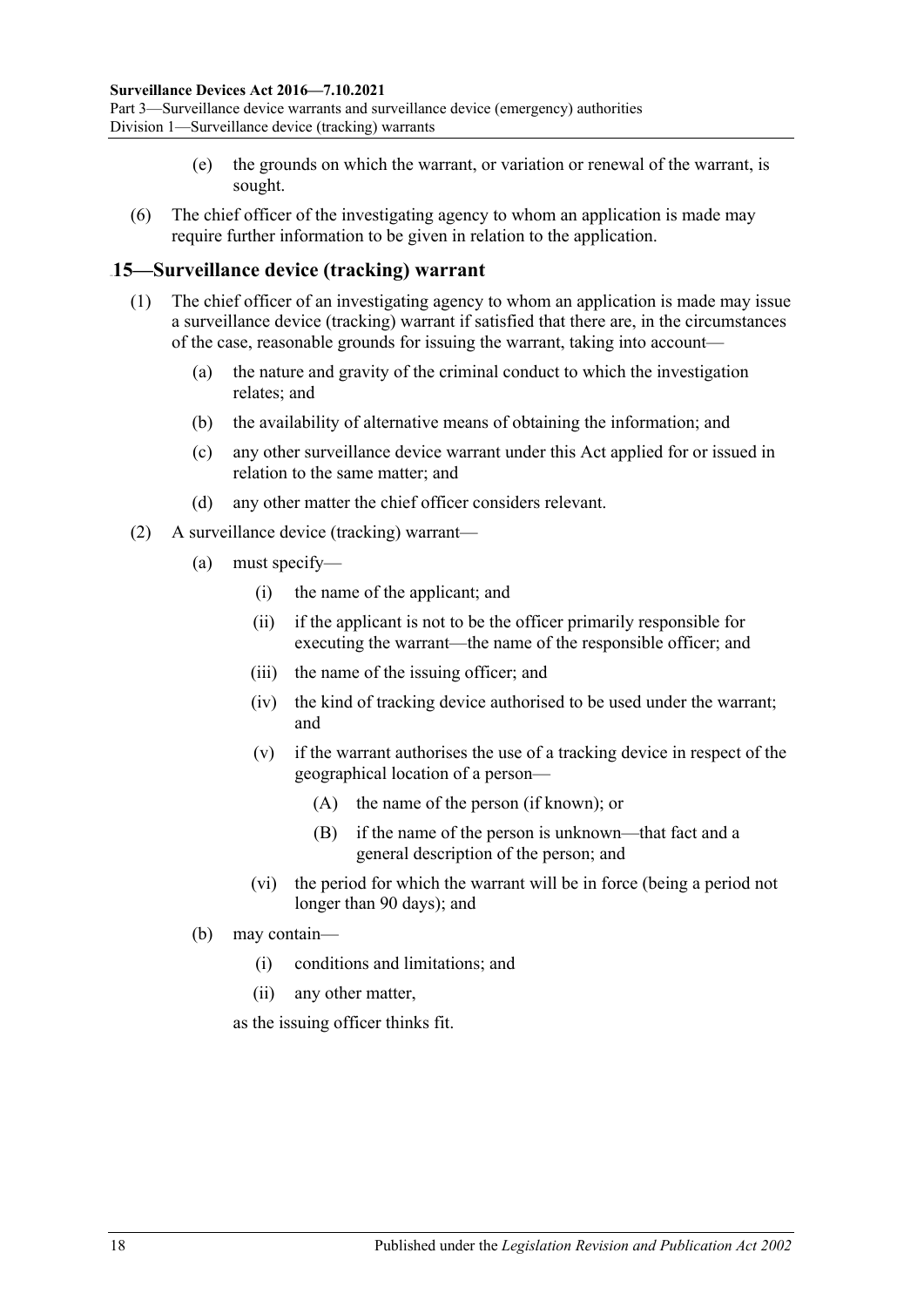- <span id="page-18-3"></span>(3) Subject to any conditions or limitations specified in the surveillance device (tracking) warrant—
	- (a) a warrant authorising the use (in a public place or elsewhere) of a tracking device in respect of the geographical location of a specified person or a person whose specific identity is unknown who, according to the terms of the warrant, is suspected on reasonable grounds of having committed, or being likely to commit, a serious offence will be taken to authorise interference with any vehicle or thing situated in a public place, or in the lawful custody of the relevant investigating agency, as reasonably required to install, use, maintain or retrieve the device for that purpose; and
	- (b) a warrant authorising (whether under the terms of the warrant or by force of [paragraph](#page-18-3) (a)) interference with any vehicle or thing in a public place, or in the lawful custody of the relevant investigating agency, will be taken to authorise the use of reasonable force or subterfuge for that purpose; and
	- (c) the powers conferred by the warrant may be exercised by the responsible officer or under the authority of the responsible officer at any time and with such assistance as is necessary.
- (4) If the chief officer of the investigating agency is satisfied that the grounds on which a surveillance device (tracking) warrant was issued have ceased to exist, the chief officer must, if the warrant is still in force, cancel the warrant by instrument in writing.
- (5) A surveillance device (tracking) warrant may, at any time, be cancelled by instrument in writing by the chief officer of the investigating agency.

### <span id="page-18-0"></span>44B**Division 2—Surveillance device (general) warrants**

#### <span id="page-18-1"></span>28B**16—Application of Division**

This Division applies if, for the purposes of the investigation of a matter by an investigating agency, the agency requires the authority to do any or all of the following:

- (a) to use 1 or more types of surveillance device (including a tracking device);
- (b) to enter or interfere with any premises for the purposes of installing, using, maintaining or retrieving 1 or more surveillance devices;
- (c) to interfere with any vehicle or thing for the purposes of installing, using, maintaining or retrieving 1 or more surveillance devices.

#### <span id="page-18-2"></span>29B**17—Usual application procedure**

- (1) An officer of an investigating agency may, for the purposes of an investigation by the agency, apply to a judge for a surveillance device (general) warrant authorising 1 or more of the following:
	- (a) the use of 1 or more surveillance devices (including a tracking device);
	- (b) entry to or interference with any premises as reasonably required for the purposes of installing, using, maintaining or retrieving 1 or more surveillance devices;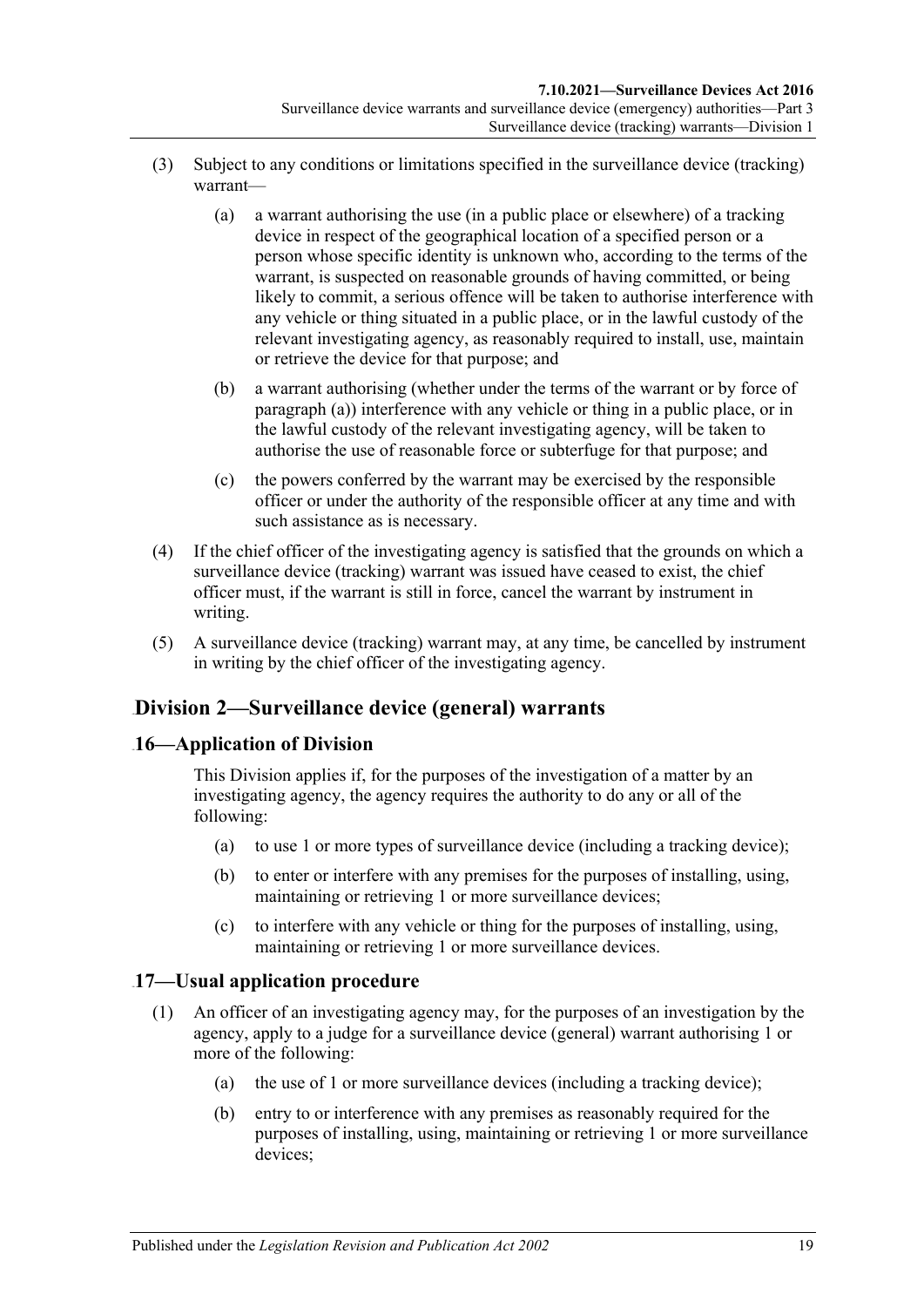- (c) interference with any vehicle or thing as reasonably required for the purposes of installing, using, maintaining or retrieving 1 or more surveillance devices.
- (2) An officer of an investigating agency may, for the purposes of an investigation by the agency, apply to a judge for the variation or renewal of a surveillance device (general) warrant.
- (3) Subject to [section](#page-19-0) 18, an application must be made by—
	- (a) providing a judge with an application in writing; and
	- (b) appearing personally before the judge.
- (4) A written application—
	- (a) must specify—
		- (i) the name of the applicant and the investigating agency to which the applicant belongs; and
		- (ii) the applicant's rank or position in that agency; and
		- (iii) if the applicant is not to be the officer primarily responsible for executing the warrant—the name of the responsible officer; and
		- (iv) whether the applicant or responsible officer (or both) are to be identified in the warrant under a code name; and
		- (v) the nature and duration of the warrant sought, including the kind of surveillance device to which the warrant relates; and
		- (vi) the grounds on which the warrant, or variation or renewal of the warrant, is sought; and
	- (b) must be accompanied by an affidavit verifying the application.
- (5) The judge to whom an application is made may require further information to be given in relation to the application.

#### <span id="page-19-0"></span>30B**18—Remote application procedure**

- (1) An officer of an investigating agency may, if the officer believes that it is impracticable in the circumstances to make an application in accordance with [section](#page-18-2) 17, apply for the issue, variation or renewal of a surveillance device (general) warrant by fax, email, telephone or other electronic means.
- (2) If an application is made by telephone, the following provisions apply:
	- (a) the applicant must inform the judge—
		- $(i)$  of  $-$ 
			- (A) the name of the applicant and the investigating agency to which the applicant belongs; and
			- (B) the applicant's rank or position in that agency; and
			- (C) if the applicant is not to be the officer primarily responsible for executing the warrant—the name of the responsible officer; and
			- (D) whether the applicant or responsible officer (or both) are to be identified in the warrant under a code name,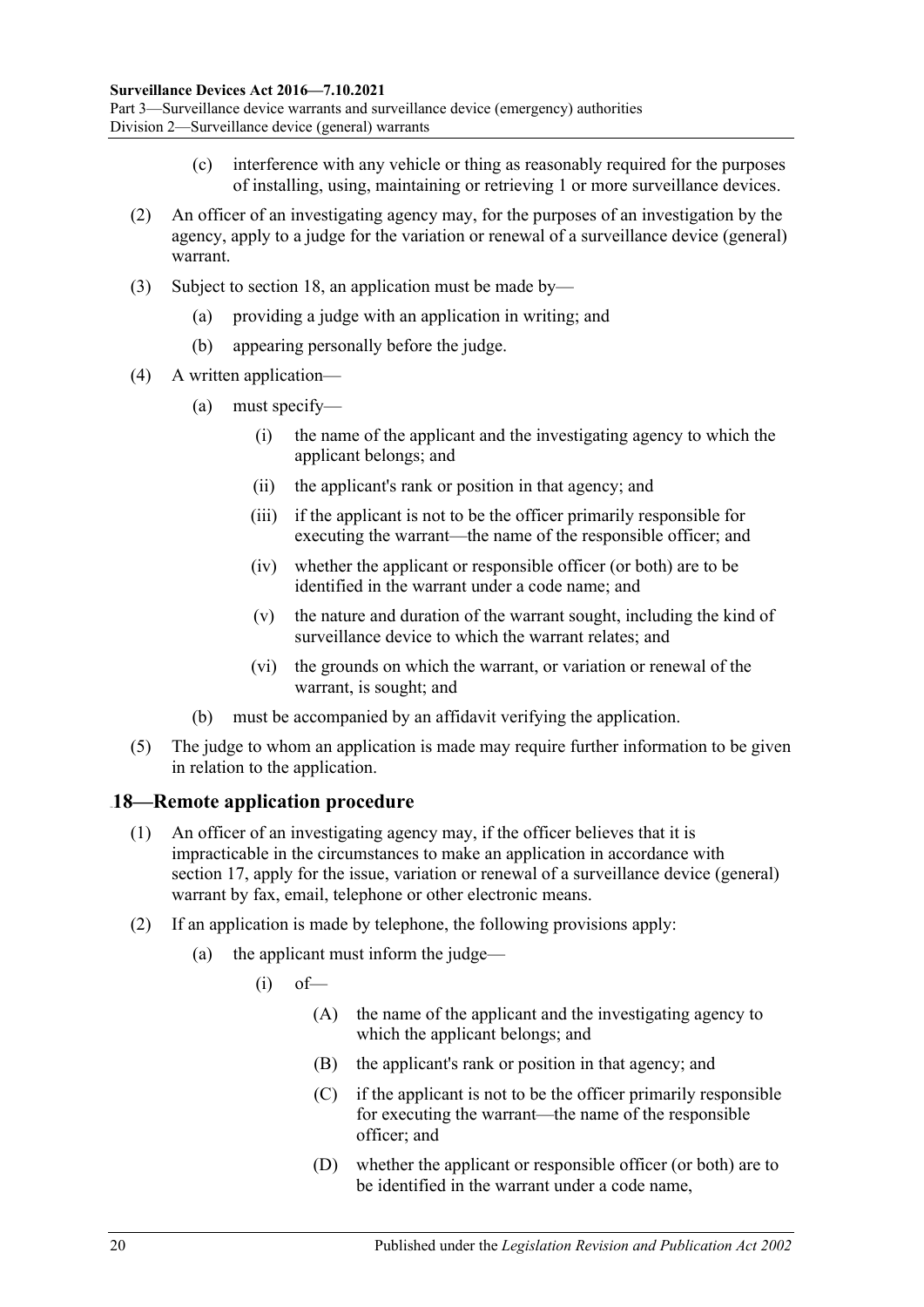Surveillance device (general) warrants—Division 2

and the judge, on receiving that information, is entitled to assume its accuracy without further inquiry; and

- (ii) of the nature and duration of the warrant sought, including the kind of surveillance device to which the warrant relates; and
- (iii) of the circumstances giving rise to the necessity for the application to be made by telephone; and
- (iv) of the grounds on which the warrant, or variation or renewal of the warrant, is sought;
- (b) the judge may, on being satisfied as to the circumstances giving rise to the necessity for the application being made by telephone and the grounds for the issue of a warrant, and on the applicant giving an undertaking to make an affidavit verifying the application, make out and sign a surveillance device (general) warrant;
- (c) the warrant is to be taken to have been issued, and comes into force, when signed by the judge;
- (d) the judge must inform the applicant of the terms of the warrant;
- <span id="page-20-0"></span>(e) the applicant must fill out and sign a warrant form (the *duplicate surveillance device (general) warrant*) that—
	- (i) sets out the name of the judge who issued the original warrant and the terms of the warrant; and
	- (ii) complies with any other requirements prescribed by regulation;
- (f) the applicant must, as soon as practicable after the issue of the warrant, forward to the judge an affidavit verifying the application and a copy of the duplicate surveillance device (general) warrant.
- (3) If an application is made by any other means under this section, the following provisions apply:
	- (a) the application must specify—
		- (i) the name of the applicant and the investigating agency to which the applicant belongs; and
		- (ii) the applicant's rank or position in that agency; and
		- (iii) if the applicant is not to be the officer primarily responsible for executing the warrant—the name of the responsible officer; and
		- (iv) whether the applicant or responsible officer (or both) are to be identified in the warrant under a code name; and
		- (v) the nature and duration of the warrant sought, including the kind of surveillance device to which the warrant relates; and
		- (vi) the circumstances giving rise to the necessity for the application to be made by the particular means; and
		- (vii) the grounds on which the warrant, or variation or renewal of the warrant, is sought;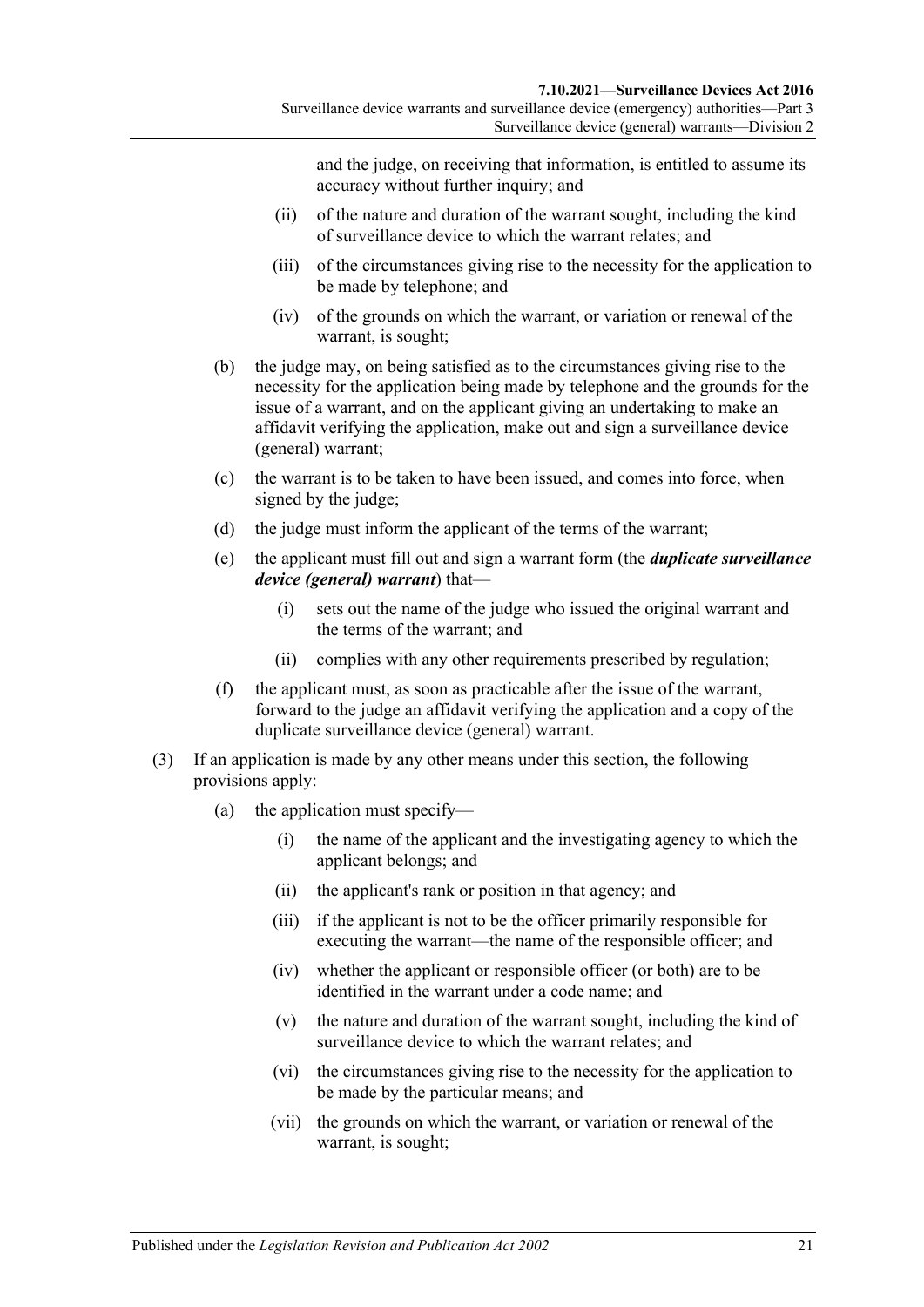- (b) the application must be accompanied (through fax, email or other electronic means) by an affidavit made by the applicant verifying the application;
- (c) the applicant must be available to speak to the judge by telephone;
- (d) the judge is entitled to assume, without further inquiry, that a person who identifies himself or herself as the applicant during a telephone conversation with the judge is indeed the applicant;
- (e) the judge may, on being satisfied as to the circumstances giving rise to the necessity for the application being made by fax, email or other electronic means and the grounds for the issue of a warrant, make out and sign a surveillance device (general) warrant;
- (f) the warrant is to be taken to have been issued, and comes into force, when signed by the judge;
- (g) the judge must forward the warrant to the applicant by fax, email or other electronic means.
- (4) The judge to whom an application is made may require further information to be given in relation to the application.

### <span id="page-21-0"></span>31B**19—Surveillance device (general) warrant**

- (1) A judge to whom an application is made may issue a surveillance device (general) warrant if satisfied that there are, in the circumstances of the case, reasonable grounds for issuing the warrant, taking into account—
	- (a) the extent to which the privacy of any person would be likely to be interfered with by use of the kind of device to which the warrant relates; and
	- (b) the gravity of the criminal conduct to which the investigation relates; and
	- (c) the significance to the investigation of the information sought to be obtained; and
	- (d) the likely effectiveness of the use of the surveillance device in obtaining the information sought; and
	- (e) the availability of alternative means of obtaining the information; and
	- (f) any other warrant under this Act applied for or issued in relation to the same matter; and
	- (g) any other matter the judge considers relevant.
- (2) A surveillance device (general) warrant
	- (a) subject to [subsection](#page-22-0)  $(3)$ , must specify—
		- (i) the name of the applicant; and
		- (ii) if the applicant is not to be the officer primarily responsible for executing the warrant—the name of the responsible officer; and
	- (b) must specify—
		- (i) the kind of surveillance device to which the warrant relates; and
		- (ii) if the warrant authorises the use of a surveillance device on or in premises or a vehicle—the premises or vehicle; and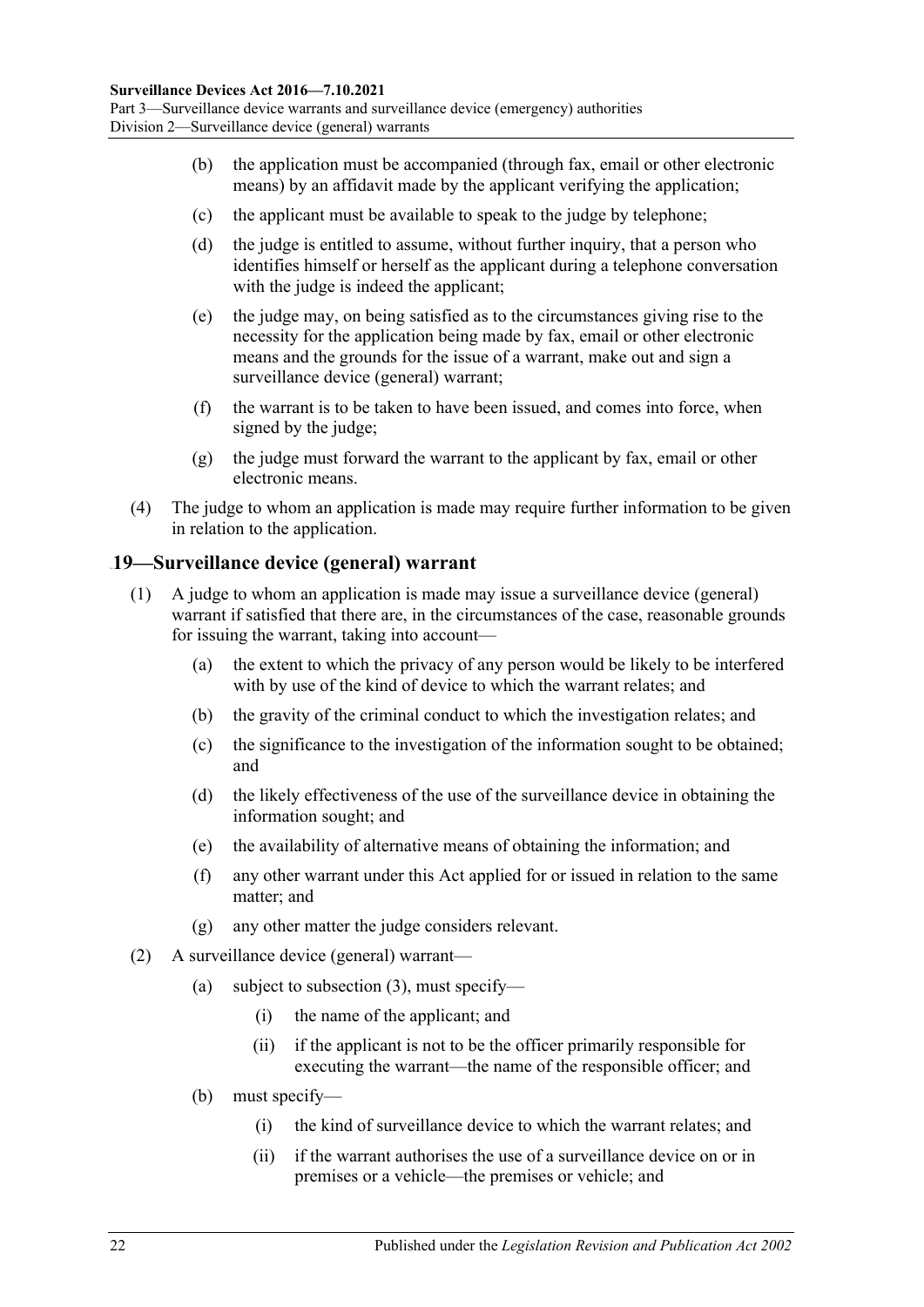Surveillance device (general) warrants—Division 2

- (iii) if the warrant authorises the use of a surveillance device in or on a thing or a thing of a class—the thing or class of thing; and
- (iv) if the warrant authorises the use of a surveillance device in respect of the conversations, activities or geographical location of a person—
	- (A) the name of the person (if known); or
	- (B) if the name of the person is unknown—that fact and a general description of the person; and
- (v) the period for which the warrant will be in force (being a period not longer than 90 days); and
- (c) may contain—
	- (i) conditions and limitations; and
	- (ii) any other matter as the judge thinks fit.
- <span id="page-22-0"></span>(3) If the judge is satisfied that the disclosure in the surveillance device (general) warrant of the name of the applicant or the responsible officer may endanger the safety of the applicant, the responsible officer or some other person, the warrant may, instead, specify in respect of either or both of them a unique code approved by the judge (a *code name*).
- <span id="page-22-1"></span>(4) Subject to any conditions or limitations specified in the surveillance device (general) warrant—
	- (a) a warrant authorising the use of a surveillance device in respect of the conversations, activities or geographical location of a specified person, or a person whose identity is unknown, who, according to the terms of the warrant, is suspected on reasonable grounds of having committed, or being likely to commit, a serious offence will be taken to authorise—
		- (i) entry to or interference with any premises, vehicle or thing as reasonably required to install, use, maintain or retrieve the device for that purpose; and
		- (ii) the use of the device on or about the body of the person; and
	- (b) a warrant authorising (whether under the terms of the warrant or by force of [paragraph](#page-22-1) (a)(i)) entry to or interference with any premises, vehicle or thing will be taken to authorise—
		- (i) the use of reasonable force or subterfuge for that purpose; and
		- (ii) any action reasonably required to be taken in respect of a vehicle or thing for the purpose of installing, using, maintaining or retrieving a surveillance device to which the warrant relates; and
		- (iii) the extraction and use of electricity for that purpose or for the use of the surveillance device to which the warrant relates; and
	- (c) a warrant authorising entry to specified premises will be taken to authorise non-forcible passage through adjoining or nearby premises (but not through the interior of any building or structure) as reasonably required for the purpose of gaining entry to those specified premises; and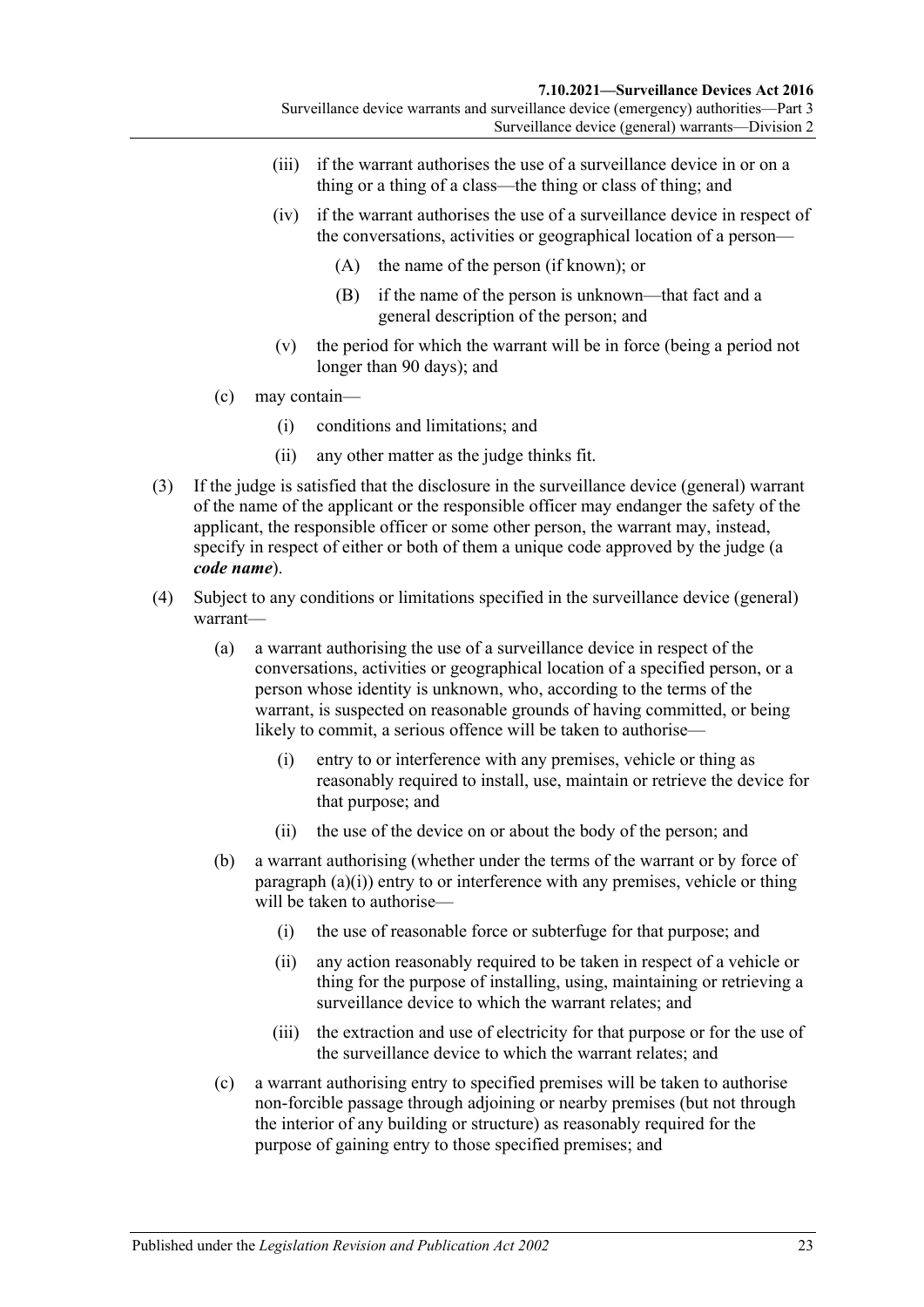- (d) the powers conferred by the warrant may be exercised by the responsible officer or under the authority of the responsible officer at any time and with such assistance as is necessary.
- (5) If the chief officer of the investigating agency is satisfied that the grounds on which a surveillance device (general) warrant was issued have ceased to exist, the chief officer must, if the warrant is still in force, cancel the warrant by instrument in writing.
- (6) A surveillance device (general) warrant may, at any time, be cancelled by instrument in writing by the chief officer of the investigating agency.

## <span id="page-23-0"></span>45B**Division 3—Surveillance device (emergency) authorities**

### <span id="page-23-1"></span>32B**20—Application procedure**

- (1) An officer of an investigating agency may apply to the chief officer of the agency for a surveillance device (emergency) authority authorising 1 or more of the following:
	- (a) the use of 1 or more types of surveillance device;
	- (b) entry to or interference with any premises as reasonably required for the purposes of installing, using, maintaining or retrieving 1 or more surveillance devices;
	- (c) interference with any vehicle or thing as reasonably required for the purposes of installing, using, maintaining or retrieving 1 or more surveillance devices.
- (2) An application for a surveillance device (emergency) authority may be made if the officer suspects on reasonable grounds that—
	- (a) an imminent threat of serious violence to a person or substantial damage to property exists and the officer is of the opinion that—
		- (i) the use of a surveillance device is immediately necessary for the purpose of dealing with that threat; and
		- (ii) the circumstances are so serious and the matter is of such urgency that the use of a surveillance device is warranted; and
		- (iii) it is not practicable in the circumstances to apply for a surveillance device (general) warrant; or
	- (b) a serious drug offence or an offence against a law of another jurisdiction that corresponds to a serious drug offence has been, is being, or is likely to be, committed and the officer is of the opinion that—
		- (i) the use of a surveillance device is immediately necessary for the purpose of an investigation into that offence, or enabling evidence or information to be obtained of the commission of that offence, or identifying or locating the offender; and
		- (ii) the circumstances are so serious and the matter is of such urgency that the use of a surveillance device is warranted; and
		- (iii) it is not practicable in the circumstances to apply for a surveillance device (general) warrant.
- (3) An application for a surveillance device (emergency) authority may be made in person, in writing, or by fax, email, telephone or any other means of communication.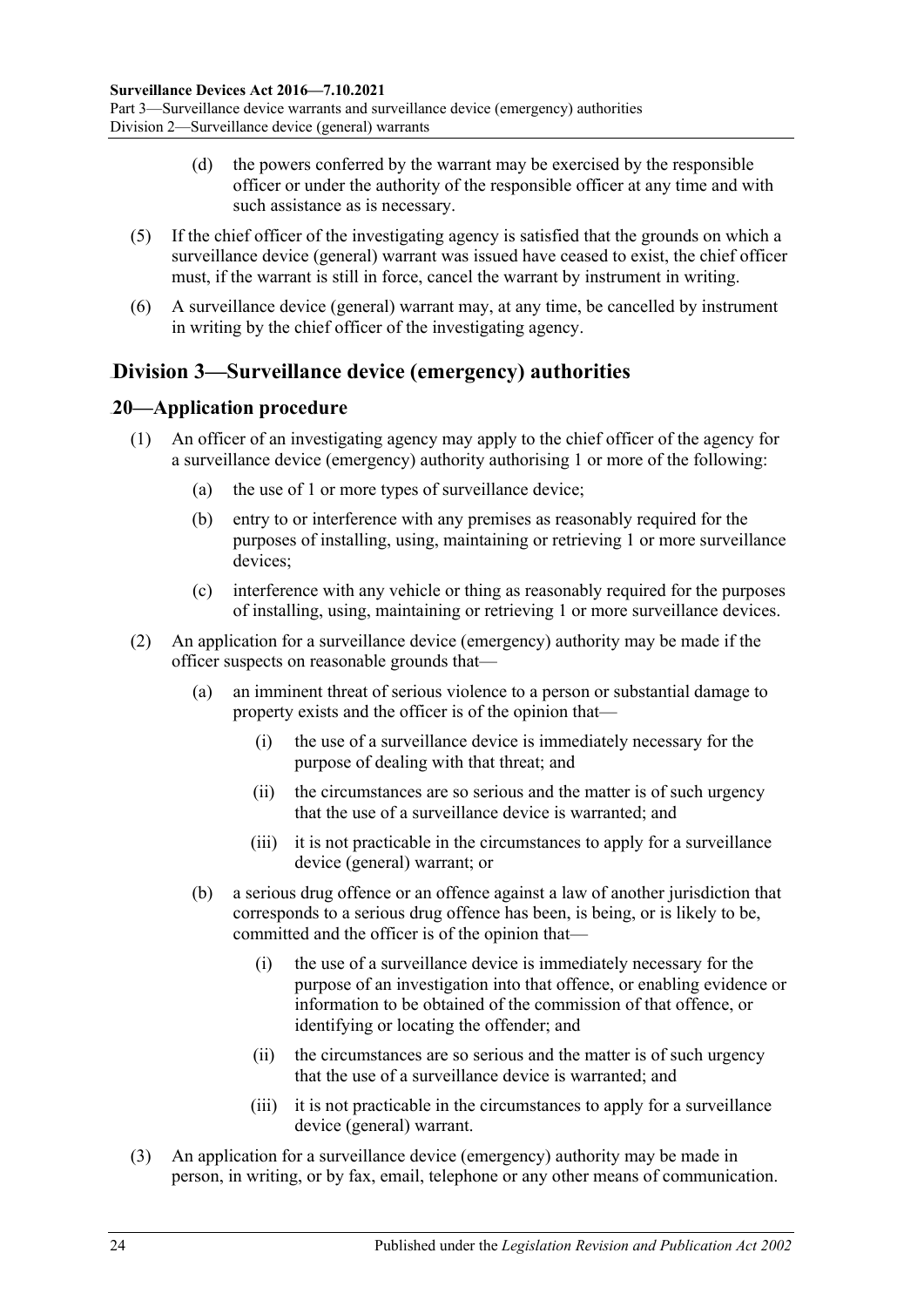Surveillance device (emergency) authorities—Division 3

#### <span id="page-24-0"></span>33B**21—Surveillance device (emergency) authority**

- (1) The chief officer of an investigating agency to whom an application is made may grant a surveillance device (emergency) authority authorising anything that could be authorised under a surveillance device (general) warrant if satisfied that there are, in the circumstances of the case, reasonable grounds for granting the authority, taking into account—
	- (a) if it is in relation to an imminent threat of serious violence to a person or substantial damage to property—
		- (i) the nature of the threat of serious violence or substantial damage; and
		- (ii) the extent to which the issue of a surveillance device (emergency) authority would help reduce or avoid the threat; and
		- (iii) the extent to which alternative methods of investigation could be used to help reduce or avoid the threat; and
		- (iv) how much the use of alternative methods of investigation could help reduce or avoid the threat; and
		- (v) the likelihood that the use of alternative methods of investigation would prejudice the safety of the person or property because of delay or for some other reason; and
		- (vi) whether or not it is practicable in the circumstances to apply for a surveillance device (general) warrant; and
		- (vii) any other matter the chief officer considers relevant; or
	- (b) if it is in relation to the commission of a serious drug offence or an offence against a law of another jurisdiction that corresponds to a serious drug offence—
		- (i) the nature of the serious and urgent circumstances in respect of which the surveillance device (emergency) authority is sought; and
		- (ii) the extent to which alternative methods of investigation could be used to investigate the offence; and
		- (iii) whether or not it is practicable in the circumstances to apply for a surveillance device (general) warrant; and
		- (iv) any other matter the chief officer considers relevant.
- (2) A surveillance device (emergency) authority—
	- (a) subject to [subsection](#page-25-0) (3), must specify—
		- (i) the name of the applicant; and
		- (ii) if the applicant is not to be the officer primarily responsible for exercising the powers under the authority—the name of the responsible officer; and
	- (b) must specify—
		- (i) the kind of surveillance device to which the authority relates; and
		- (ii) if it authorises the use of a surveillance device on or in premises or a vehicle—the premises or vehicle; and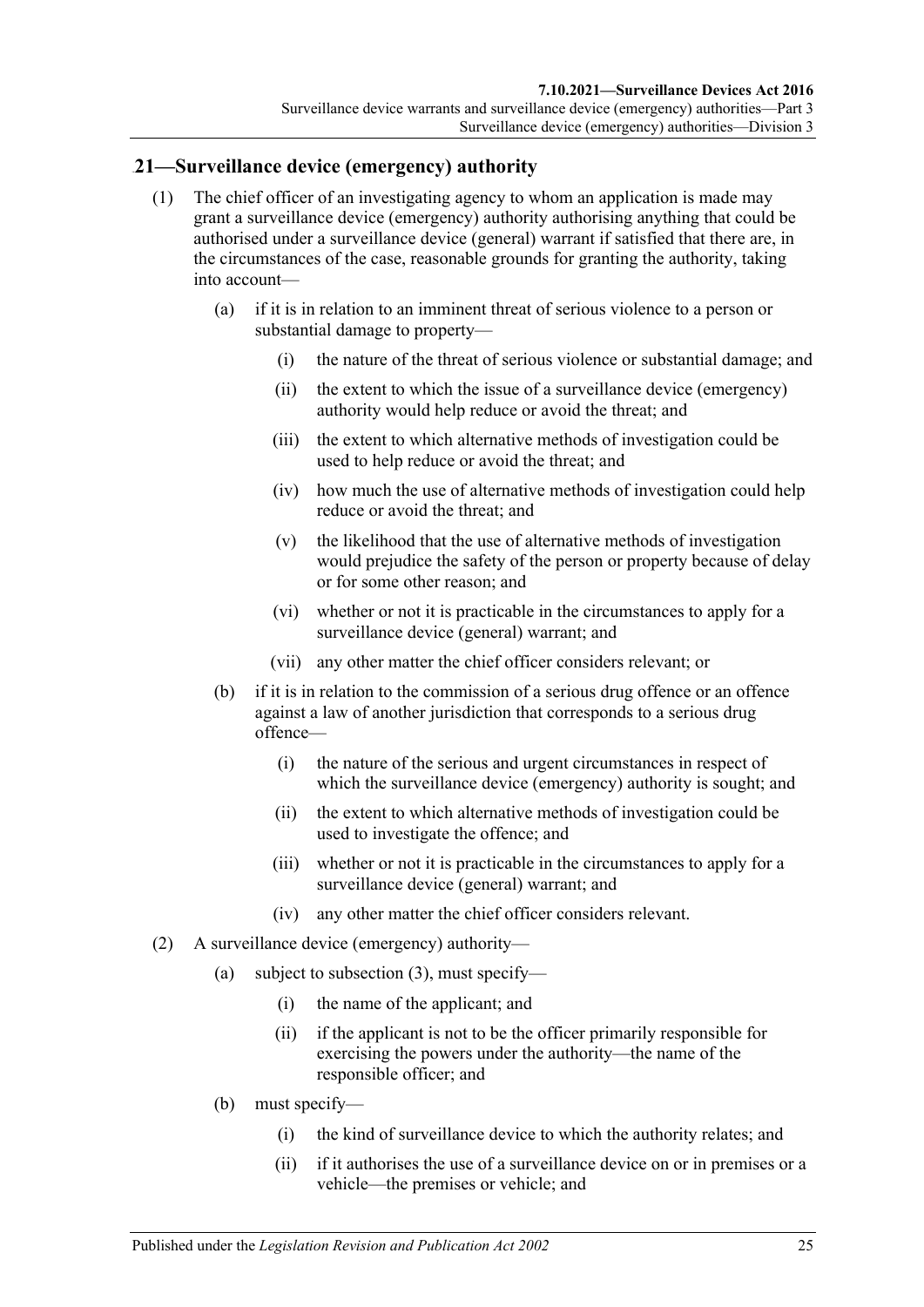#### **Surveillance Devices Act 2016—7.10.2021**

Part 3—Surveillance device warrants and surveillance device (emergency) authorities Division 3—Surveillance device (emergency) authorities

- (iii) if it authorises the use of a surveillance device in or on a thing or a thing of a class—the thing or class of thing; and
- (iv) if it authorises the use of a surveillance device in respect of the conversations, activities or geographical location of a person—
	- (A) the name of the person (if known); or
	- (B) if the name of the person is unknown—that fact and a general description of the person; and
- (v) the period for which the authority will be in force (being a period not longer than 7 days); and
- (c) may contain—
	- (i) conditions and limitations; and
	- (ii) any other matter,
	- as the issuing officer thinks fit.
- <span id="page-25-0"></span>(3) If the chief officer of the investigating agency is of the opinion that the disclosure in the surveillance device (emergency) authority of the name of the applicant or the responsible officer is likely to endanger the safety of the applicant, the responsible officer or some other person, the authority may, instead, specify in respect of either or both of them a unique code approved by the chief officer (a *code name*).
- <span id="page-25-1"></span>(4) Subject to [subsection](#page-26-1) (5) and any conditions or limitations specified in the surveillance device (emergency) authority—
	- (a) an authority authorising the use of a surveillance device in respect of the conversations, activities or geographical location of a specified person, or a person whose identity is unknown, who, according to the terms of the authority, is suspected on reasonable grounds of having committed, or being likely to commit, a serious offence, will be taken to authorise—
		- (i) entry to or interference with any premises, vehicle or thing as reasonably required to install, use, maintain or retrieve the device for that purpose; and
		- (ii) the use of the device on or about the body of the person; and
	- (b) an authority authorising (whether under the terms of the authority or by force of [paragraph](#page-25-1)  $(a)(i)$ ) entry to or interference with any premises, vehicle or thing will be taken to authorise—
		- (i) the use of reasonable force or subterfuge for that purpose; and
		- (ii) any action reasonably required to be taken in respect of a vehicle or thing for the purpose of installing, using, maintaining or retrieving a surveillance device to which the warrant relates; and
		- (iii) the extraction and use of electricity for that purpose or for the use of the surveillance device to which the authority relates; and
	- (c) an authority authorising entry to specified premises will be taken to authorise non-forcible passage through adjoining or nearby premises (but not through the interior of any building or structure) as reasonably required for the purpose of gaining entry to those specified premises; and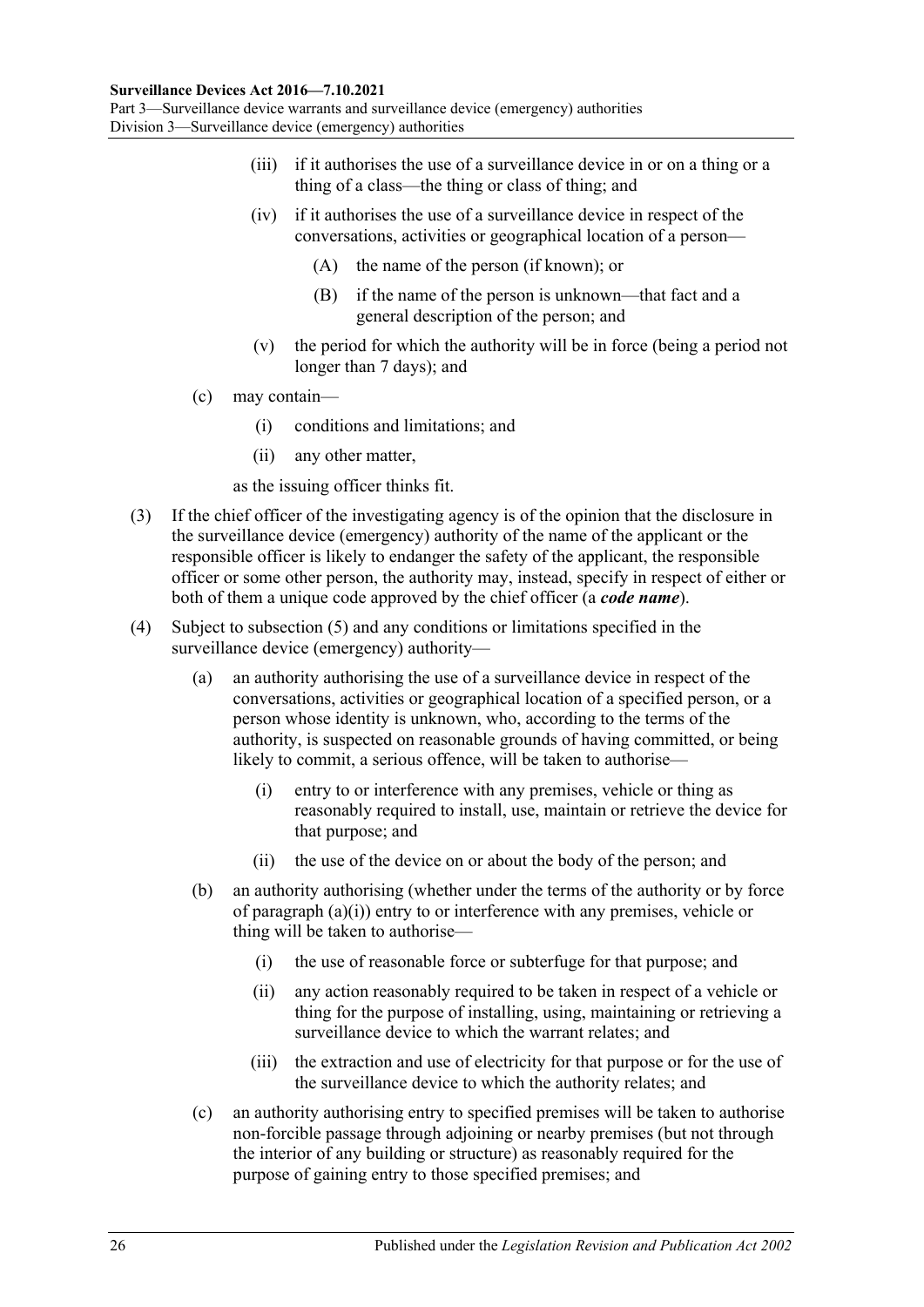- (d) the powers conferred by the authority may be exercised by the responsible officer or under the authority of the responsible officer at any time and with such assistance as is necessary.
- <span id="page-26-1"></span>(5) A surveillance device (emergency) authority may not authorise the installation or use of a surveillance device outside this jurisdiction.
- (6) If the chief officer of the investigating agency is satisfied that the grounds on which a surveillance device (emergency) authority was granted have ceased to exist, the chief officer must, if the authority is still in force, cancel the authority by instrument in writing.
- (7) A surveillance device (emergency) authority may, at any time, be cancelled by instrument in writing by the chief officer of the investigating agency.

#### <span id="page-26-0"></span>34B**22—Application for confirmation of surveillance device (emergency) authority etc**

- <span id="page-26-2"></span>(1) An officer who has been granted a surveillance device (emergency) authority must, within 2 business days after the authority is granted, if the authority is still in force, apply to a judge for confirmation of—
	- (a) the authority; and
	- (b) the exercise of powers under the authority.
- (2) An application under [subsection](#page-26-2) (1) must be made by—
	- (a) providing a judge with an application in writing; and
	- (b) appearing personally before the judge.
- (3) The written application—
	- (a) must specify—
		- (i) the name of the applicant and the investigating agency to which the applicant belongs; and
		- (ii) the applicant's rank or position in that agency; and
		- (iii) the kind of surveillance device to which the surveillance device (emergency) authority relates; and
		- (iv) if a surveillance device (general) warrant in relation to the surveillance device is sought, the following matters:
			- (A) if the applicant is not to be the officer primarily responsible for executing the warrant—the name of the responsible officer;
			- (B) whether the applicant or responsible officer (or both) are to be identified in the warrant under a code name;
			- (C) the nature and duration of the warrant sought, including the kind of surveillance device to which the warrant relates; and
		- (v) the grounds on which confirmation and the warrant (if any) is sought; and
	- (b) must be accompanied by an affidavit verifying the application.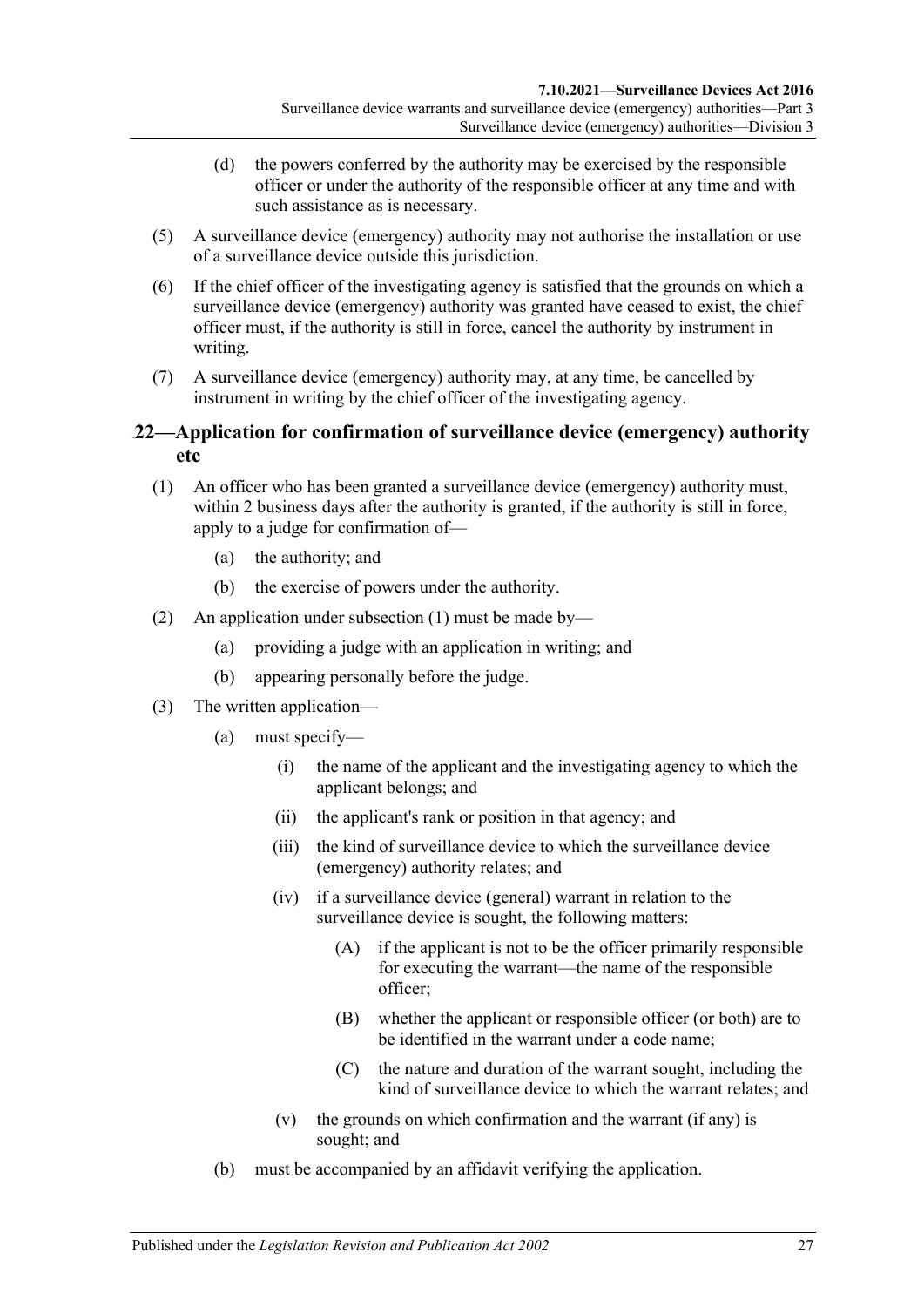(4) The judge to whom an application is made may require further information to be given in relation to the application.

### <span id="page-27-0"></span>35B**23—Confirmation of surveillance device (emergency) authority etc**

- (1) On hearing an application under [section](#page-26-0) 22, the judge—
	- (a) must—
		- (i) if satisfied that the granting of the surveillance device (emergency) authority, and the exercise of powers under the authority, was justified in the circumstances—
			- (A) confirm the authority and the exercise of those powers; and
			- (B) cancel the surveillance device (emergency) authority; and
		- (ii) if a surveillance device (general) warrant is sought and the judge is satisfied that there are reasonable grounds to issue a warrant in the circumstances—issue a surveillance device (general) warrant in accordance with [section](#page-21-0) 19; and
	- (b) may, if not satisfied that the circumstances justified the granting of the surveillance device (emergency) authority, make 1 or more of the following orders:
		- (i) an order that the use of the surveillance device cease;
		- (ii) an order that, subject to any conditions the judge thinks fit, the device be retrieved;
		- (iii) an order that any information obtained from or relating to the exercise of powers under the authority, or any record of that information, be dealt with in the way specified in the order;
		- (iv) any other order as the judge thinks fit.
- (2) If a judge confirms a surveillance device (emergency) authority, and the exercise of powers under the authority, evidence obtained through the exercise of those powers is not inadmissible in any proceedings merely because the evidence was obtained before the authority was confirmed.

### <span id="page-27-1"></span>46B**Division 4—Recognition of corresponding warrants and authorities**

#### <span id="page-27-4"></span><span id="page-27-2"></span>36B**24—Corresponding warrants**

- (1) A corresponding warrant may be executed in this State in accordance with its terms as if it were a surveillance device (tracking) warrant or a surveillance device (general) warrant (as the case may be) issued under this Part.
- (2) [Subsection](#page-27-4) (1) does not apply at any time after a corresponding warrant has been cancelled.

#### <span id="page-27-5"></span><span id="page-27-3"></span>37B**25—Corresponding emergency authorities**

(1) A corresponding surveillance device (emergency) authority authorises the use of a surveillance device in accordance with its terms in this State, as if it were a surveillance device (emergency) authority granted under this Part.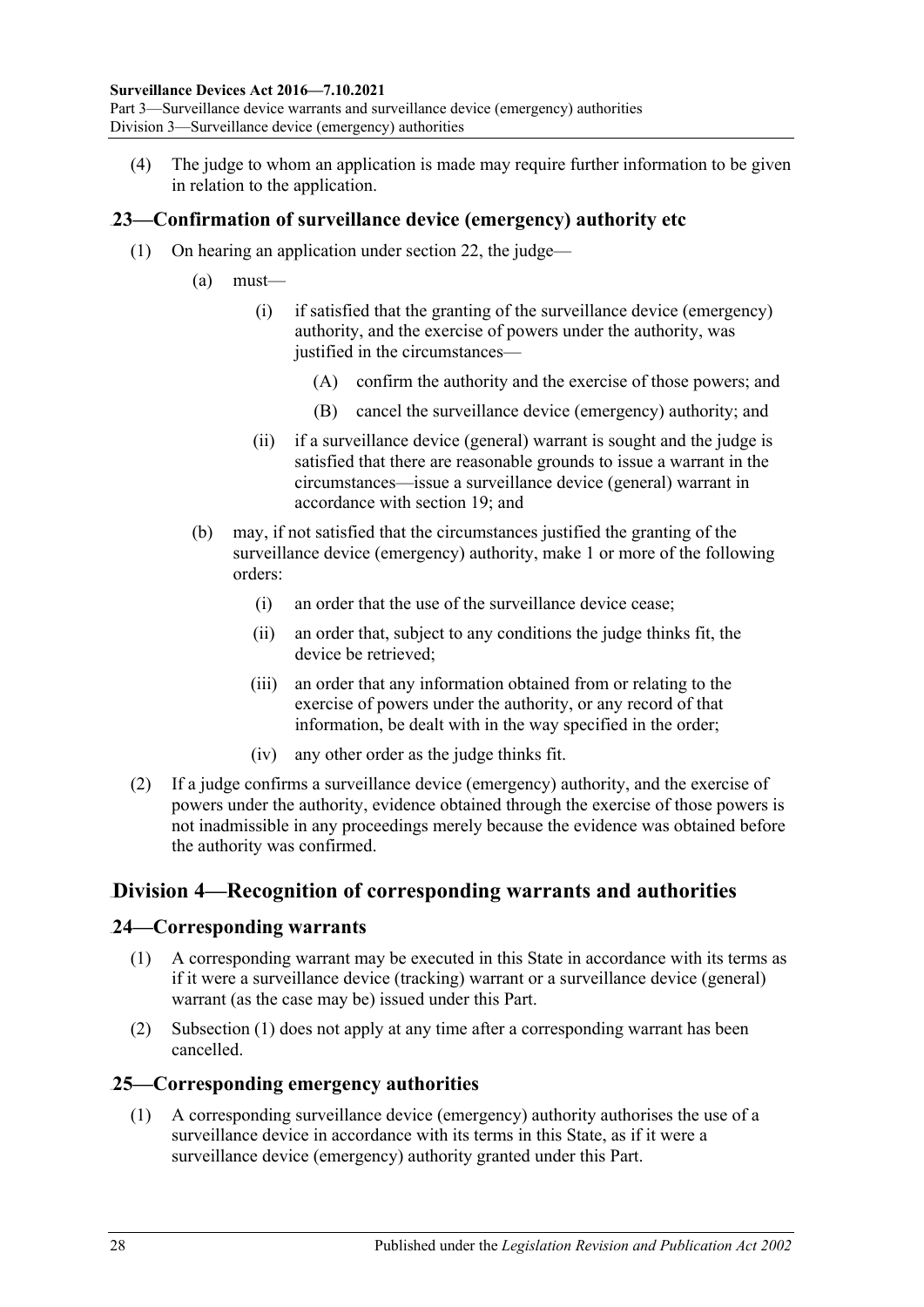(2) [Subsection](#page-27-5) (1) does not apply at any time after a judge orders, under a provision of a corresponding law, that the use of a surveillance device under the corresponding surveillance device (emergency) authority cease.

## <span id="page-28-0"></span>47B**Division 5—Miscellaneous**

## <span id="page-28-1"></span>38B**26—Management of records relating to surveillance device warrants etc**

- (1) The chief officer of an investigating agency by whom a surveillance device (tracking) warrant is issued, varied or renewed must cause the application and the warrant (and any copy of the warrant) as issued, varied or renewed to be managed in accordance with the regulations.
- (2) The chief officer of an investigating agency by whom a surveillance device (emergency) authority is granted must cause the application and the authority (and any copy of the authority) to be managed in accordance with the regulations.
- (3) A judge by whom a surveillance device (general) warrant is issued, varied or renewed must cause each of the following to be managed in accordance with the rules of the Supreme Court:
	- (a) the application;
	- (b) the warrant (and any duplicate or copy of the warrant) as issued, varied or renewed;
	- (c) any code name specified in the warrant;
	- (d) the affidavit verifying the application.

### <span id="page-28-2"></span>39B**27—Limitations on use of information or material derived under this Part**

- (1) A person must not knowingly communicate or publish information or material derived from the use (whether by that person or another person) of a surveillance device under an authority under this Part except—
	- (a) to a person who was a party to the conversation or activity to which the information or material relates; or
	- (b) with the consent of each party to the conversation or activity to which the information or material relates; or
	- (c) for the purposes of a relevant investigation; or
	- (d) for the purposes of a relevant action or proceeding; or
	- (e) otherwise in the course of duty or as required by law; or
	- (f) if the information or material has been taken or received in public as evidence in a relevant action or proceeding.

Maximum penalty:

- (a) in the case of a body corporate—\$75 000;
- (b) in the case of a natural person—\$15 000 or imprisonment for 3 years.
- (2) In this section, a reference to *an authority under this Part* is a reference to—
	- (a) a surveillance device warrant; or
	- (b) a surveillance device (emergency) authority; or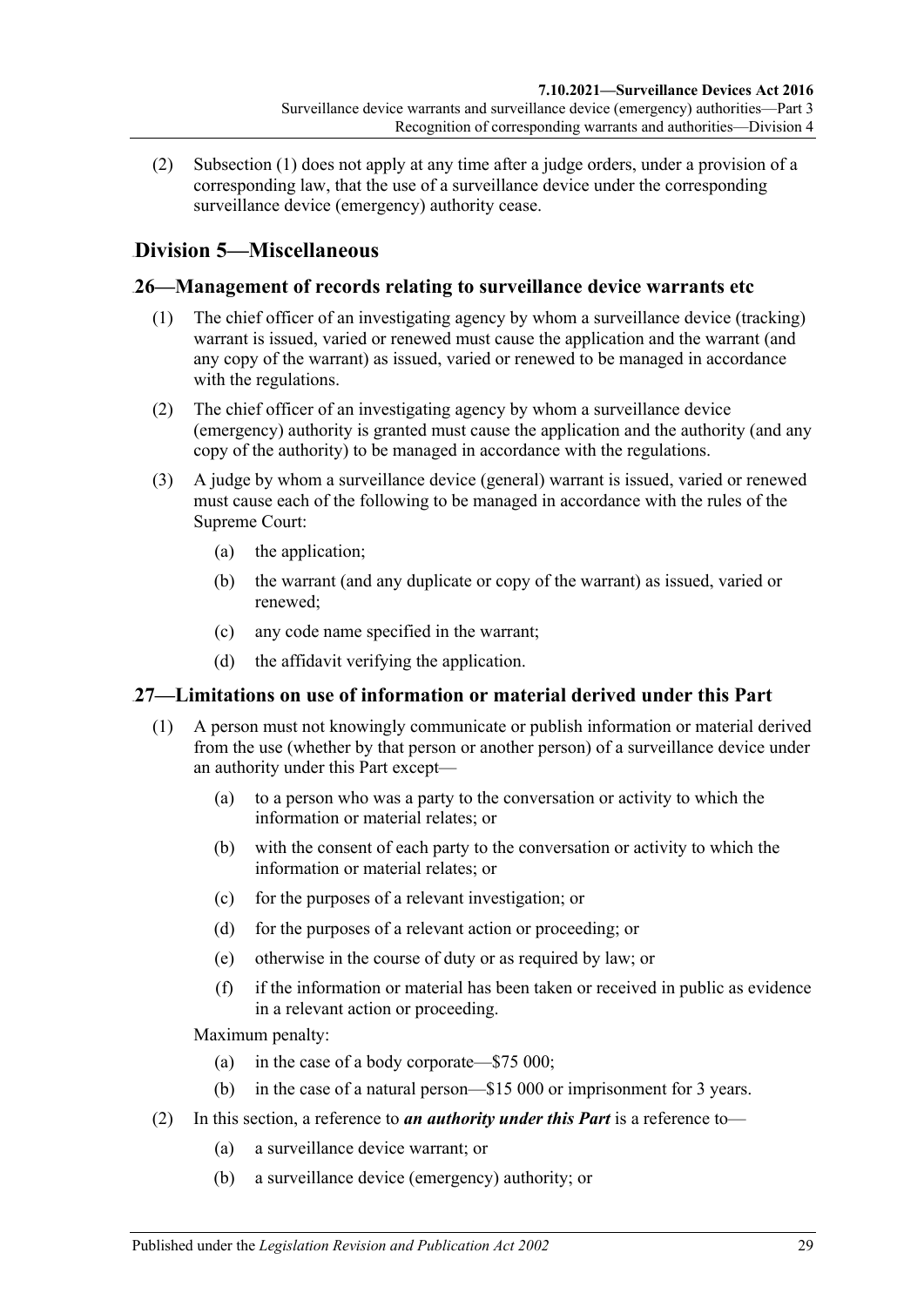- (c) a corresponding warrant; or
- (d) a corresponding surveillance device (emergency) authority.

## <span id="page-29-0"></span>52B**Part 4—Register, reports and records**

#### <span id="page-29-1"></span>2B**28—Interpretation**

In this Part, a reference to a *person to whom this Part applies* is a reference to—

- in relation to SA Police—
	- (i) a police officer; and
	- (ii) any staff of an administrative unit of the Public Service in respect of whom the Commissioner of Police has an arrangement with the Minister administering that unit to make use of their services; and
- (b) in relation to the Independent Commission Against Corruption—
	- (i) an employee engaged, or an investigator appointed, by the Commission under the *[Independent Commission Against Corruption](http://www.legislation.sa.gov.au/index.aspx?action=legref&type=act&legtitle=Independent%20Commission%20Against%20Corruption%20Act%202012)  Act [2012](http://www.legislation.sa.gov.au/index.aspx?action=legref&type=act&legtitle=Independent%20Commission%20Against%20Corruption%20Act%202012)*; and
	- (ii) any staff of an administrative unit of the Public Service in respect of whom the Commission has an arrangement with the Minister administering that unit to make use of their services; and
- (c) an employee of the administrative unit of the Public Service that is, under the Minister, responsible for the administration of this Act.

#### <span id="page-29-2"></span>3B**29—Register**

- (1) The chief officer of an investigating agency (other than the ACC) must keep a register of warrants and authorities issued to the agency under this Act.
- (2) The register must contain the following information in relation to each surveillance device warrant issued to the investigating agency (other than a warrant issued to an officer of the agency during a period of secondment to a position outside the agency):
	- (a) in the case of a surveillance device (general) warrant—
		- (i) the date of issue of the warrant and the period for which the warrant is to be in force; and
		- (ii) the name of the judge who issued the warrant; and
		- (iii) the name of the applicant for the warrant or, if the warrant specified a code name in respect of the applicant, that code name; and
		- (iv) the rank of the applicant for the warrant; and
		- (v) the name or, if the name is unknown, a general description of the person subject to the investigation in relation to which the warrant was issued; and
		- (vi) if the application for the warrant was by telephone under [section](#page-19-0) 18—the date on which the applicant forwarded an affidavit and copy of the duplicate surveillance device (general) warrant to the judge as required under that section; and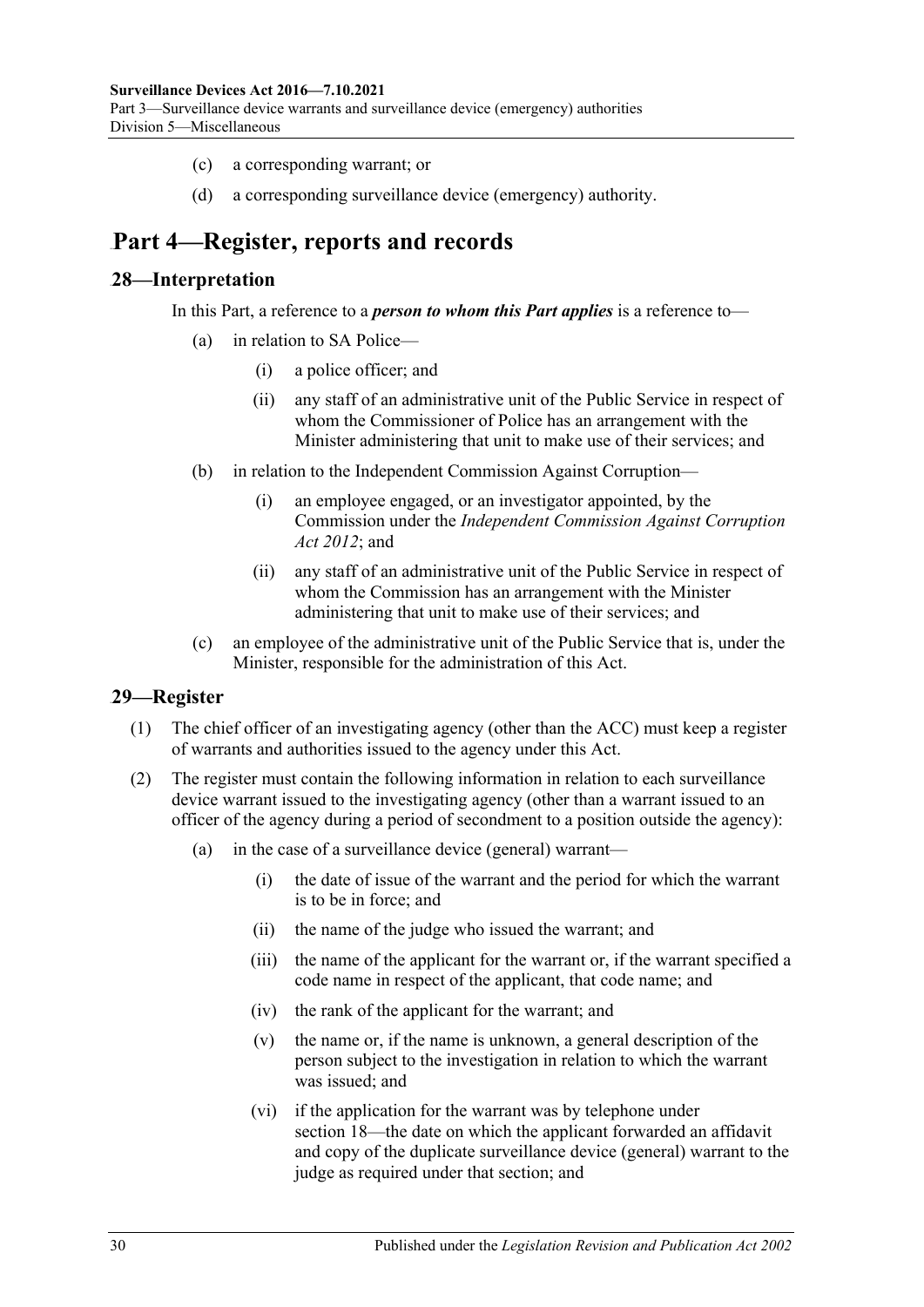- (vii) if the warrant was issued following confirmation by a judge of a surveillance device (emergency) authority and the exercise of powers under the authority under [section](#page-27-0) 23—that fact; and
- (viii) if an application for variation of the warrant was made—the date of the application and details of the variation (if any) granted; and
- (ix) the date of any renewal of the warrant and the period for which the renewed warrant is to be in force; and
- (x) the period for which the warrant was actually in force (including any periods for which it was in force following renewal) and the date on which the warrant ceased to be in force:
- (b) in the case of a surveillance device (tracking) warrant—
	- (i) the date of issue of the warrant and the period for which the warrant is to be in force; and
	- (ii) the name of the applicant for the warrant or, if the warrant specified a code name in respect of the applicant, that code name; and
	- (iii) the rank of the applicant for the warrant; and
	- (iv) the name or, if the name is unknown, a general description of the person subject to the investigation in relation to which the warrant was issued; and
	- (v) if an application for variation of the warrant was made—the date of the application and details of the variation (if any) granted; and
	- (vi) the date of any renewal of the warrant and the period for which the renewed warrant is to be in force; and
	- (vii) the period for which the warrant was actually in force (including any periods for which it was in force following renewal) and the date on which the warrant ceased to be in force:
- (c) in any case—
	- (i) the dates of any arrests made on the basis or partly on the basis of information obtained by use of the surveillance device to which the warrant relates; and
	- (ii) the dates on which any prosecutions were instituted in which information obtained by use of the surveillance device formed part of the basis of the decision to prosecute; and
	- (iii) the dates on which any persons were found guilty of offences in consequence of those prosecutions; and
	- (iv) the dates on which any persons pleaded guilty to the charge of an offence in consequence of those prosecutions; and
	- (v) such other matters as may be prescribed by regulation.
- (3) The register must contain the following information in relation to each surveillance device (emergency) authority granted to an officer of the investigating agency under this Act in respect of a matter:
	- (a) the date on which the surveillance device (emergency) authority was granted;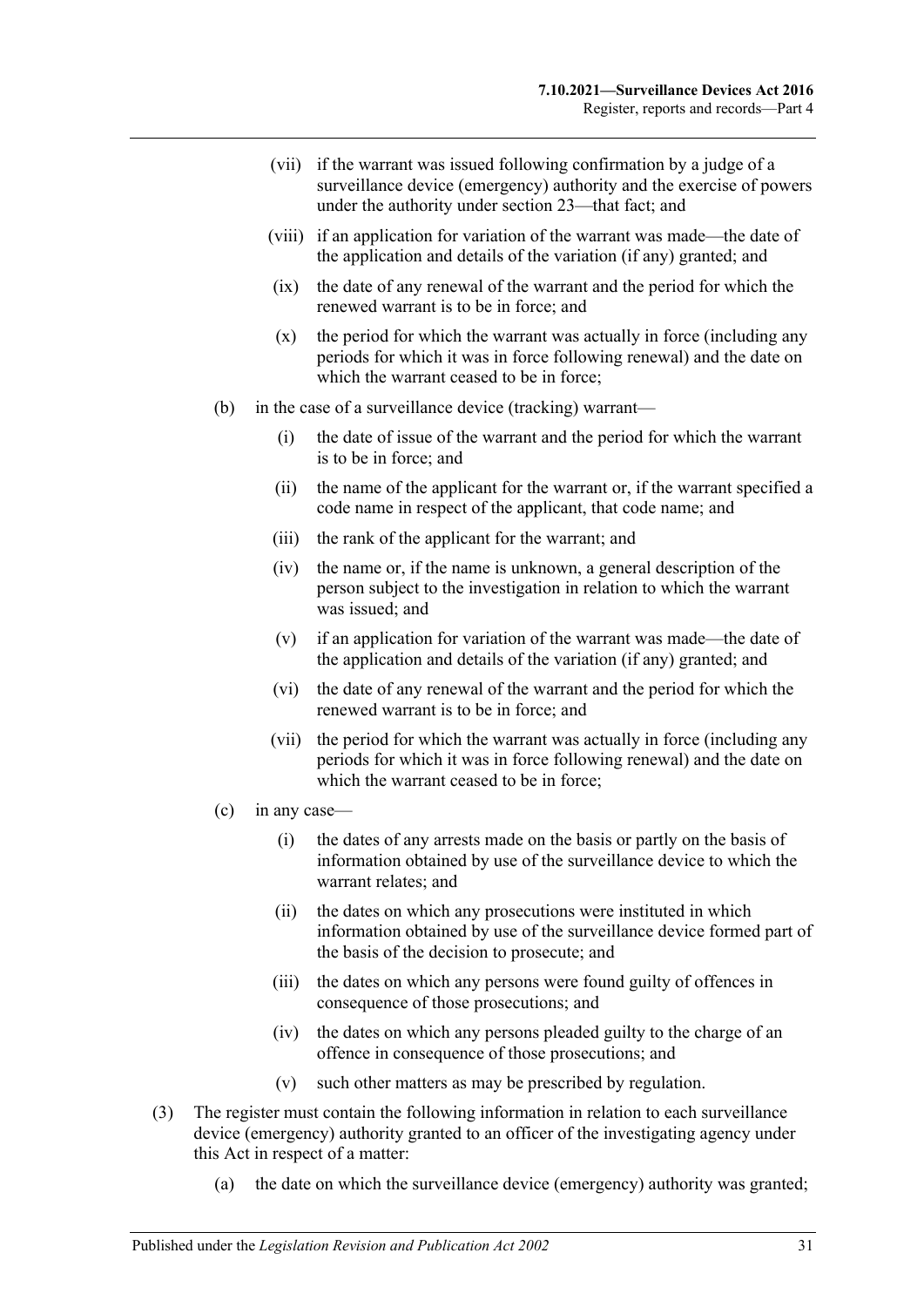- (b) the name of the applicant for the surveillance device (emergency) authority or, if the authority specified a code name in respect of the applicant, that code name;
- (c) the rank of the applicant;
- (d) the kind of surveillance device to which the surveillance device (emergency) authority related;
- (e) if an application was made to a judge under [section](#page-27-0) 23—whether the judge did either or both of the following:
	- (i) confirmed the surveillance device (emergency) authority and the exercise of powers under the authority;
	- (ii) issued a surveillance device (general) warrant in respect of the matter.

#### <span id="page-31-1"></span><span id="page-31-0"></span>4B**30—Reports and records**

- <span id="page-31-2"></span>(1) The chief officer of an investigation agency (other than the ACC) must, in relation to surveillance device warrants issued to officers of the agency under this Act give to the Minister—
	- (a) as soon as practicable after the issue, variation or cancellation of a warrant, a copy of the warrant, the warrant as varied or the instrument of cancellation (as the case may be); and
	- (b) within 3 months after a warrant ceases to be in force, a written report of—
		- (i) the use made of information obtained by use of a surveillance device to which the warrant related; and
		- (ii) the communication of that information to persons other than officers of the agency; and
	- (c) as soon as practicable (but not later than 2 months) after each 30 June, the following information relating to the year ending on that 30 June:
		- (i) in relation to—
			- (A) applications for surveillance device (tracking) warrants; and
			- (B) applications for surveillance device (general) warrants; and
			- (C) applications for surveillance device (general) warrants by telephone under [section](#page-19-0) 18; and
			- (D) applications for variation of warrants; and
			- (E) renewal applications for warrants; and
			- (F) applications for warrants that included authorisation to enter or interfere with any premises, vehicle or thing,

how many such applications were made, how many were withdrawn or refused, and how many were successful;

(ii) in relation to surveillance device (emergency) authorities—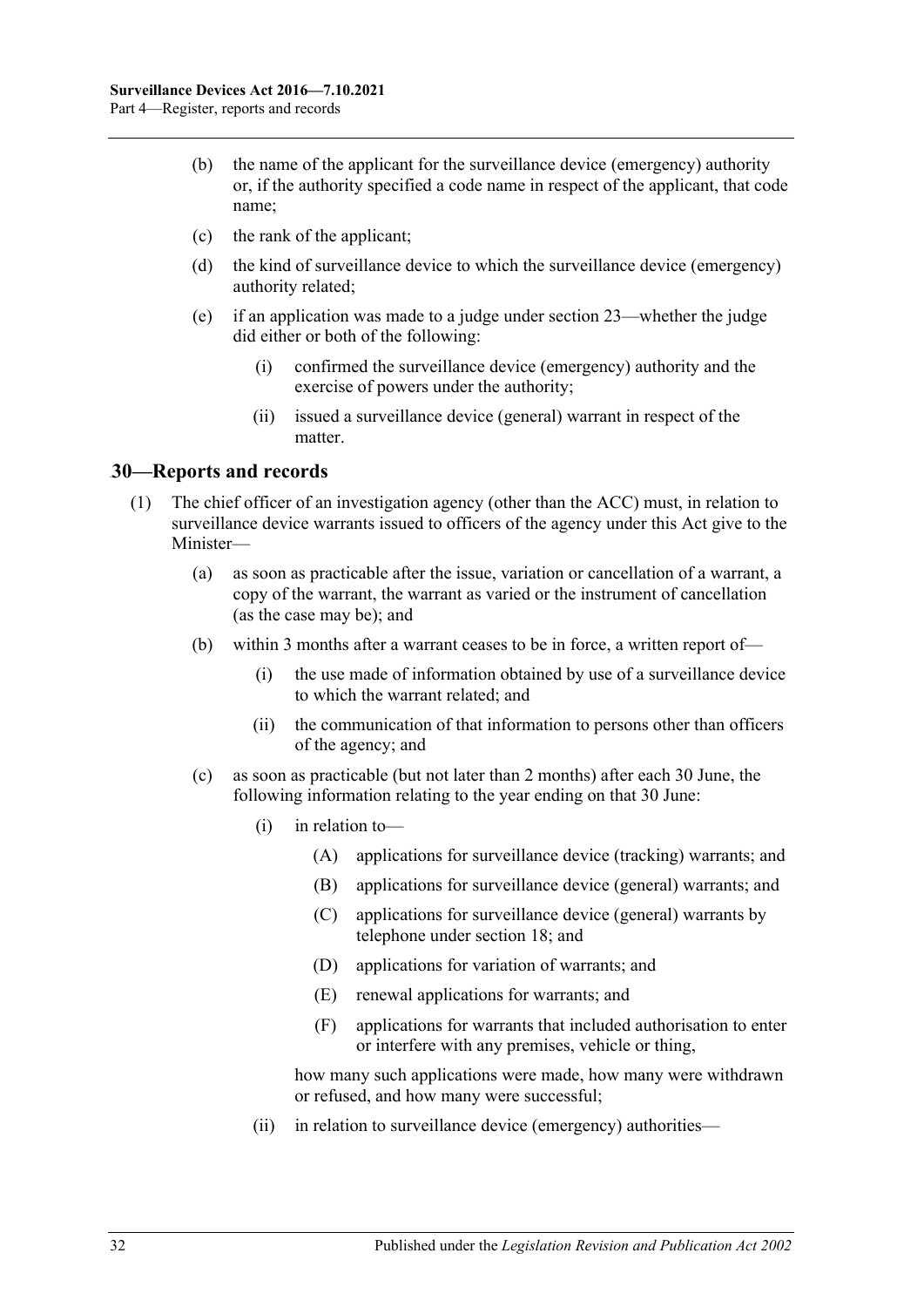- (A) how many applications for surveillance device (emergency) authorities were made, how many were withdrawn or refused, and how many were successful; and
- (B) how many applications for confirmation of the surveillance device (emergency) authority and the exercise of powers under the authority were made, and how many were successful;
- (iii) the average of the respective periods specified in original warrants issued on applications made during that year as the periods for which the warrants were to be in force;
- (iv) the average of the respective periods for which those warrants were actually in force;
- (v) the average of the respective periods specified in renewal warrants issued on applications made during that year as the periods for which the renewals were to be in force;
- (vi) a general description of—
	- (A) the uses made during that year of information obtained by use of surveillance devices to which a warrant related; and
	- (B) the communication of that information to persons other than officers of the agency;
- (vii) the number of arrests made during that year on the basis or partly on the basis of information obtained by use of a surveillance device to which a warrant related;
- (viii) the number of prosecutions instituted during that period in which information obtained by such use of a surveillance device formed part of the basis of the decision to prosecute;
- (ix) the number of occasions during that period on which information obtained by such use of a surveillance device was given in evidence in the course of a prosecution;
- (x) the number of persons found guilty of an offence in consequence of those prosecutions during that period;
- (xi) the number of persons who pleaded guilty to the charge of an offence in consequence of those prosecutions during that period; and
- (d) a report on any other matter specified by the Minister at a time specified by the Minister.
- (2) The reports and information required to be given to the Minister under [subsection](#page-31-1) (1) must distinguish between surveillance device (general) warrants authorising the use of listening devices and other surveillance device (general) warrants.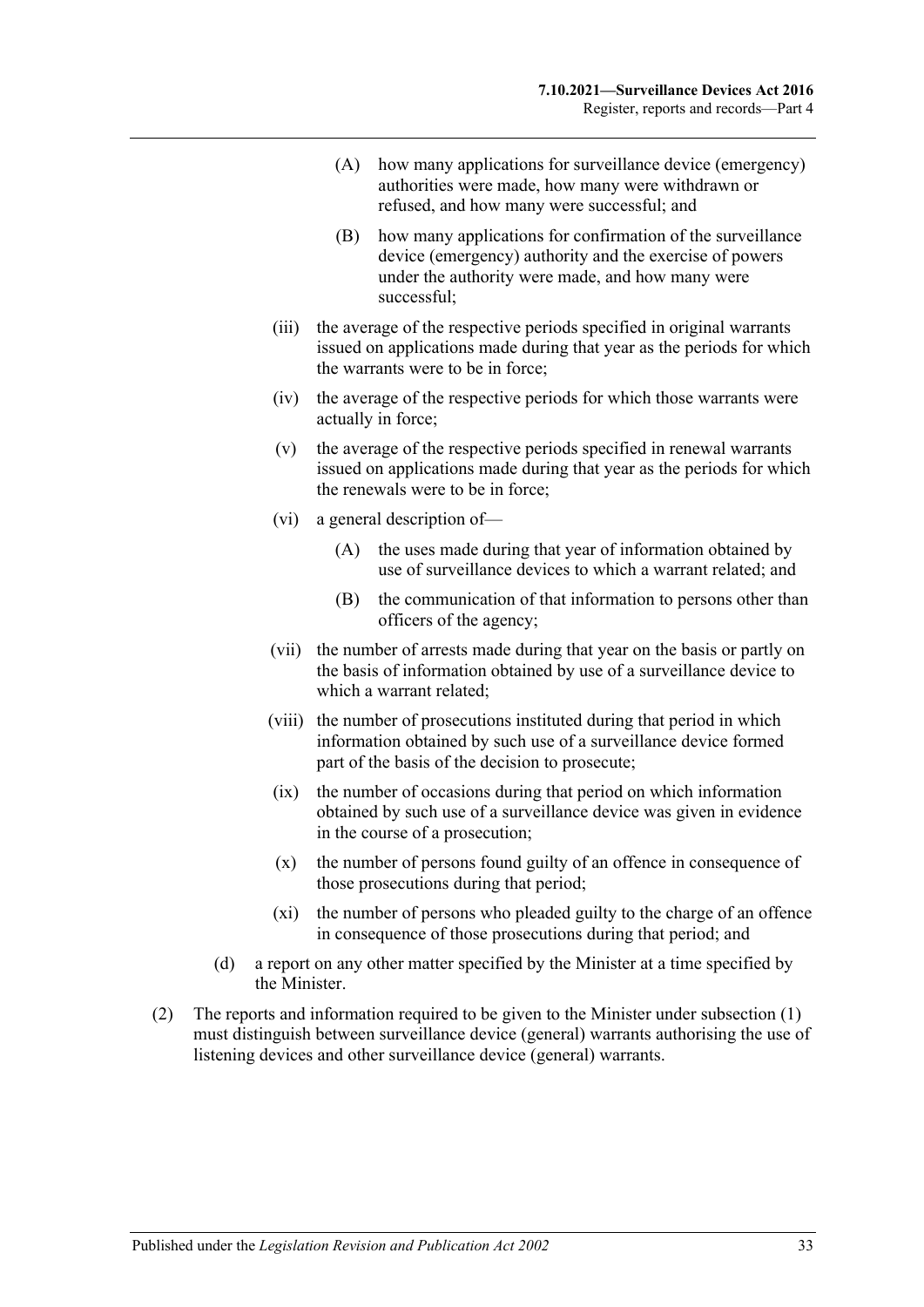- (3) Subject to the regulations and any determinations of the Minister, the chief officer of an investigating agency must include in each report to the Minister under [subsection](#page-31-2)  $(1)(c)$  the following information:
	- (a) the number of occasions on which a police officer or a person authorised by an officer of the agency acting in the course of his or her duty used a listening device under section [4\(2\)\(b\)\(iii\)](#page-8-6) (an *approved undercover operation exemption*) during the period to which the report relates;
	- (b) the number of occasions on which, in prescribed circumstances, an officer of the agency—
		- (i) used a listening device otherwise than under an approved undercover operation exemption, surveillance device (general) warrant or surveillance device (emergency) authority; or
		- (ii) used some other surveillance device that was not installed through the exercise of powers under a surveillance device (general) warrant, surveillance device (tracking) warrant or surveillance device (emergency) authority,

during the period to which the report relates;

- (c) a general description of—
	- (i) the uses made during that period of information obtained by such use of a surveillance device; and
	- (ii) the communication of that information to persons other than officers of the agency;
- (d) the number of arrests made during that period on the basis or partly on the basis of information obtained by such use of a surveillance device;
- (e) the number of prosecutions instituted during that period in which information obtained by such use of a surveillance device formed part of the basis of the decision to prosecute;
- (f) the number of occasions during that period on which information obtained by such use of a surveillance device was given in evidence in the course of a prosecution;
- (g) the number of persons found guilty of an offence in consequence of those prosecutions during that period;
- (h) the number of persons who pleaded guilty to the charge of an offence in consequence of those prosecutions during that period;
- (i) any other information prescribed by regulation or specified by the Minister.
- (4) The chief officer of an investigating agency must keep such records as are necessary to enable compliance with this section, including records of the persons (other than police officers) to whom that information has been communicated.
- <span id="page-33-0"></span>(5) The Minister must cause a report to be prepared on or before 31 October in each year containing
	- (a) the information furnished to the Minister under [subsection](#page-31-2)  $(1)(c)$  in relation to the year ending on the previous 30 June; and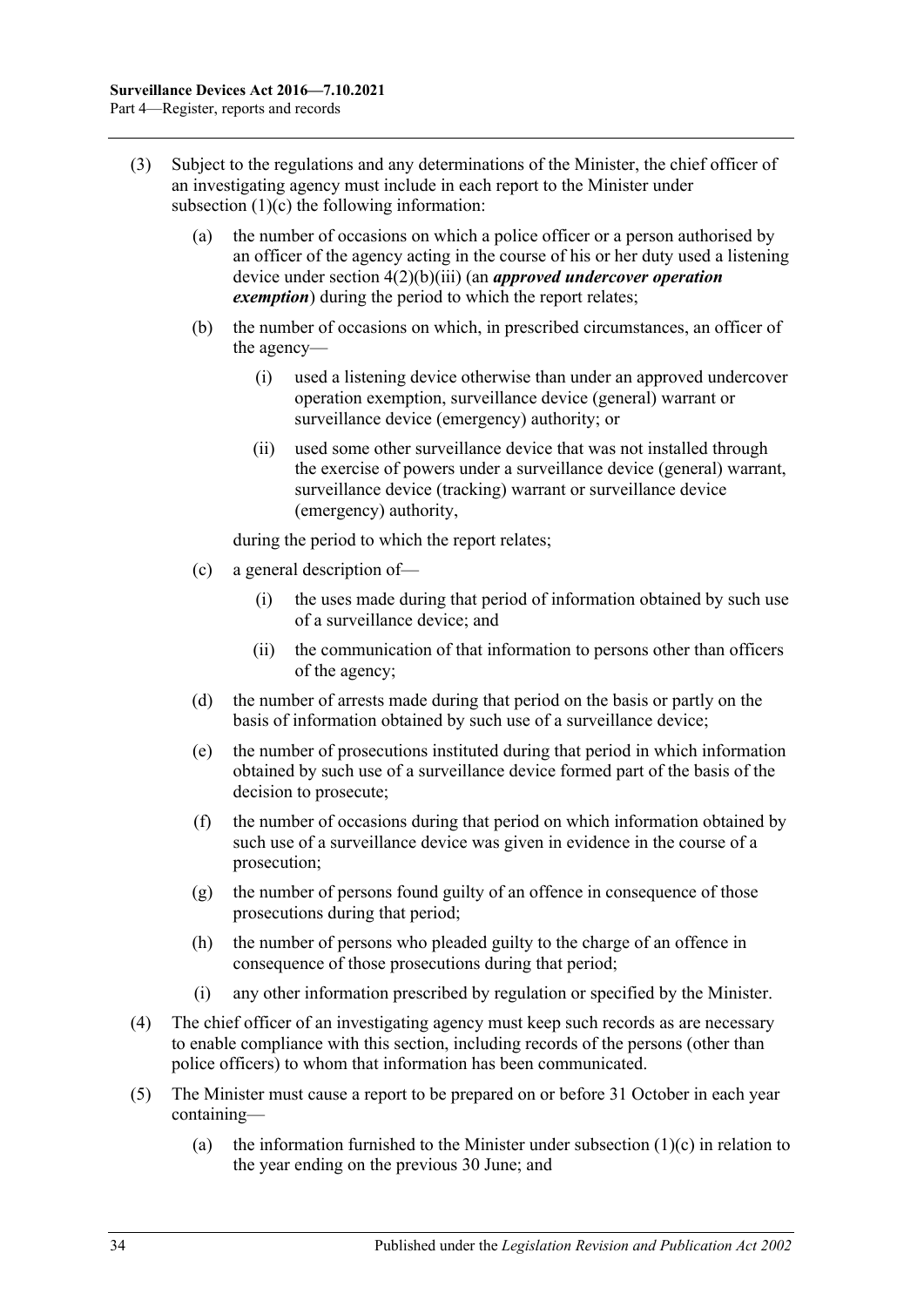- (b) any similar information relating to warrants issued to members of the Board of the ACC or members of the staff of the ACC furnished to the Minister by the ACC in relation to the year ending on the previous 30 June; and
- (c) from reports made to the Minister by the ACC, a general description of—
	- (i) the uses made during that year of information obtained by use of surveillance devices; and
	- (ii) the communication of that information to persons other than members of the Board of the ACC or members of the staff of the ACC.
- (6) The Minister must, within 12 sitting days of receiving a report prepared under [subsection](#page-33-0) (5), have copies of the report laid before both Houses of Parliament.

#### <span id="page-34-0"></span>5B**31—Control by investigating agencies of certain records, information and material**

The chief officer of an investigating agency must, in accordance with the regulations—

- (a) keep as records a copy of—
	- (i) each application for a surveillance device warrant under this Act; and
	- (ii) each surveillance device warrant issued under this Act; and
	- (iii) each application for a surveillance device (emergency) authority under this Act; and
- (b) keep any information or material derived from the use of a surveillance device under a warrant; and
- (c) control, manage access to, and destroy, any such records, information and material.

#### <span id="page-34-1"></span>6B**32—Inspection of records**

A review agency for an investigating agency—

- (a) may, at any time, and must, at least once in each period of 6 months, inspect the records of the agency for the purpose of ascertaining the extent of compliance with this Act; and
- (b) must, not later than 2 months after completion of each such inspection, report in writing to the Minister on the results of the inspection.
- **Note—**

Under section 55 of the *Surveillance Devices Act 2004* of the Commonwealth, the Commonwealth Ombudsman is required to inspect the records of the ACC to determine the extent of the ACC's compliance with this Act. Under section 61 of that Act, the Commonwealth Ombudsman is required to report the results of the inspection to the Commonwealth Minister, lay the report before the Commonwealth Parliament and send a copy of the report to the Minister administering this Act.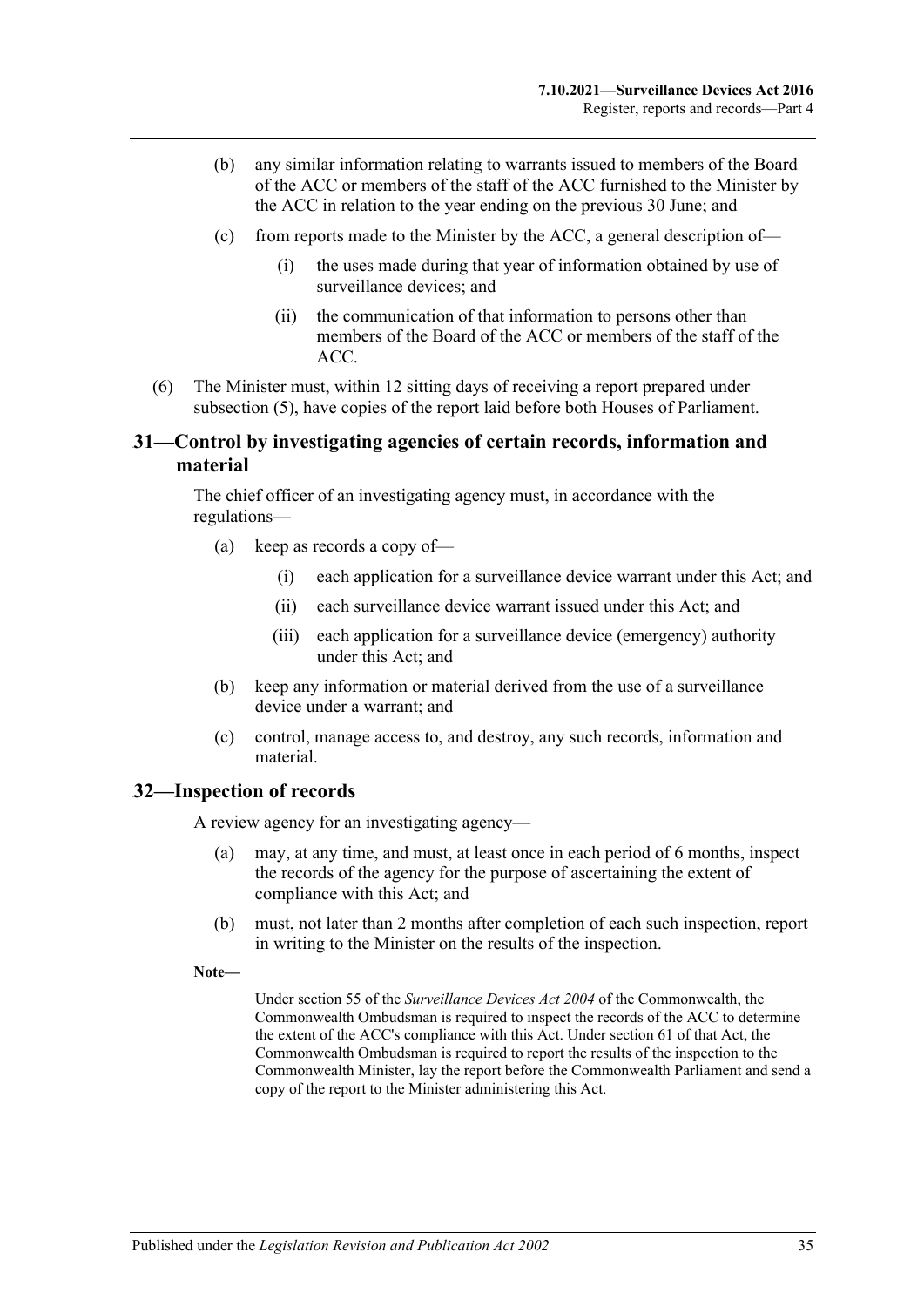#### <span id="page-35-0"></span>7B**33—Powers of review agency**

- (1) For the purposes of carrying out an inspection under this Part, the review agency for an investigating agency, or a person authorised for the purpose by the review agency for an investigating agency—
	- (a) may, after notifying the chief officer of the agency, enter at any reasonable time premises occupied by the agency; and
	- (b) is entitled to have full and free access at all reasonable times to all records of the agency; and
	- (c) is, despite any other law, entitled to make copies of, and to take extracts from, records of the agency; and
	- (d) may require a person to whom this Part applies to give the review agency or authorised person such information as the review agency considers necessary, being information that is in the person's possession, or to which the person has access, and that is relevant to the inspection.
- (2) If the review agency for an investigating agency has reason to believe that a person to whom this Part applies is able to give information relevant to an inspection under this Part, the review agency may, by written notice to the person, require the person to do either or both of the following:
	- (a) give the information, in writing, signed by the person, at a specified place and within a specified period;
	- (b) attend before a specified person at a specified place and within a specified period or at a specified time on a specified day, in order to answer questions relevant to the inspection.
- (3) If the review agency for an investigating agency has reason to believe that a person to whom this Part applies is able to give information relevant to an inspection under this Part but does not know the person's identity, the review agency may, by written notice to the chief officer of the investigating agency, require the chief officer or a person nominated by the chief officer to attend before a specified person at a specified place and within a specified period or at a specified time on a specified day, in order to answer questions relevant to the inspection.
- (4) Despite any other law, a person is not excused from giving information, answering a question, or giving access to a document, as and when required by or under this section, on the ground that it would contravene a law, would be contrary to the public interest or might tend to incriminate the person or make the person liable to a penalty.
- (5) The following are not admissible in evidence against a person except in prosecution proceedings for an offence against this Act or for perjury, or in police disciplinary proceedings:
	- (a) information or an answer given by the person under this section;
	- (b) the fact that the person has given access to a document under this section;
	- (c) any information or thing (including a document) obtained in consequence of the person having given information or an answer, or access to a document, under this section.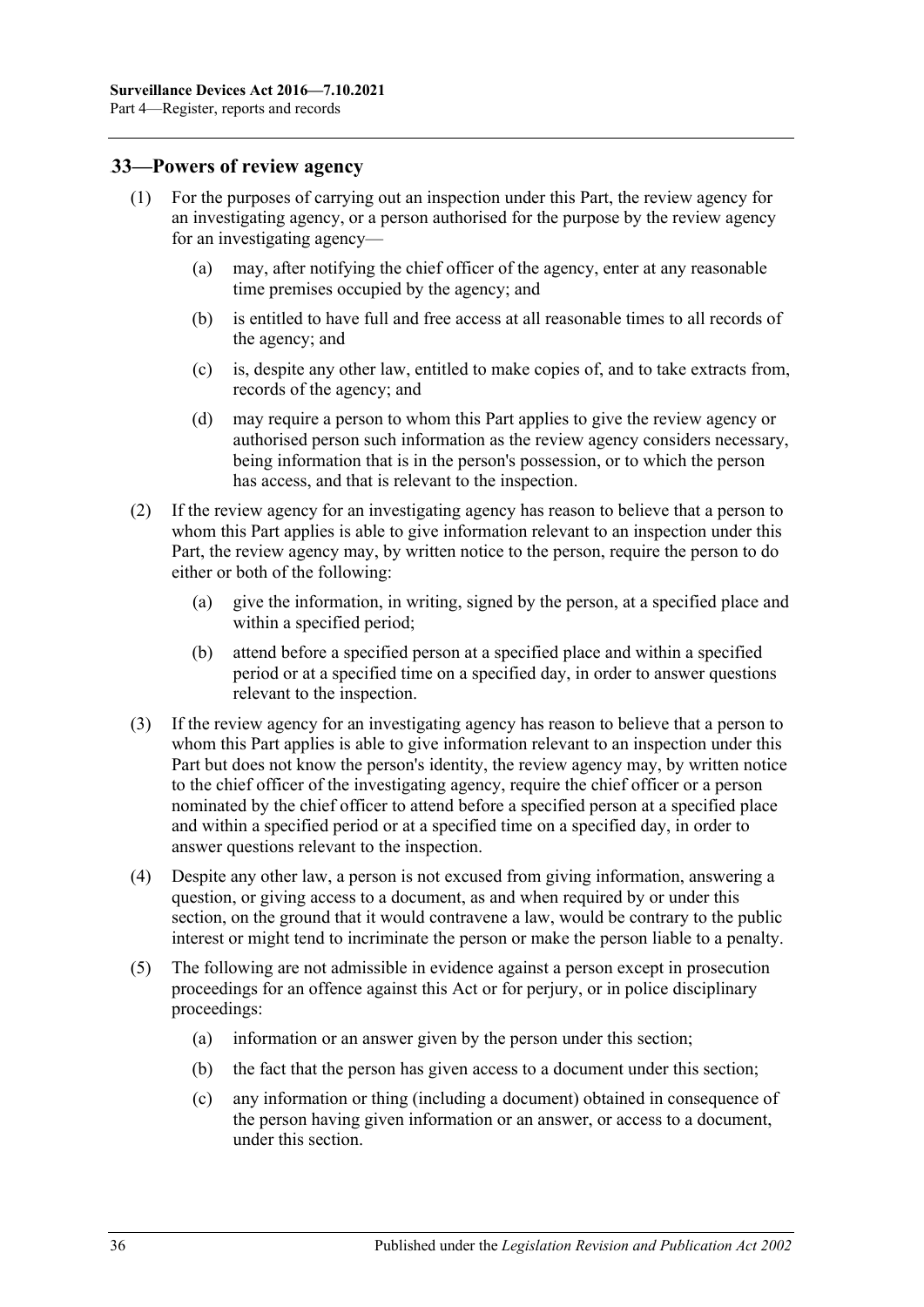- (6) The chief officer of an investigating agency must ensure that a person to whom this Part applies provides the review agency for the investigating agency with such assistance in relation to an inspection under this Part as the review agency reasonably requires.
- (7) A person who is required under this section—
	- (a) to attend before a person; or
	- (b) to provide information; or
	- (c) to answer a question,

and who, without reasonable excuse, refuses or fails to comply with that requirement is guilty of an offence.

Maximum penalty: \$15 000 or imprisonment for 3 years.

- (8) A person who—
	- (a) without reasonable excuse, hinders a person exercising powers under this section; or
	- (b) gives to a person exercising powers under this section information knowing it to be false or misleading in a material particular,

is guilty of an offence.

Maximum penalty: \$15 000 or imprisonment for 3 years.

## <span id="page-36-0"></span>53B**Part 5—Miscellaneous**

#### <span id="page-36-1"></span>8B**34—Offence to wrongfully disclose information**

A person must not knowingly communicate or publish information or material about a surveillance device warrant or a surveillance device (emergency) authority except-

- (a) as required to do so under this Act; or
- (b) for the purposes of a relevant investigation; or
- (c) for the purposes of a relevant action or proceeding; or
- (d) in the course of proceedings for an offence against this Act; or
- (e) otherwise in the course of duty or as required by law.

Maximum penalty:

- (a) in the case of a body corporate—\$50 000;
- (b) in the case of a natural person—\$10 000 or imprisonment for 2 years.

#### <span id="page-36-2"></span>9B**35—Delegation**

- (1) Despite any other Act or law to the contrary, the functions of a chief officer of an investigating agency under this Act may not be delegated to any other person except as provided by this section.
- (2) A chief officer of an investigating agency may delegate to a senior officer of the agency any of the chief officer's functions under this Act.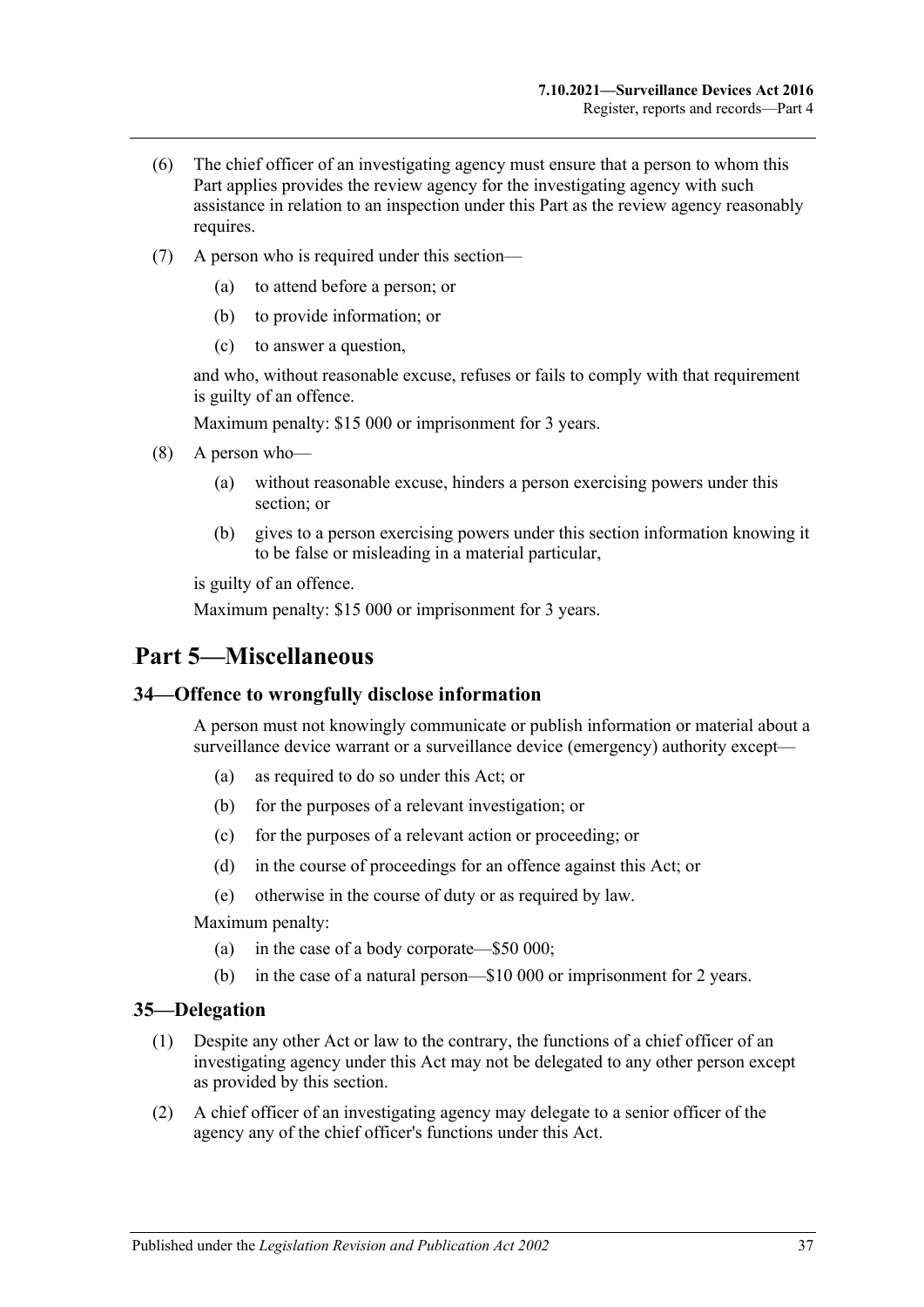(3) In this section—

*senior officer* means—

- (a) in relation to SA Police—a police officer of or above the rank of Superintendent;
- (b) in relation to the Independent Commission Against Corruption—an officer or an employee of the Commission of a prescribed class;
- (c) in relation to the ACC—
	- (i) the Director National Operations; or
	- (ii) a Director; or
	- (iii) the General Manager National Operations; or
	- (iv) a member of staff of the ACC who is an SES employee or acting SES employee (within the meaning of the *Australian Crime Commission Act 2002* of the Commonwealth) and who holds a position that is prescribed by the regulations for the purposes of this definition.

#### <span id="page-37-1"></span><span id="page-37-0"></span>10B**36—Possession etc of declared surveillance device**

- (1) The Minister may, by notice in the Gazette, declare that this section applies to a surveillance device or a surveillance device of a class or kind specified in the notice.
- (2) The Minister may, by further notice in the Gazette, revoke or amend a declaration under [subsection](#page-37-1) (1).
- (3) A person must not, without the consent of the Minister, have in his or her possession, custody or control any declared surveillance device.

Maximum penalty:

- (a) in the case of a body corporate—\$50 000;
- (b) in the case of a natural person—\$10 000 or imprisonment for 2 years.
- (4) The consent of the Minister under this section—
	- (a) must be given by notice in the Gazette; and
	- (b) may be expressed to relate to the possession, custody or control of a surveillance device or to any surveillance device of a class or kind; and
	- (c) may be expressed to apply to persons of a specified class; and
	- (d) may be expressed to be subject to such conditions, limitations or restrictions as the Minister considers necessary or expedient; and
	- (e) may be revoked at any time by the Minister by further notice in the Gazette (and, on revocation, the consent ceases to have effect).
- (5) For the purposes of this section, having the possession, custody or control of a surveillance device in contravention of a condition, limitation or restriction imposed by the Minister will be taken to be having the possession, custody or control of that device without the consent of the Minister.
- (6) The Minister may delegate any of his or her powers under this section to the chief executive of an administrative unit of the Public Service.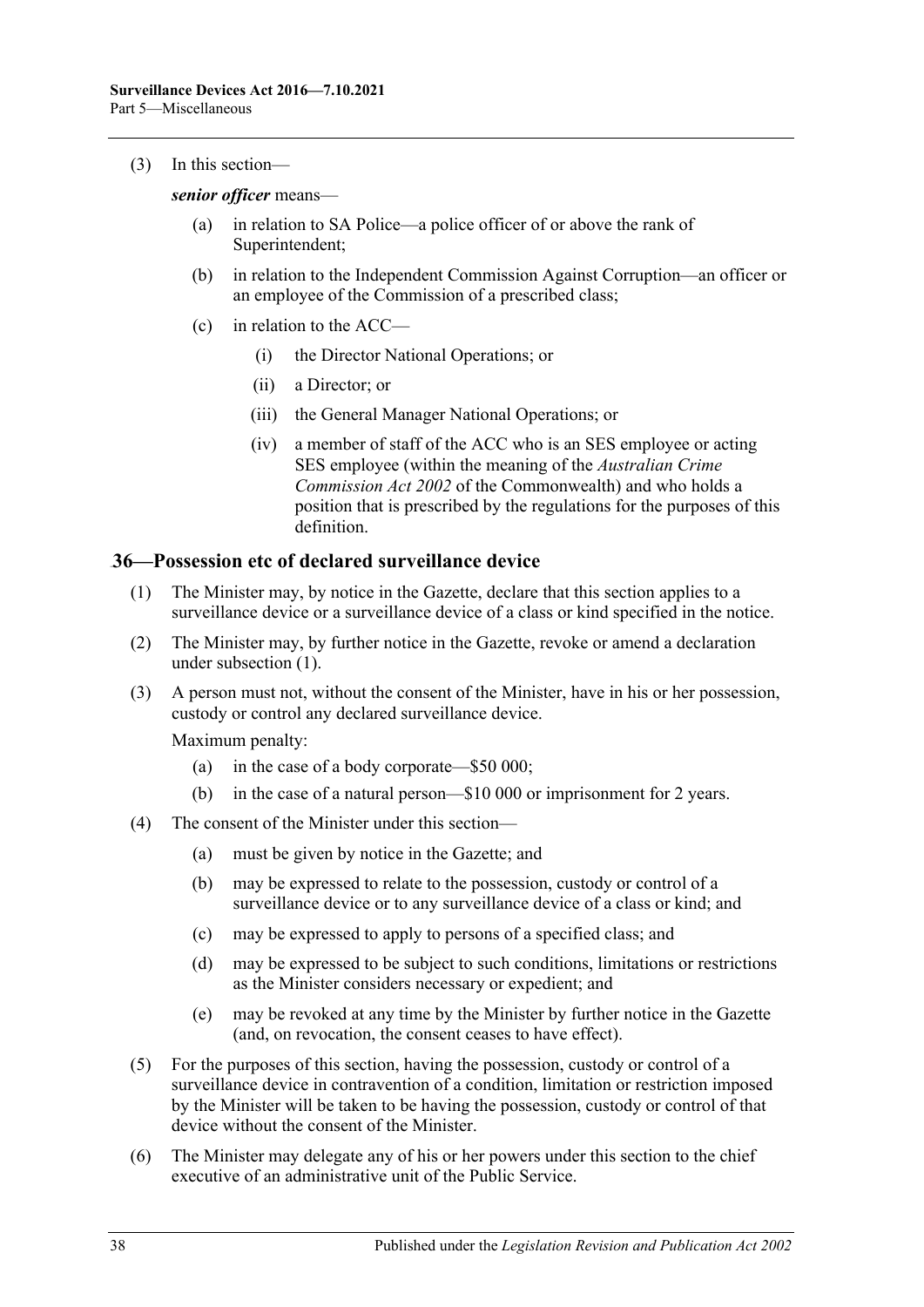- (7) A delegation under this section—
	- (a) must be in writing; and
	- (b) may be conditional or unconditional; and
	- (c) is revocable at will; and
	- (d) does not prevent the delegator from acting in any manner.

#### <span id="page-38-2"></span><span id="page-38-0"></span>11B**37—Power to seize surveillance devices etc**

- (1) If an officer of an investigating agency suspects on reasonable grounds that—
	- (a) a person has possession, custody or control of a declared surveillance device without the consent of the Minister; or
	- (b) any other offence against this Act has been, is being or is about to be committed with respect to a surveillance device or information derived from the use of a surveillance device,

the officer may seize the device or a record of the information.

- (2) An officer referred to in [subsection](#page-38-2) (1) may—
	- (a) break into, enter and search any premises in which the officer suspects on reasonable grounds there is a device or record liable to seizure under this section; and
	- (b) stop, detain and search, or detain and search, any vehicle that the officer suspects on reasonable grounds contains a device or record liable to seizure under this section; and
	- (c) detain and search any person who the officer suspects on reasonable grounds has possession of a device or record liable to seizure under this section.
- (3) If a device or record has been seized under this section, the device or record must, subject to any order of a court, be returned to its owner—
	- (a) if no proceedings are instituted for an offence against this Act involving the device or record of information—at the expiration of 2 months from the date of seizure; or
	- (b) if such proceedings are instituted—when those proceedings are finally determined.

#### <span id="page-38-3"></span><span id="page-38-1"></span>12B**38—Imputing conduct to bodies corporate**

- (1) For the purposes of this Act, any conduct engaged in on behalf of a body corporate by an employee, agent or officer of the body corporate acting within the actual or apparent scope of his or her employment, or within his or her actual or apparent authority, is conduct also engaged in by the body corporate.
- (2) If an offence under this Act requires proof of knowledge, intention or recklessness, it is sufficient in proceedings against a body corporate for that offence to prove that the person referred to in [subsection](#page-38-3) (1) had the relevant knowledge, intention or recklessness.
- (3) If, for an offence against this Act, mistake of fact is relevant to determining liability, it is sufficient in proceedings against a body corporate for that offence if the person referred to in [subsection](#page-38-3) (1) made that mistake of fact.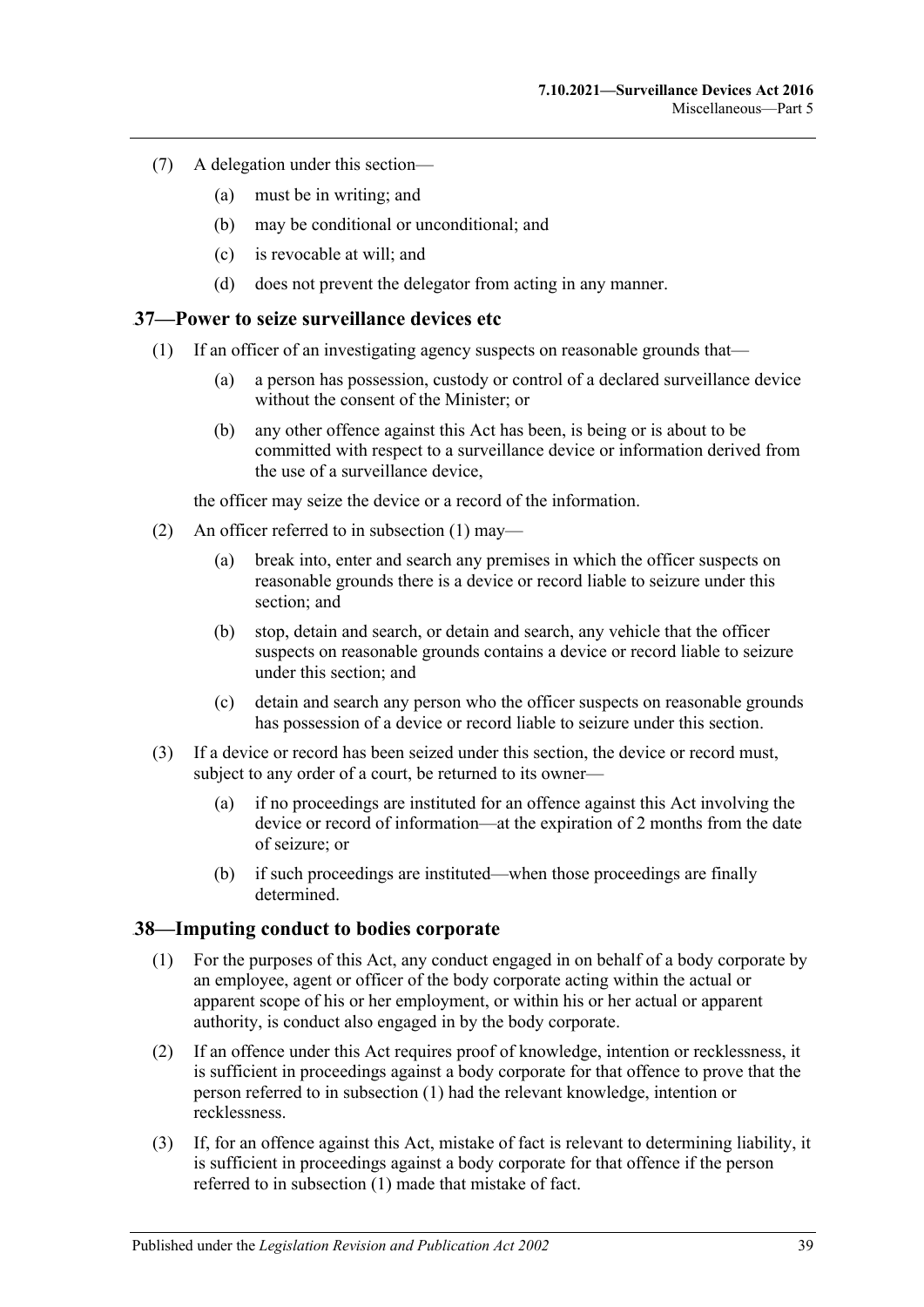#### <span id="page-39-0"></span>13B**39—Evidence**

- (1) In any proceedings for an offence, an apparently genuine document purporting to be signed by the chief officer of an investigating agency certifying that specified action was taken in connection with executing a specified warrant issued under this Act will, in the absence of evidence to the contrary, be accepted as proof of the matters so certified.
- (2) In any proceedings for an offence, an apparently genuine document purporting to be signed by the chief officer of an investigating agency certifying that specified action was taken in connection with the exercise of powers under a surveillance device (emergency) authority granted under this Act will, in the absence of evidence to the contrary, be accepted as proof of the matters so certified.

### <span id="page-39-5"></span><span id="page-39-1"></span>14B**40—Forfeiture of surveillance devices**

- (1) If a person is convicted of an offence against this Act, the court before which that person was so convicted may in addition to imposing any other penalty order that a surveillance device or record of any information or material in connection with which the offence was committed is forfeited to the Crown.
- (2) A surveillance device or record of information or material forfeited to the Crown pursuant to an order under [subsection](#page-39-5) (1) may be retained, destroyed or otherwise disposed of in a manner directed by the Minister.

### <span id="page-39-6"></span><span id="page-39-2"></span>15B**41—Regulations**

- (1) The Governor may make such regulations as are contemplated by, or as are necessary or expedient for the purposes of, this Act.
- (2) Without limiting the effect of [subsection](#page-39-6) (1), the regulations may—
	- (a) make provision relating to warrants, their form and proceedings in connection with warrants; and
	- (b) make provision relating to the control and management of information or material derived from the use of surveillance devices, including access to and the destruction of such information or material; and
	- (c) fix fines, not exceeding \$5 000, for offences against the regulations.

# <span id="page-39-3"></span>**Schedule 1—Repeal and transitional provisions**

## **Part 4—Repeal and transitional provisions**

### <span id="page-39-4"></span>40B**4—Repeal and transitional provisions**

- (1) The *[Listening and Surveillance Devices Act](http://www.legislation.sa.gov.au/index.aspx?action=legref&type=act&legtitle=Listening%20and%20Surveillance%20Devices%20Act%201972) 1972* is repealed (the *repealed Act*).
- (2) A warrant issued under the repealed Act in force immediately before the commencement of this Part will continue in force in accordance with its terms for the period for which it was issued under the repealed Act until it expires or is cancelled (whichever occurs earlier).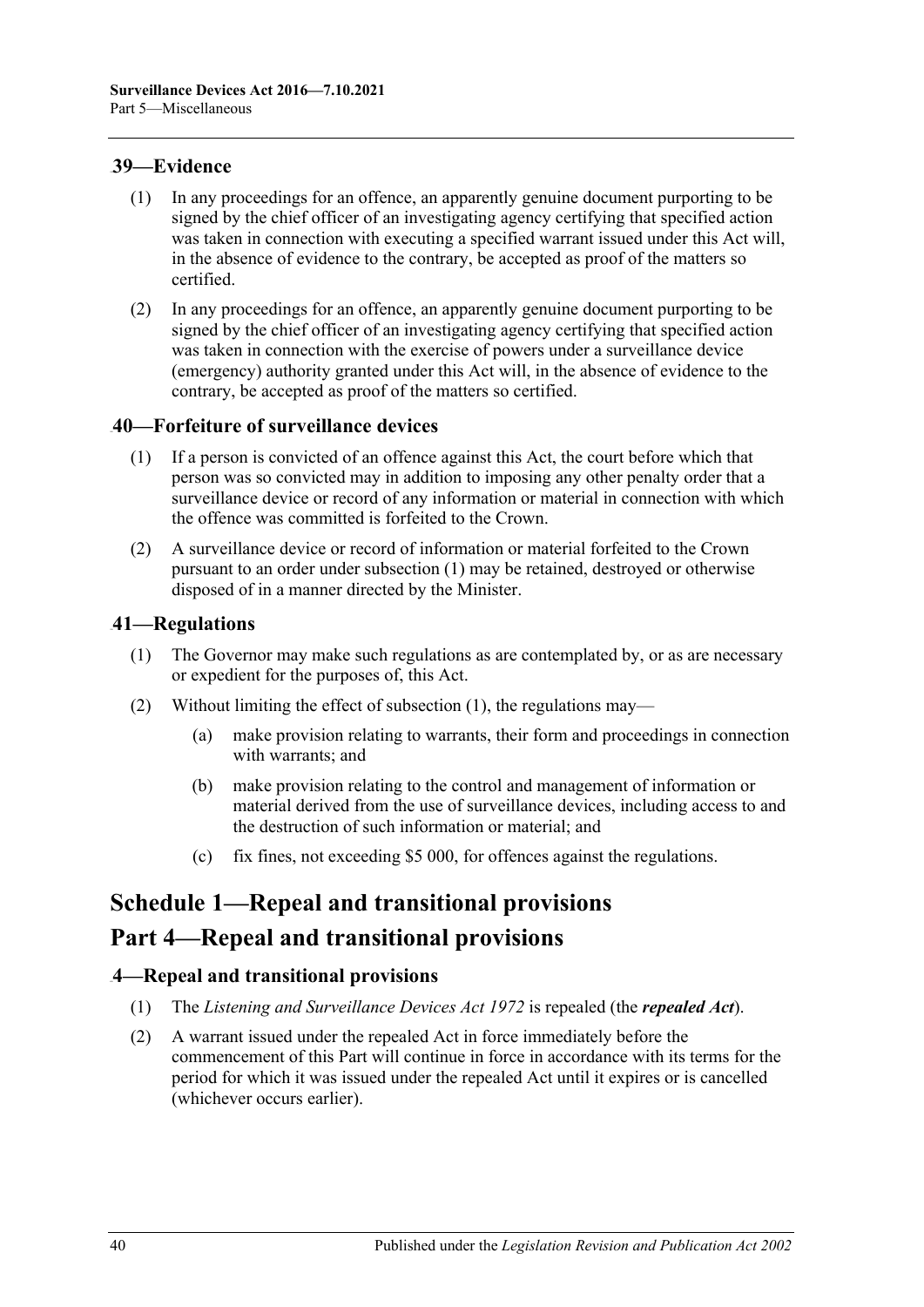- <span id="page-40-0"></span>(3) Despite any other provision of this Act, if, immediately before the commencement of this Part, an investigating agency is lawfully using a tracking device to determine the geographical location of a person, vehicle or thing in relation to the investigation of a matter by the agency, [section](#page-12-0) 7 will be taken not to apply in relation to the use of the device for a period of 6 months after the commencement of this Part.
- (4) Any evidence obtained directly or indirectly as a result of the use of a tracking device in circumstances referred to in [subclause](#page-40-0) (3) is not inadmissible in any proceedings merely because the evidence was obtained before the commencement of this Part.
- (5) Any evidence obtained directly or indirectly as a result of the use of a listening or surveillance device in accordance with the repealed Act is not inadmissible in any proceedings merely because the evidence was obtained before the commencement of this Part.
- (6) A notice under section 8 of the repealed Act in force immediately before the commencement of this Part will be taken to be a notice under [section](#page-37-0) 36 of this Act and will have effect according to its terms.
- (7) The consent of the Minister given under section 8 of the repealed Act in force immediately before the commencement of this Part will be taken to be consent of the Minister given under [section](#page-37-0) 36 of this Act and will have effect according to its terms.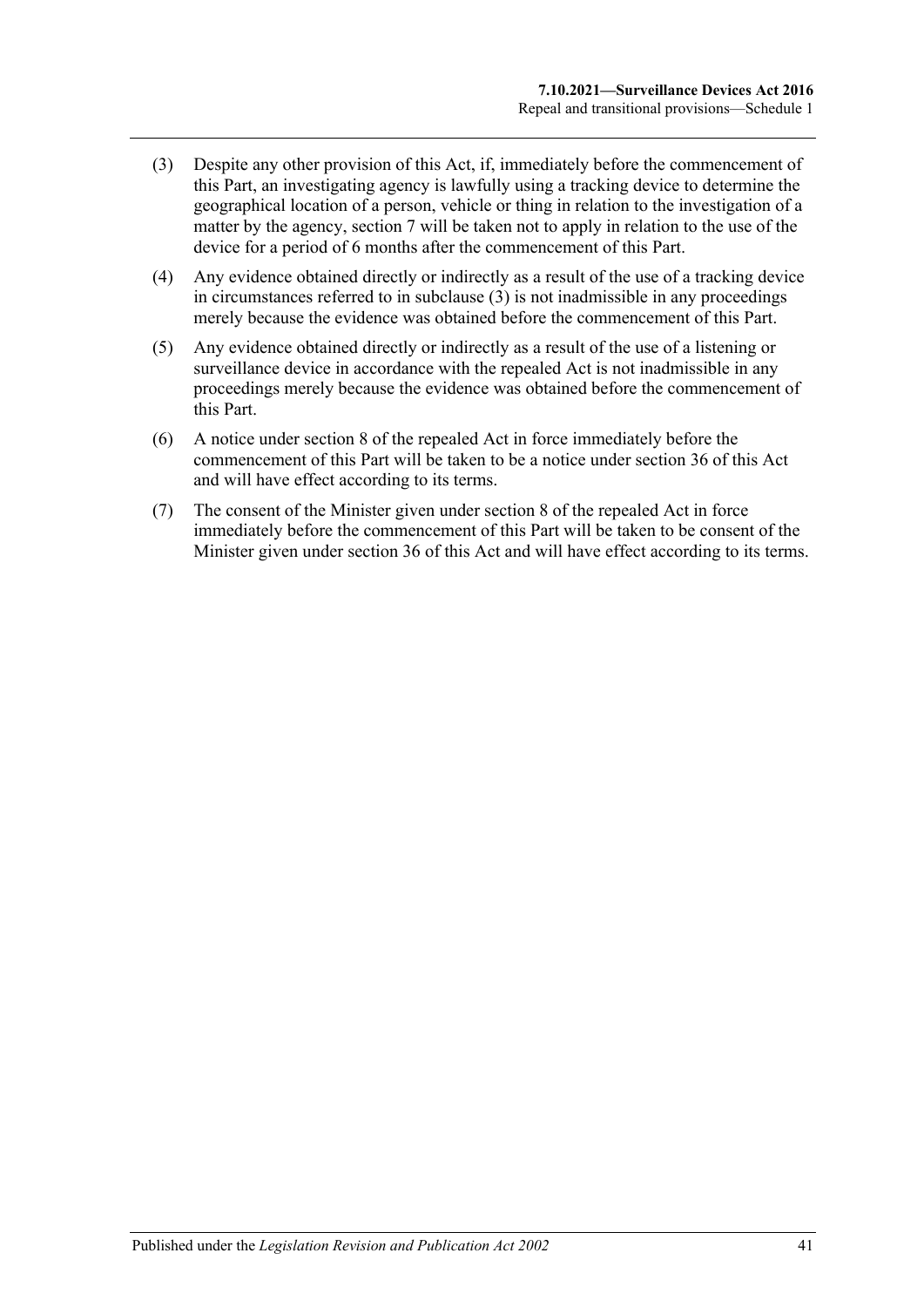# <span id="page-41-0"></span>**Legislative history**

## **Notes**

- Please note—References in the legislation to other legislation or instruments or to titles of bodies or offices are not automatically updated as part of the program for the revision and publication of legislation and therefore may be obsolete.
- Earlier versions of this Act (historical versions) are listed at the end of the legislative history.
- For further information relating to the Act and subordinate legislation made under the Act see the Index of South Australian Statutes or www.legislation.sa.gov.au.

## **Legislation amended by principal Act**

The *Surveillance Devices Act 2016* amended the following:

*Criminal Investigation (Covert Operations) Act 2009 Director of Public Prosecutions Act 1991*

## **Principal Act and amendments**

New entries appear in bold.

| Year No |    | Title                                                                                                                           | Assent     | Commencement                                               |
|---------|----|---------------------------------------------------------------------------------------------------------------------------------|------------|------------------------------------------------------------|
| 2016    | -2 | Surveillance Devices Act 2016                                                                                                   | 18.2.2016  | 18.12.2017 (Gazette 12.12.2017 p4961)                      |
| 2017    | 41 | <i>Statutes Amendment</i><br>(Attorney-General's Portfolio)<br>$(No 2)$ Act 2017                                                | 24.10.2017 | Pt 9 (s $16$ )-24.10.2017                                  |
| 2018    | 29 | Statutes Amendment<br>(Attorney-General's Portfolio)<br>Act 2018                                                                | 15.11.2018 | Pt 5 (ss 10 & 11)-15.11.2018: s 2(1)                       |
| 2019    | 21 | <i>Statutes Amendment</i><br>(Attorney-General's Portfolio)<br>(No 2) $Act 2019$                                                | 19.9.2019  | Pt 17 (s 25)—7.11.2019 ( <i>Gazette</i><br>31.10.2019p3618 |
| 2021    | 38 | <b>Independent Commissioner Against</b> 7.10.2021<br><b>Corruption (CPIPC</b><br><b>Recommendations</b> ) Amendment<br>Act 2021 |            | Sch 1 (cll 56 to 59 & 76)-7.10.2021:<br>s <sub>2</sub>     |

## **Provisions amended**

New entries appear in bold.

Entries that relate to provisions that have been deleted appear in italics.

| Provision                     | How varied                                                     | Commencement |
|-------------------------------|----------------------------------------------------------------|--------------|
| Long title                    | amended under Legislation Revision and<br>Publication Act 2002 | 15.11.2018   |
| $\mathbf{D} \cdot \mathbf{1}$ |                                                                |              |

Pt 1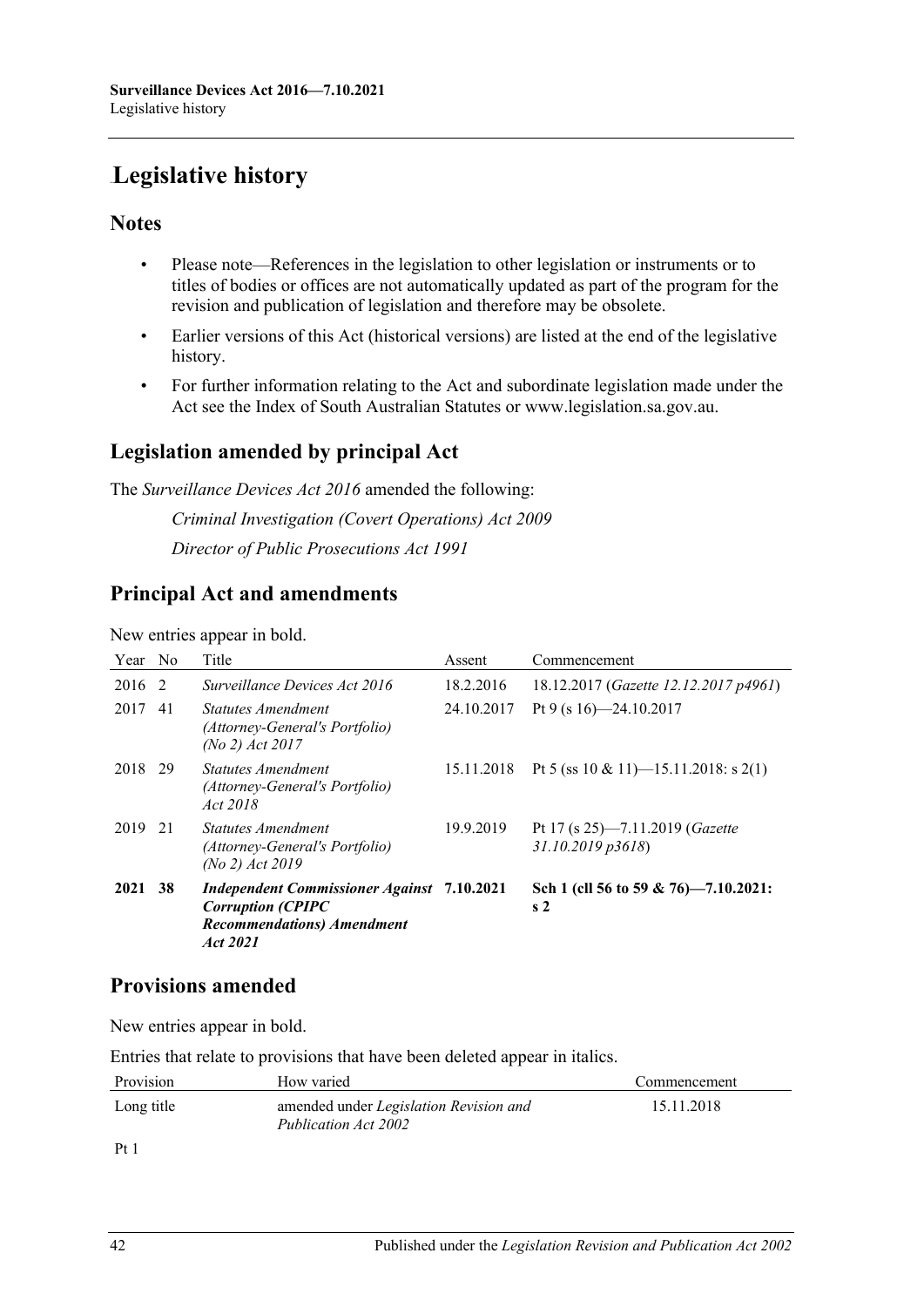| s <sub>2</sub>                                                   | omitted under Legislation Revision and<br><b>Publication Act 2002</b> | 15.11.2018 |
|------------------------------------------------------------------|-----------------------------------------------------------------------|------------|
| s <sub>3</sub>                                                   |                                                                       |            |
| $s \; 3(1)$                                                      |                                                                       |            |
| chief officer                                                    | amended by 38/2021 Sch 1 cl 56(1)                                     | 7.10.2021  |
| Independent<br><b>Commission</b><br><b>Against</b><br>Corruption | inserted by 38/2021 Sch 1 cl 56(2)                                    | 7.10.2021  |
| Independent<br>Commissioner<br><b>Against</b><br>Corruption      | inserted by 38/2021 Sch 1 cl 56(2)                                    | 7.10.2021  |
| investigating<br>agency                                          | amended by 38/2021 Sch 1 cl 56(3)                                     | 7.10.2021  |
| officer of an<br>investigating<br>agency                         | amended by 38/2021 Sch 1 cl 56(4)                                     | 7.10.2021  |
| review agency                                                    | amended by 41/2017 s 16                                               | 24.10.2017 |
|                                                                  | amended by 29/2018 s 10                                               | 15.11.2018 |
|                                                                  | amended by 38/2021 Sch 1 cl 56(5)                                     | 7.10.2021  |
| Pt 2                                                             |                                                                       |            |
| s 12                                                             |                                                                       |            |
| s 12(1a)                                                         | inserted by $21/2019$ s 25                                            | 7.11.2019  |
| Pt 4                                                             |                                                                       |            |
| s <sub>28</sub>                                                  | amended by 38/2021 Sch 1 cl 57(1), (2)                                | 7.10.2021  |
| s 31                                                             | amended by 29/2018 s 11                                               | 15.11.2018 |
| $Pt\,5$                                                          |                                                                       |            |
| cl 35                                                            |                                                                       |            |
| cl $35(3)$                                                       | amended by 38/2021 Sch 1 cl 58                                        | 7.10.2021  |
| Sch 1                                                            |                                                                       |            |
| Pts $1-3$                                                        | omitted under Legislation Revision and<br><b>Publication Act 2002</b> | 15.11.2018 |

## **Transitional etc provisions associated with Act or amendments**

### *Independent Commissioner Against Corruption (CPIPC Recommendations) Amendment Act 2021, Sch 1 Pts 18 & 21—Savings and transitional provisions*

#### **59—Transitional provisions—***Surveillance Devices Act 2016*

(1) A warrant in force under the *[Surveillance Devices Act](http://www.legislation.sa.gov.au/index.aspx?action=legref&type=act&legtitle=Surveillance%20Devices%20Act%202016) 2016* immediately before the commencement of this Part that was issued for the purposes of the investigation of a matter by the Independent Commissioner Against Corruption will continue in force.